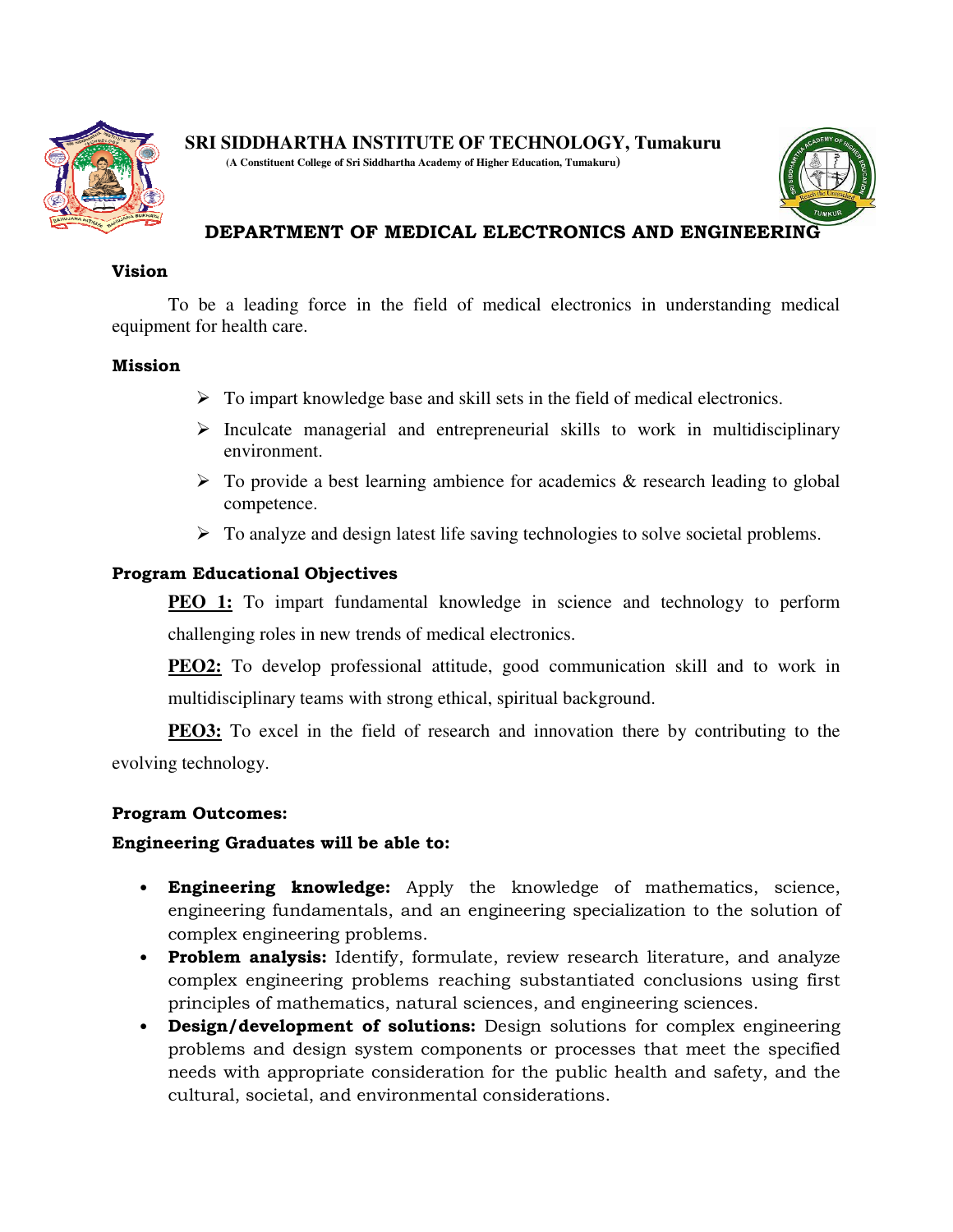- **Conduct investigations of complex problems:** Use research-based knowledge and research methods including design of experiments, analysis and interpretation of data, and synthesis of the information to provide valid conclusions.
- **Modern tool usage:** Create, select, and apply appropriate techniques, resources, and modern engineering and IT tools including prediction and modeling to complex engineering activities with an understanding of the limitations.
- **The engineer and society:** Apply reasoning informed by the contextual knowledge to assess societal, health, safety, legal and cultural issues and the consequent responsibilities relevant to the professional engineering practice.
- **Environment and sustainability:** Understand the impact of the professional engineering solutions in societal and environmental contexts, and demonstrate the knowledge of, and need for sustainable development.
- **Ethics:** Apply ethical principles and commit to professional ethics and responsibilities and norms of the engineering practice.
- **Individual and team work:** Function effectively as an individual, and as a member or leader in diverse teams, and in multidisciplinary settings.
- **Communication:** Communicate effectively on complex engineering activities with the engineering community and with society at large, such as, being able to comprehend and write effective reports and design documentation, make effective presentations, and give and receive clear instructions.
- **Project management and finance:** Demonstrate knowledge and understanding of the engineering and management principles and apply these to one's own work, as a member and leader in a team, to manage projects and in multidisciplinary environments.
- **Life-long learning:** Recognize the need for, and have the preparation and ability to engage in independent and life-long learning in the broadest context of technological change.

## **Program Specific Outcomes (PSOs)**

- **PSO 1:** Investigate, Implement and demonstrate various applications of analog and digital electronic subsystems in designing and building biomedical instrumentation systems.
- **PSO 2:** Specify, architect and prototype health-care solutions by applying signal and medical image processing techniques on modern hardware and software platforms
- **PSO 3:** Design, develop and verify processes, algorithms and computer programs for medical purposes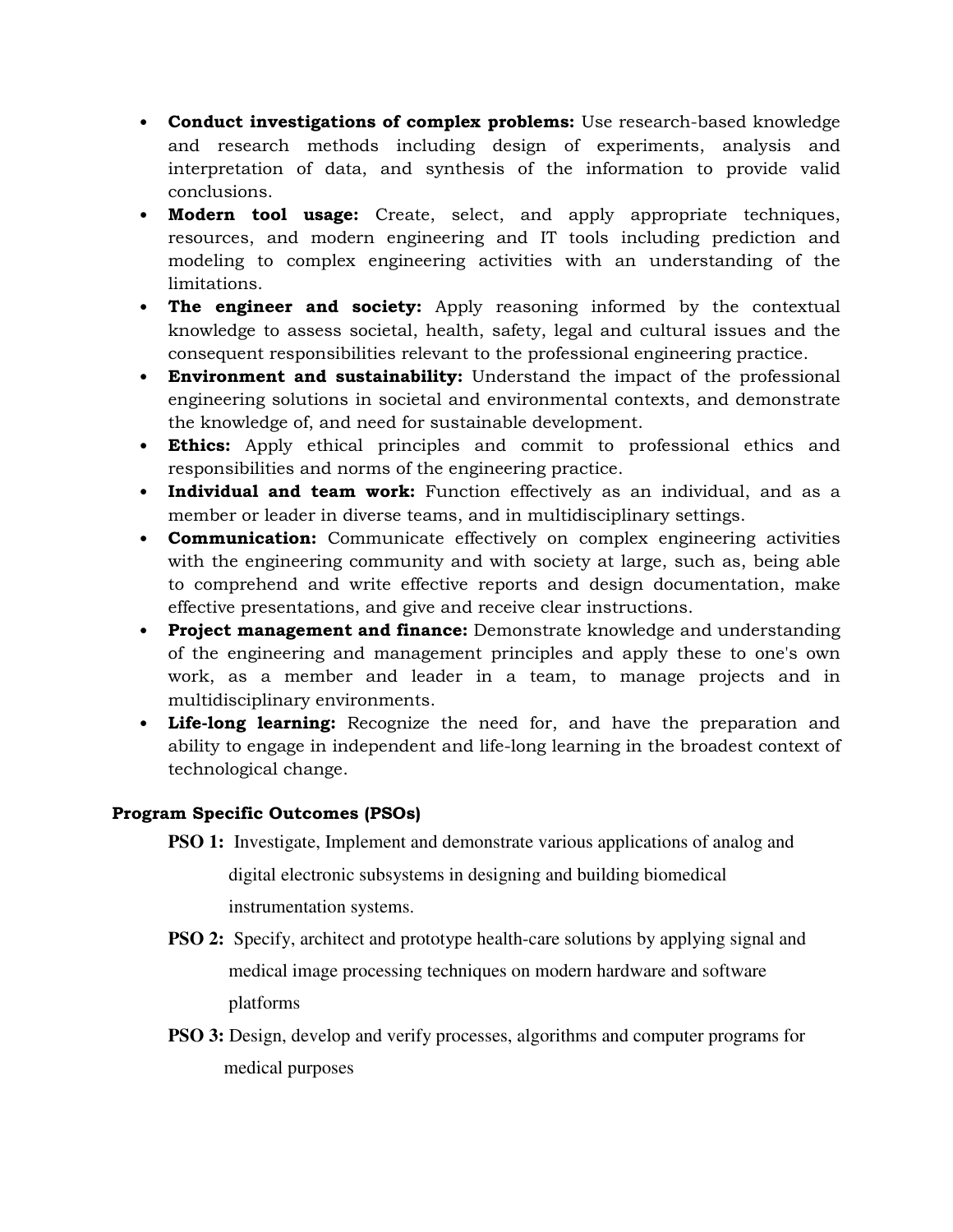

## **SRI SIDDHARTHA INSTITUTE OF TECHNOLOGY- TUMAKURU (A constituent College of Siddhartha Academy of Higher Education, Tumakuru) DEPARTMENT OF MEDICAL ELECTRONICS**



| V Semester B.E. (Common to all UG programs: ML)                                                                                               |                                                                                                                                                     |                   |                                   |                 |                 | <b>Teaching Hours/week</b> |                          |                          | <b>Examination</b>          |          |            |            |              |
|-----------------------------------------------------------------------------------------------------------------------------------------------|-----------------------------------------------------------------------------------------------------------------------------------------------------|-------------------|-----------------------------------|-----------------|-----------------|----------------------------|--------------------------|--------------------------|-----------------------------|----------|------------|------------|--------------|
|                                                                                                                                               | (Subjects and Syllabus as per AICTE-Model Curriculum for UG Course in Engg. & Tech.- Jan. 2018)                                                     |                   |                                   |                 |                 |                            |                          |                          |                             |          |            |            |              |
| SI                                                                                                                                            |                                                                                                                                                     | Course and Course | Course Title                      | <i>Teaching</i> | <b>Board</b> of | L                          |                          | P                        | $\mathcal{C}_{\mathcal{C}}$ | Duration | <b>CIE</b> | <b>SEE</b> | Total        |
| No.                                                                                                                                           |                                                                                                                                                     | Code              |                                   | dept.           | Exam.           |                            |                          |                          |                             | in Hrs.  |            |            | <b>Marks</b> |
|                                                                                                                                               |                                                                                                                                                     |                   |                                   |                 |                 |                            |                          |                          |                             |          |            |            |              |
| 01                                                                                                                                            | PC                                                                                                                                                  | 18ML501           | <b>Biomedical Instrumentation</b> | ML              | ML              | 3                          |                          | $\overline{\phantom{0}}$ | 4                           | 3        | 50         | 50         | 100          |
| 02                                                                                                                                            | <b>PC</b>                                                                                                                                           | 18 MLI 502        | Digital Image Processing          | ML              | ML              | 3                          |                          | 2                        | 4                           | 3        | 50         | 50         | 100          |
| 03                                                                                                                                            | PC                                                                                                                                                  | 18 ML 503         | Digital Signal Processing         | ML              | ML              | 3                          |                          | $\overline{\phantom{0}}$ | 4                           | 3        | 50         | 50         | 100          |
| 04                                                                                                                                            | PC                                                                                                                                                  | 18 ML 504         | Fibre Optics and Lasers in        | ML              | ML              | 3                          |                          |                          | 3                           | 3        | 50         | 50         | 100          |
|                                                                                                                                               |                                                                                                                                                     |                   | Medicine                          |                 |                 |                            |                          |                          |                             |          |            |            |              |
| 05                                                                                                                                            | PE                                                                                                                                                  | 18 ML5PE5x        | Professional Elective-I           | ML              | ML              | 3                          | $\overline{\phantom{a}}$ | $\overline{\phantom{0}}$ | 3                           | 3        | 50         | 50         | 100          |
| 06                                                                                                                                            | <b>OE</b>                                                                                                                                           | 18 EC5OE6x        | Open Elective-I                   | ML              | ML              | 3                          | $\overline{\phantom{0}}$ | $\overline{\phantom{0}}$ | 3                           | 3        | 50         | 50         | 100          |
| 07                                                                                                                                            | PC                                                                                                                                                  | 18 ML507          | <b>Biomedical Instrumentation</b> | ML              | ML              |                            |                          | $\overline{2}$           |                             | 3        | 50         | 50         | 100          |
|                                                                                                                                               |                                                                                                                                                     |                   | $Lab-I$                           |                 |                 |                            |                          |                          |                             |          |            |            |              |
| 08                                                                                                                                            | <b>PC</b>                                                                                                                                           | 18 ML508          | DSP Lab                           | ML              | ML              | $\overline{\phantom{0}}$   | ۰                        | 2                        |                             | 3        | 50         | 50         | 100          |
| 09                                                                                                                                            | <b>HS</b>                                                                                                                                           | 18SK501           | Skill Development-III             | HS              | <b>HS</b>       |                            | $\overline{\phantom{a}}$ | $\overline{2}$           |                             | 3        | 50         | 50         | 100          |
|                                                                                                                                               | 18<br>$\mathfrak{D}$<br>08<br>24<br>27<br>450<br>900<br>450<br>Total                                                                                |                   |                                   |                 |                 |                            |                          |                          |                             |          |            |            |              |
| Note: Open Elective are offered in V and VI sem; The students are encouraged take online courses (Swayam/Mooc / Nptel /MIT – Coursera ) after |                                                                                                                                                     |                   |                                   |                 |                 |                            |                          |                          |                             |          |            |            |              |
| IV sem SEE and before starting of VII Sem Classes (during Vacation time). The same is approved by concerned HEAD and DEAN(Academics).         |                                                                                                                                                     |                   |                                   |                 |                 |                            |                          |                          |                             |          |            |            |              |
|                                                                                                                                               | Note: Open Elective : The strength should be Min of 25 and Max of 55 to 60. In Place of Open Elective at V Sem, the students are encouraged to take |                   |                                   |                 |                 |                            |                          |                          |                             |          |            |            |              |
|                                                                                                                                               | Online course (Swayam/Mooc / Nptel /MIT – Coursera ). The same is approved by concerned HEAD and DEAN(Academics).                                   |                   |                                   |                 |                 |                            |                          |                          |                             |          |            |            |              |

Professional Elective I: 18ML5PE51: Embedded System Design and ARM Processors

18ML5PE52: Computers in Medicine

18ML5PE53: Physiological Control Systems

Open Elective I: 18EC5OE63: Biomedical Instrumentation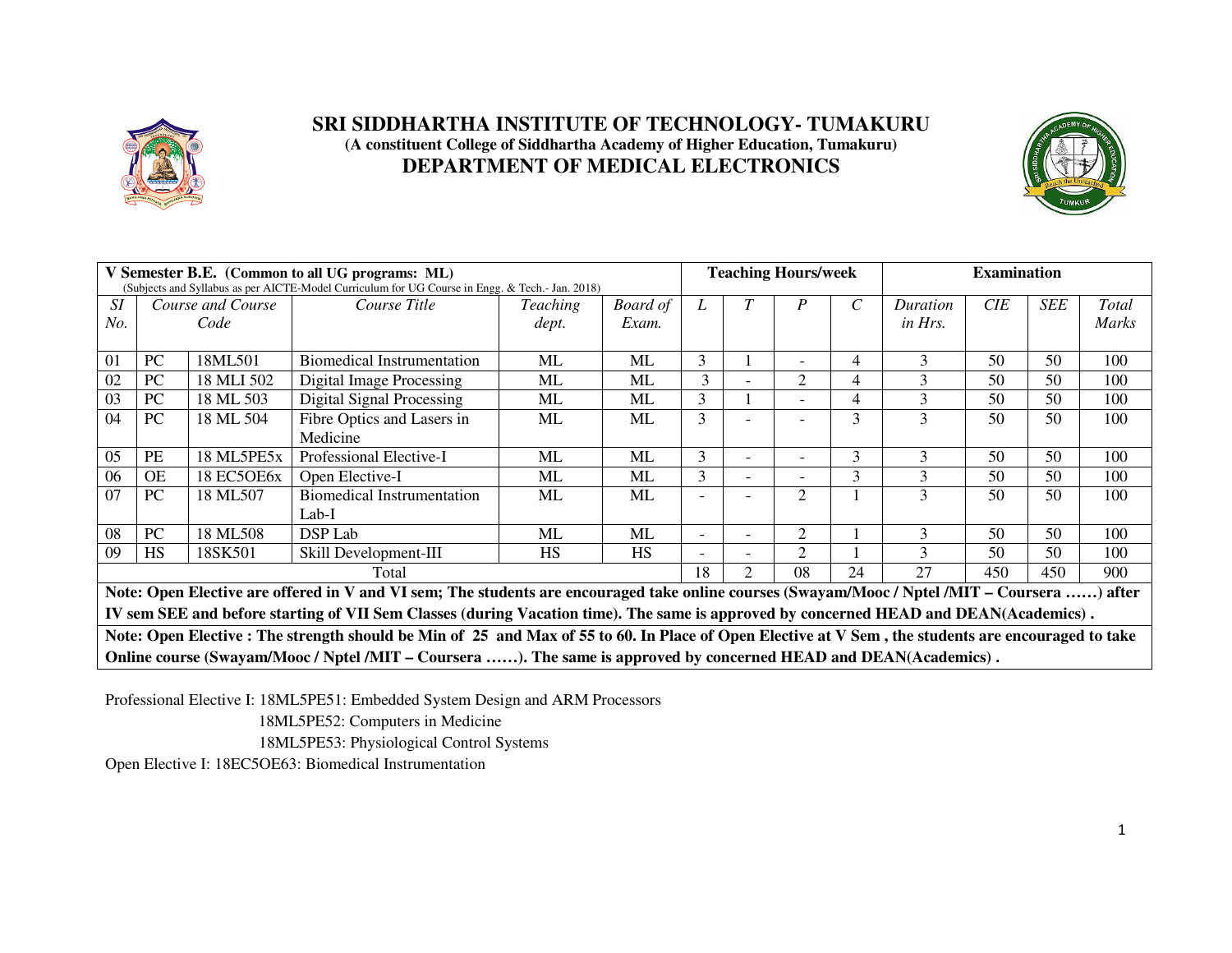### (A constituent College of Siddhartha Academy of Higher Education, Tumakuru)

#### Department of Medical Electronics

## Syllabus for the Academic Year – 2020 – 2021

### **Department: Medical Electronics Semester: V**

## **Subject Name: Biomedical Instrumentation**

## **Subject Code: 18ML501 L-T-P-C: 3-1-0-4**

| <b>Sl. No.</b> | <b>Course Objectives</b>                                                |
|----------------|-------------------------------------------------------------------------|
| ı.             | Interpret technical aspects of medicine.                                |
| 2.             | Comprehend different bio signals and their measurement.                 |
| 3.             | Study the principles of various diagnostic and therapeutic equipment's. |
| 4.             | Distinguish the sub systems used in a typical man-machine system.       |

| Unit         | <b>Course content</b>                                                 | <b>Teaching</b> |  |  |  |  |
|--------------|-----------------------------------------------------------------------|-----------------|--|--|--|--|
|              |                                                                       | hrs             |  |  |  |  |
| I            | <b>Introduction to Biomedical Instrumentation:</b>                    |                 |  |  |  |  |
|              | Biometrics, Introduction to the man instrument system, components     |                 |  |  |  |  |
|              | of the man instrument system, Physiological systems of the body,      |                 |  |  |  |  |
|              | problems encountered in measuring living systems. Sources electric    |                 |  |  |  |  |
|              | potentials: Resting and action potentials, propagation of action      |                 |  |  |  |  |
|              | potentials. The bioelectric potentials.                               |                 |  |  |  |  |
| $\mathbf{I}$ | The Cardiovascular system:                                            | 10              |  |  |  |  |
|              | The heart and cardiovascular system, the heart, electrocardiograph,   |                 |  |  |  |  |
|              | blood pressure and its measurements, characteristics of blood flow,   |                 |  |  |  |  |
|              | measurements of blood flow and cardiac output, Plethysmography,       |                 |  |  |  |  |
|              | heart sounds and its measurements.                                    |                 |  |  |  |  |
| Ш            | Other Bio-electric signals & systems:                                 | 10              |  |  |  |  |
|              | Electro-oculogram(EOG), Electro-encephalogram(EEG),<br>Electro-       |                 |  |  |  |  |
|              | myogram (EMG), Electro retinogram (ERG) Recording Electrodes:         |                 |  |  |  |  |
|              | Electrode tissue interference polarization, Skin contact impedance,   |                 |  |  |  |  |
|              | Silver-Silver chloride electrodes for ECG, Electrodes for EEG,        |                 |  |  |  |  |
|              | EMG, Electrical conductivity of electrode jellies & creams,           |                 |  |  |  |  |
|              | microelectrodes.                                                      |                 |  |  |  |  |
| IV           | <b>Measurements respiratory system:</b>                               | 10              |  |  |  |  |
|              | The physiology of the Respiratory system test $\&$ Instrument for the |                 |  |  |  |  |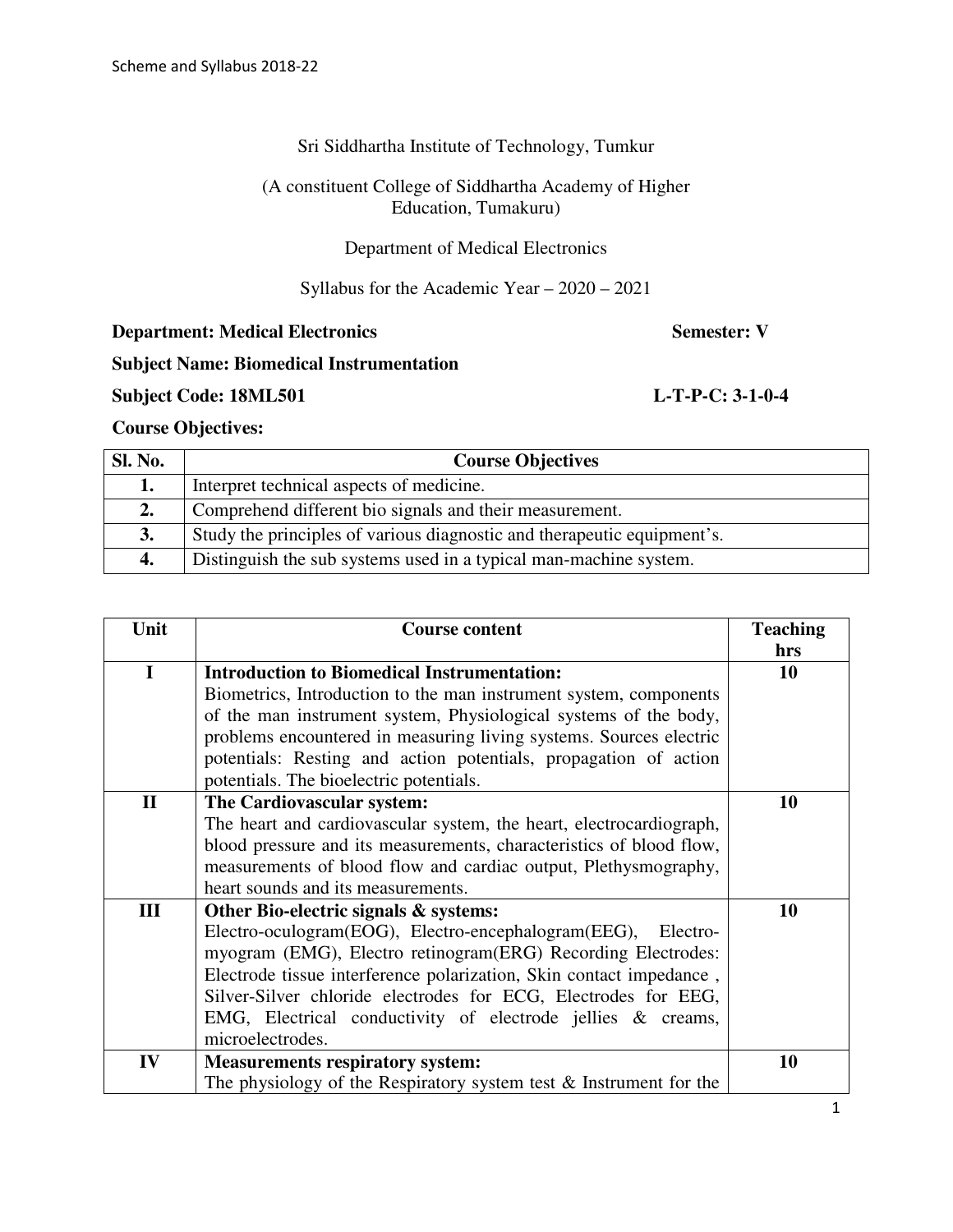|   | Mechanics of breathing. Gas exchange $\&$ distribution, respiratory |  |
|---|---------------------------------------------------------------------|--|
|   | therapy equipments.                                                 |  |
| V | <b>Cardiac Pace Maker &amp; Patient Safety:</b>                     |  |
|   | Need for Cardiac Pacemaker, external pacemaker, Implantable pace    |  |
|   | maker, types of Implantable pacemakers. Patient Safety: Electric    |  |
|   | shock hazards, leakage currents, safety codes & analyzer,           |  |
|   | Biomedical telemetry, single channel telemetry, multi-patient       |  |
|   | telemetry, Implantable telemetry & telemedicine.                    |  |

| <b>Sl. No.</b>  | <b>Course Outcomes</b>                                                               |
|-----------------|--------------------------------------------------------------------------------------|
| CO <sub>1</sub> | Understand the need for engineering skills in medical applications                   |
|                 |                                                                                      |
| CO <sub>2</sub> | Understand the need & advantages of Sources of Bio-Electric potentials, Transducers, |
|                 | Biosensors and its type.                                                             |
| CO <sub>3</sub> | Record and analyze biological parameters like EEG, EMG and EC.                       |
| CO <sub>4</sub> | Understand Cardiac Pace Maker and patient safety measures.                           |

## **Question paper Pattern:**

From each unit, two questions of 20 marks each have to be prepared, the student has to answer one full question of his/her choice.

## **Text Books:**

| <b>SI</b>      |                   |    | Text Book title |   | Author                        |           | Volume and Year |
|----------------|-------------------|----|-----------------|---|-------------------------------|-----------|-----------------|
| N <sub>o</sub> |                   |    |                 |   | of Edition                    |           |                 |
|                |                   |    |                 |   |                               |           |                 |
|                | <b>Biomedical</b> |    | Instrumentation | & | Cromwell Et, AI               | 2e.       | PHI/Pearson     |
|                | Measurements,     |    |                 |   |                               | Education |                 |
|                | Principles        | of | Applied         |   | Biomedical   Geddes and Baker |           | 3e, John Wiley, |
|                | Instrumentation   |    |                 |   |                               | 1989      |                 |

| <b>SI</b>      | Text Book title                       | Author      | Volume and Year                  |
|----------------|---------------------------------------|-------------|----------------------------------|
| N <sub>o</sub> |                                       |             | of Edition                       |
|                |                                       |             |                                  |
|                | Biomedical Instrumentation Technology | R. Khandpur | McGraw-Hill, $2nd$               |
|                | and Applications                      |             | e                                |
| 2              | <b>Biomedical Instrumentation</b>     | M Armugam   | Anuradha                         |
|                |                                       |             | 2 <sup>nd</sup><br>Publications, |
|                |                                       |             | edition. 1994.                   |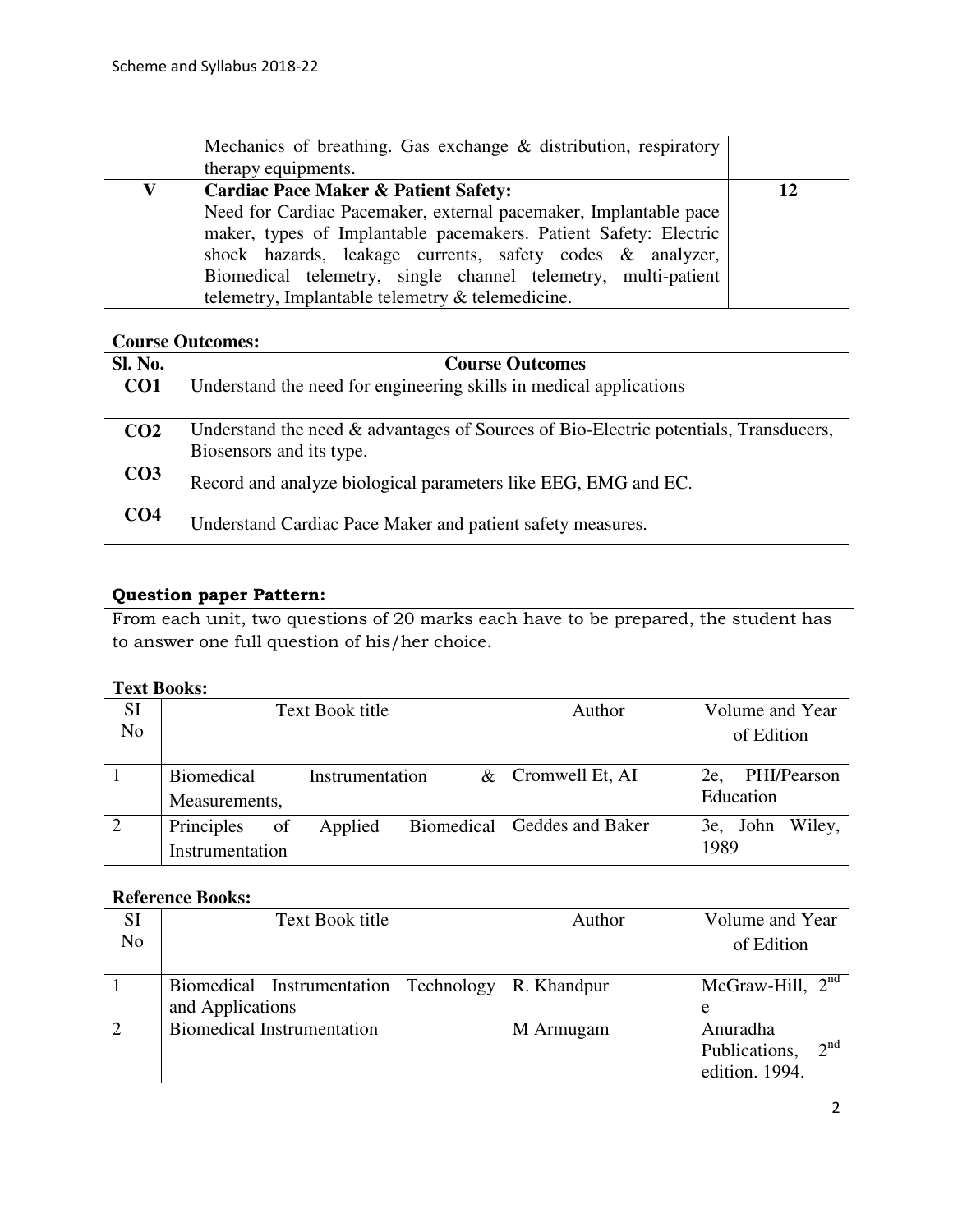| Fundamentals                              | of | biomedical   Dr. O N Pandey | <b>Katson Books</b> |
|-------------------------------------------|----|-----------------------------|---------------------|
| instrumentation                           |    |                             |                     |
| <b>Biomedical Instrumentation Systems</b> |    | Shakthi Chatterji           | Electronic          |
|                                           |    |                             | Technical           |
|                                           |    |                             | Assosiation         |

## (A constituent College of Siddhartha Academy of Higher Education, Tumakuru)

Syllabus for the Academic Year – 2020 – 2021

**Department: Medical Electronics Semester: V** Semester: V

# **Subject Name: Fundamentals of Digital Image Processing**

**Subject Code: 18MLI502 L-T-P-C: 3-0-2-4** 

| Sl. | <b>Course Objectives</b>                                                                    |
|-----|---------------------------------------------------------------------------------------------|
| No. |                                                                                             |
|     | 1. Understand and analyze the representation of a digital image.                            |
|     | 2. To realize algorithms to solve image processing problems and meet design specifications. |
|     | 3. To comprehend the techniques of image processing to enhance the image resolution.        |
|     | 4. To grasp various transformations and restoration techniques to gain knowledge with       |
|     | respect to different types of noise.                                                        |

| Unit         | <b>Course content</b>                                                                                                                                                                                                                                                                                                                             | <b>Teaching</b> |
|--------------|---------------------------------------------------------------------------------------------------------------------------------------------------------------------------------------------------------------------------------------------------------------------------------------------------------------------------------------------------|-----------------|
|              |                                                                                                                                                                                                                                                                                                                                                   | hours           |
|              | Introduction: Background, digital image representation, examples<br>of field that use DIP, fundamental steps in digital image processing,<br>elements of digital image processing system.<br>Digital image fundamentals: Simple image model, Sampling and<br>quantization, some basic relationships between pixels, some basic<br>transformations | 8               |
| $\mathbf{I}$ | <b>Image enhancement</b> in the spatial domain: Background, Basic gray<br>level transformations, histogram processing, enhancement using<br>arithmetic/logic operations, basics of spatial filtering, smoothing and                                                                                                                               |                 |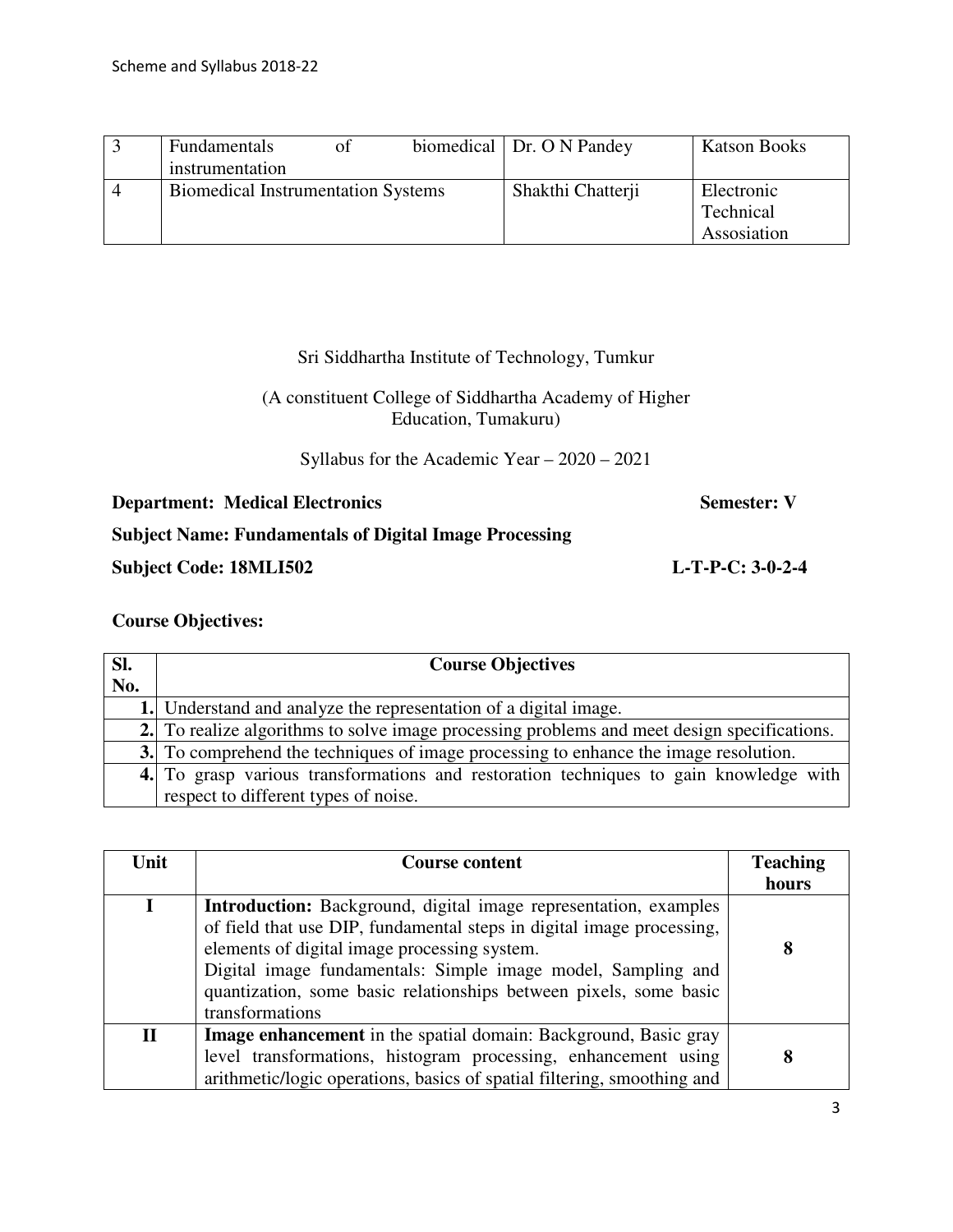|     | sharpening spatial filters, combining spatial enhancement methods.                                                                                                                                                                                                                   |   |  |  |
|-----|--------------------------------------------------------------------------------------------------------------------------------------------------------------------------------------------------------------------------------------------------------------------------------------|---|--|--|
| III | Image enhancement in the frequency domain: introduction to the<br>frequency domain, smoothing and sharpening frequency domain<br>filters, homomorphic filtering, implementation, generation of spatial<br>7<br>masks from frequency domain specifications, color image<br>processing |   |  |  |
| IV  | Image Transforms: unitary transform- DFT, DCT, Wavelet, Haar,                                                                                                                                                                                                                        | 8 |  |  |
|     | Hadamard, sine transforms with their properties and applications.                                                                                                                                                                                                                    |   |  |  |
| V   | <b>Image Restoration:</b> Degradation model, Noise models, restoration<br>in the presence of noise only (Spatial and frequency domain filters),<br>linear position invariant degradations, wiener filters, Inverse<br>filtering, LMS filtering.                                      | 8 |  |  |

| SI.             | <b>Course Outcomes</b>                                                                             |
|-----------------|----------------------------------------------------------------------------------------------------|
| No.             |                                                                                                    |
| CO1             | Understand the relevant aspects of digital image representation and their practical                |
|                 | implications, components required in digital image processing.                                     |
|                 | <b>CO2</b>   Foster on different techniques employed for the enhancement of images in both spatial |
|                 | and frequency.                                                                                     |
| CO <sub>3</sub> | Emphasize the need for image transforms different types of image transforms and their              |
|                 | properties and applications.                                                                       |
| CO <sub>4</sub> | learn different causes for image degradation and implement various filtering techniques to         |
|                 | enhance quality of the image.                                                                      |

## **Question paper Pattern:**

From each unit, two questions of 20 marks each have to be prepared, the student has to answer one full question of his/her choice.

#### **Text Books:**

| <b>SI</b>      | Text Book title                                 | Author                         | Volume and Year                                                                             |
|----------------|-------------------------------------------------|--------------------------------|---------------------------------------------------------------------------------------------|
| N <sub>o</sub> |                                                 |                                | of Edition                                                                                  |
| 1.             | Digital Image Processing                        | by R C Gonzalez & R<br>E Woods | Pearson<br>$2^{nd}$<br>Education,<br>Edition.                                               |
| 2.             | <b>Fundamentals of Digital Image Processing</b> | Anil K Jain                    | Eastern Economy<br>Edition, Prentice<br>India<br>Hall<br>of<br>Private<br>Limited,<br>2003. |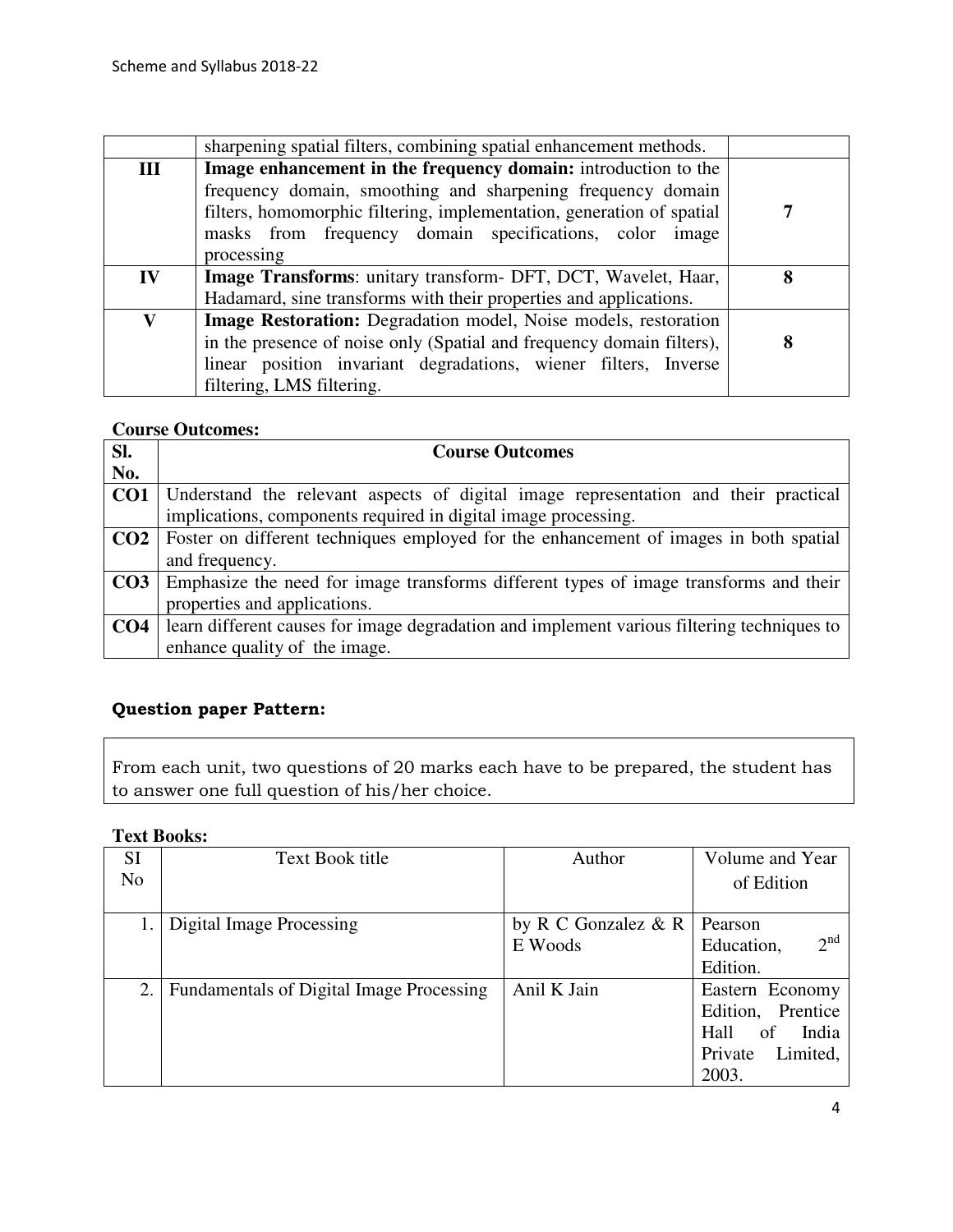#### **Reference Books:**

| <b>SI</b>      | Text Book title                          | Author                | Volume and Year  |
|----------------|------------------------------------------|-----------------------|------------------|
| N <sub>0</sub> |                                          |                       | of Edition       |
|                |                                          |                       |                  |
|                | Digital Image Processing                 | Sid Ahmed             | McGraw Hill      |
| 2.             | <b>Digital Image Processing</b>          | Jayaraman<br>S<br>and | Tata McGraw Hill |
|                |                                          | Esakirajan            | Publications     |
| 3.             | Introduction to Digital Image Processing | William J Pratt       | <b>CRC</b> Press |
| 4.             | Fundamentals of Digital Image Processing | Annadurai             | Pearson          |
|                |                                          |                       | Publications     |

Sri Siddhartha Institute of Technology, Tumkur

(A constituent College of Siddhartha Academy of Higher Education, Tumakuru)

Department of Medical Electronics

Syllabus for the Academic Year – 2020 – 2021

**Department: Medical Electronics Semester: V** 

**Subject Name: Digital Signal Processing** 

**Subject Code: 18ML503 L-T-P-C: 3-1-0-4**

| Sl. No. | <b>Course Objectives</b>                                                               |
|---------|----------------------------------------------------------------------------------------|
|         | To study about discrete Fourier transform and to learn about FFT algorithms.           |
|         | To study the design techniques and realization methods for FIR and IIR digital filters |
|         | To study the applications of DSP                                                       |

| Unit     | <b>Course content</b>                                                                                                                                                                                                                                                                                                                                                                                | <b>Teaching</b><br>hrs |
|----------|------------------------------------------------------------------------------------------------------------------------------------------------------------------------------------------------------------------------------------------------------------------------------------------------------------------------------------------------------------------------------------------------------|------------------------|
| $\bf{I}$ | <b>Introduction to Digital Signal Processing:</b><br>Basic elements of Digital Signal Processing system, advantages of<br>digital over analog signal processing, Applications of DSP.<br>Discrete Fourier transform: Introduction, Fourier representations<br>of finite-duration sequences, properties of DFT, Linear convolution<br>using DFT, computation of Circular convolution and correlation, | 12                     |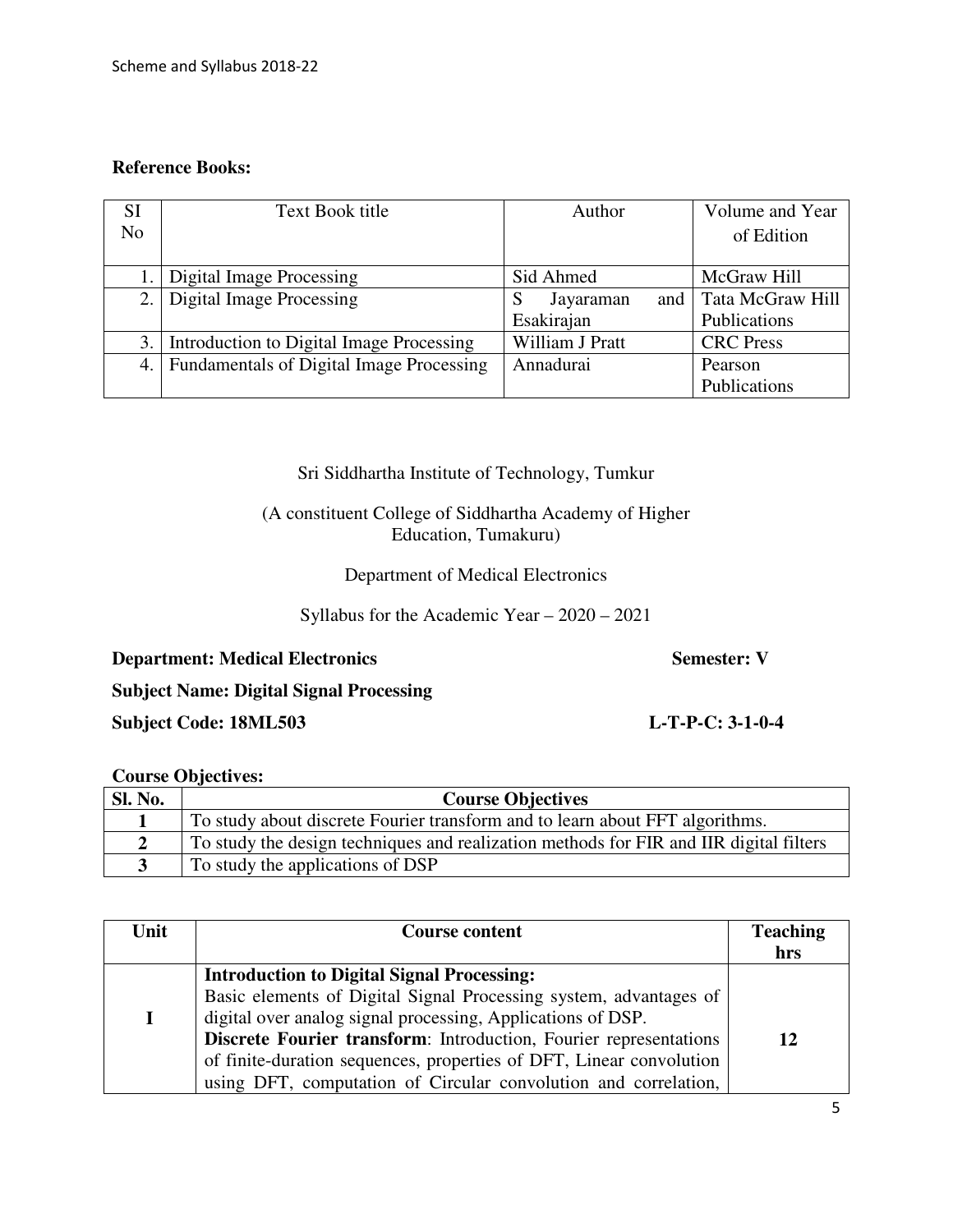|              | discrete cosine transform (DCT).                                                                                                                                                                                                                                                                                                                                                                                                                                                                  |    |
|--------------|---------------------------------------------------------------------------------------------------------------------------------------------------------------------------------------------------------------------------------------------------------------------------------------------------------------------------------------------------------------------------------------------------------------------------------------------------------------------------------------------------|----|
| $\mathbf{I}$ | <b>Computation of DFT:</b> Filtering of long sequences: Overlap-Save<br>and Overlap-add method, Decimation-in-time and decimation-in-<br>frequency radix-2 FFT, Linear filtering approach to computation of<br>the DFT.                                                                                                                                                                                                                                                                           | 10 |
| Ш            | Filter design techniques: Ideal filter characteristics, low-pass, high-<br>pass and band-pass filters; digital resonators, notch filters. Design<br>of FIR filters: Issues in filter design, importance of linear phase,<br>frequency response of linear phase FIR filters, locations of zeros of<br>FIR filters, Design techniques of FIR filters, windowing, frequency<br>sampling method, design of Hilbert transformer.                                                                       | 10 |
| IV           | Design of IIR filters: Analog filter design- Butterworth and<br>Chebyshev filter, frequency transformations in analog domain,<br>Elementary properties of IIR filters, Design of digital filters from<br>analog filters, impulse invariant transformation and bilinear<br>transformation methods, comparison of FIR and IIR filters.                                                                                                                                                              | 10 |
| $\mathbf{V}$ | <b>Implementation of discrete-time systems: Basic structures for FIR</b><br>systems: Direct, Cascade, Linear Phase and frequency sampling<br>structures. Structures for IIR systems: Direct, Cascade and Parallel<br>structures. Factors to be considered in choosing a structure:<br>coefficient quantization, finite word length effects, memory<br>requirements.<br><b>Applications:</b> Dual Tone Multi Frequency signal detection, Spectral<br>analysis using DFT, Musical sound processing. | 10 |

| <b>Sl. No.</b>  | <b>Course Outcomes</b>                                                              |
|-----------------|-------------------------------------------------------------------------------------|
| CO1             | Incorporate the knowledge about signals and systems and hence appreciate the        |
|                 | methods involved to realize discrete Fourier transforms Discrete Fourier Transforms |
|                 | and hence appreciate the efficient methods involved to solve engineering problems   |
| CO <sub>2</sub> | Recognize the importance of techniques to solve discrete Fourier transforms faster  |
|                 | using FFT                                                                           |
| CO <sub>3</sub> | Comprehend and interpret the various techniques involved in the design and          |
|                 | implementation of IIR and FIR filters                                               |
| CO <sub>4</sub> | Realize various types of IIR and FIR filters using various approaches               |
|                 |                                                                                     |

## **Question paper Pattern:**

From each unit, two questions of 20 marks each have to be prepared, the student has to answer one full question of his/her choice.

### **Text Books:**

| $\sim$ $\sim$<br>ບ⊥ | $\overline{ }$<br>`ext<br>title<br><b>BOOK</b> | $ -$<br>Y ear<br>and<br>olume. |
|---------------------|------------------------------------------------|--------------------------------|
| N <sub>0</sub>      |                                                |                                |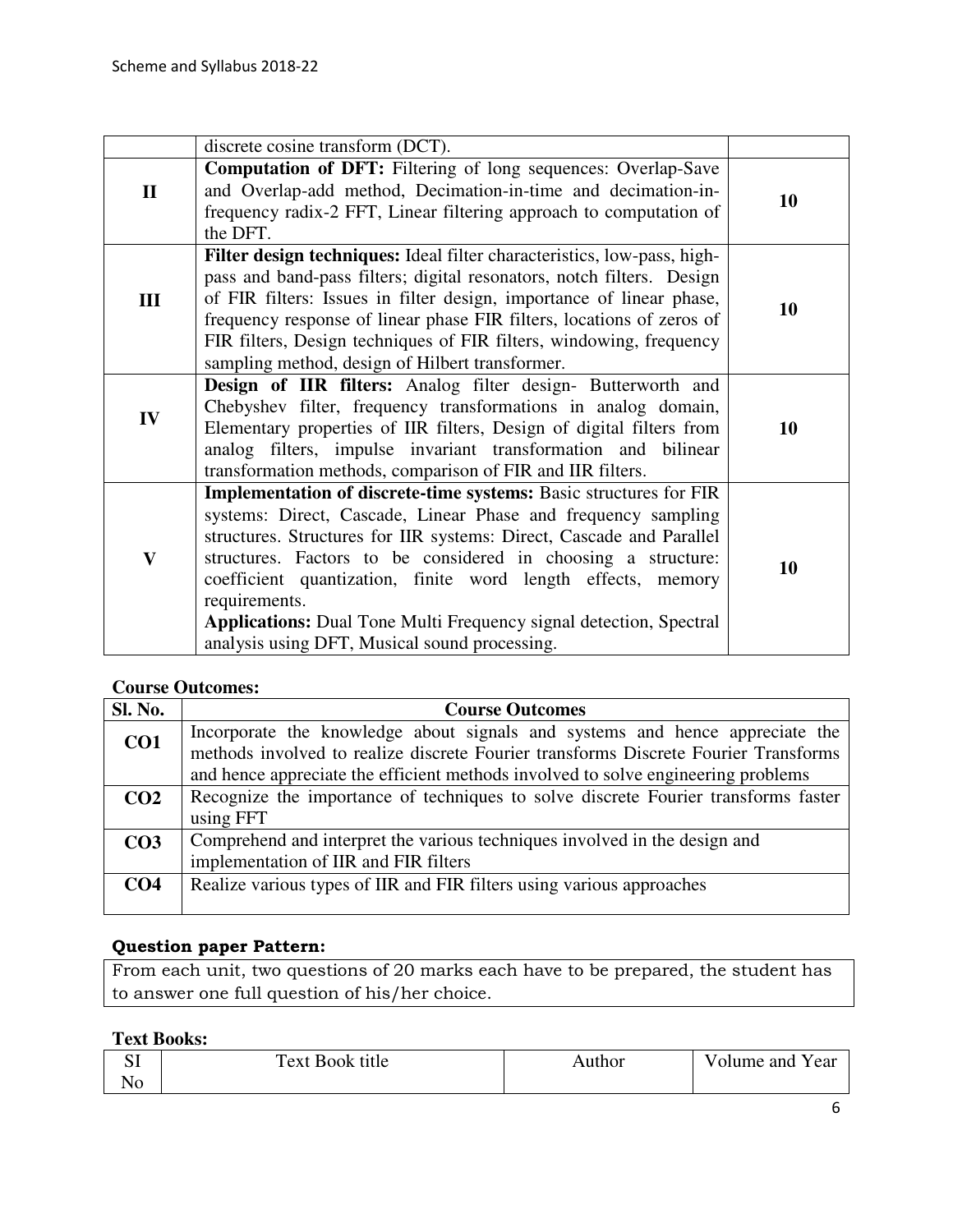|                                             |                                    | of Edition      |
|---------------------------------------------|------------------------------------|-----------------|
|                                             |                                    |                 |
| 1.   Digital Signal Processing: Principles, | J.G. Proakis and D. G.   1997, PHI |                 |
| Algorithms and Applications                 | Manolakis.                         |                 |
| 2.   Digital Signal Processing: A computer- | S. K. Mitra                        | 2nd<br>Edition, |
| <b>Based Approach</b>                       |                                    | 2001, TMH.      |

#### **Reference Books:**

| <b>SI</b>      | <b>Text Book title</b>                     | Author                | Volume and Year                  |
|----------------|--------------------------------------------|-----------------------|----------------------------------|
| N <sub>o</sub> |                                            |                       | of Edition                       |
|                |                                            |                       |                                  |
|                | Fundamentals of Digital Signal Processing, | John Wiley $\&$ sons. | 1st Edition, 1986,               |
|                |                                            | Lonnie C. Ludeman     |                                  |
| $\overline{2}$ | Digital Signal Processing                  | Zahir<br>Hussain,     | Springer                         |
|                |                                            | M., Sadik,<br>Amin    | publications. 2011               |
|                |                                            | Z., O'Shea, Peter     |                                  |
| 3              | Digital Signal Processing: Principles,     | Prokias.<br>John<br>G | Pearson                          |
|                | Algorithm and Applications                 | Dimitris Manolakis    | <b>Publications</b>              |
|                |                                            |                       |                                  |
| $\overline{4}$ | Digital Signal Processing                  | Nagoor Kani           | Tata McGraw Hill<br>Publications |

## Sri Siddhartha Institute of Technology, Tumkur

## (A constituent College of Siddhartha Academy of Higher Education, Tumakuru)

Syllabus for the Academic Year – 2020 – 2021

## **Department: Medical Electronics Semester: V**

**Subject Name: Fiber Optics and Lasers in Medicine** 

**Subject Code: 18ML504 L-T-P-C: 3-0-0-3** 

| SI. | <b>Course Objectives</b>                                                               |  |
|-----|----------------------------------------------------------------------------------------|--|
| No. |                                                                                        |  |
|     | 1. To expose the students to the basic concepts of optical fibers and their properties |  |
|     | 2. To provide adequate knowledge about the Industrial applications of optical fibers   |  |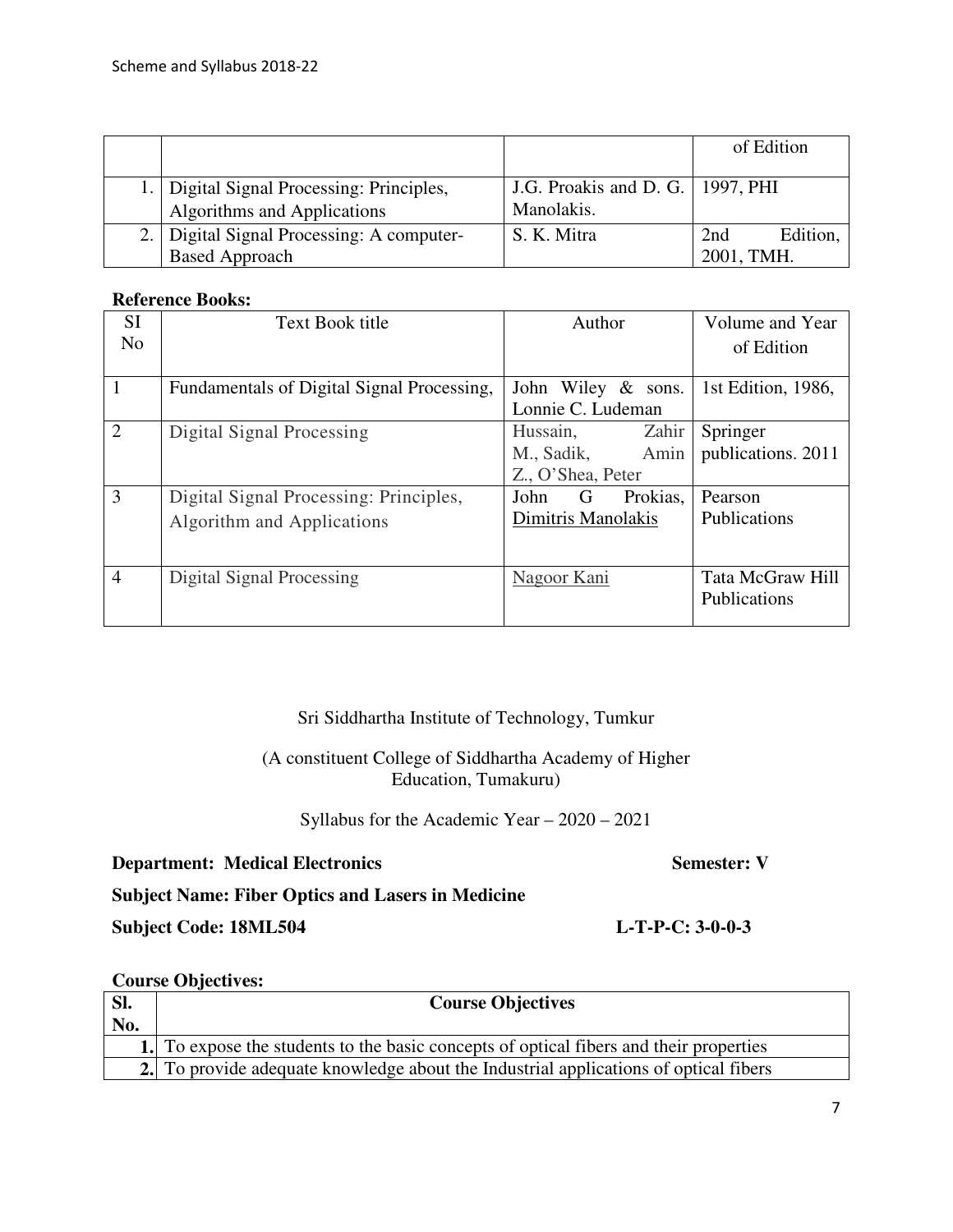| 3. To expose the students to the Laser fundamentals                    |
|------------------------------------------------------------------------|
| 4. To provide adequate knowledge about Medical applications of lasers. |

| Unit           | <b>Course content</b>                                                                                                                                                                                                                                                                                                                                                                                                                                              | <b>Teaching</b><br>hours |
|----------------|--------------------------------------------------------------------------------------------------------------------------------------------------------------------------------------------------------------------------------------------------------------------------------------------------------------------------------------------------------------------------------------------------------------------------------------------------------------------|--------------------------|
| Unit I         | <b>Optical Fibers:</b> Introduction, electromagnetic spectrum, fiber optic<br>transmission link, nature of light, basic optical laws with definitions,<br>quantum nature of light, optical fiber modes, ray optics<br>representation, optical couplers, fiber joints, fiber splices, fiber<br>connectors.                                                                                                                                                          | 8                        |
| Unit II        | Fiber Structures and Fabrication: optical fibers- fundamentals,<br>light transmission in optical fibers-principles, types of fabrication<br>methods, power transmission through optical fibers, fiber ends and<br>tips, attenuation.                                                                                                                                                                                                                               | 8                        |
| Unit III       | Lasers: Historical background. Medical Lasers: Introduction, Laser<br>physics-fundamentals, principles, Medical Lasers-fundamentals,<br>principles(co2, Nd-YAG, helium, eximer, dye - lasers), advances(<br>semiconductor laser, free electron laser). Medical Laser Systems-<br>fundamentals, principles. Laser safety-fundamentals.                                                                                                                              | 8                        |
| <b>Unit IV</b> | Applications of Lasers in Therapy & Diagnosis: Introduction,<br>laser assisted diagnosis and therapy-fundamentals, interaction of<br>laser beams and materials-principles, laser interaction with tissue-<br>principles, laser assisted diagnostics-principles, applications of<br>lasers in diagnosis and imaging-advances, Laser surgery and<br>therapy- principles: photo thermal, photo mechanical mechanism,<br>thermal interaction between laser and tissue. | 8                        |
| Unit V         | Clinical Applications of Lasers: Fiber optic laser systems in<br>gastroenterology, general surgery and thoracic surgery, gynecology,<br>neurosurgery, oncology, ophthalmology, orthopedics, urology, flow<br>diagram for laser angioplasty, flow diagram for photo dynamic<br>therapy.                                                                                                                                                                             | 7                        |

| Sl.             | <b>Course Outcomes</b>                                                      |
|-----------------|-----------------------------------------------------------------------------|
| No.             |                                                                             |
| CO <sub>1</sub> | Understand the basics of optical fibers, fiber joints $\&$ fiber couplers.  |
| CO <sub>2</sub> | Comprehend fiber structure & different fabrication technology.              |
| CO <sub>3</sub> | Realize different types of laser and its applications.                      |
| CO <sub>4</sub> | Gain the knowledge about application of laser technology in clinical field. |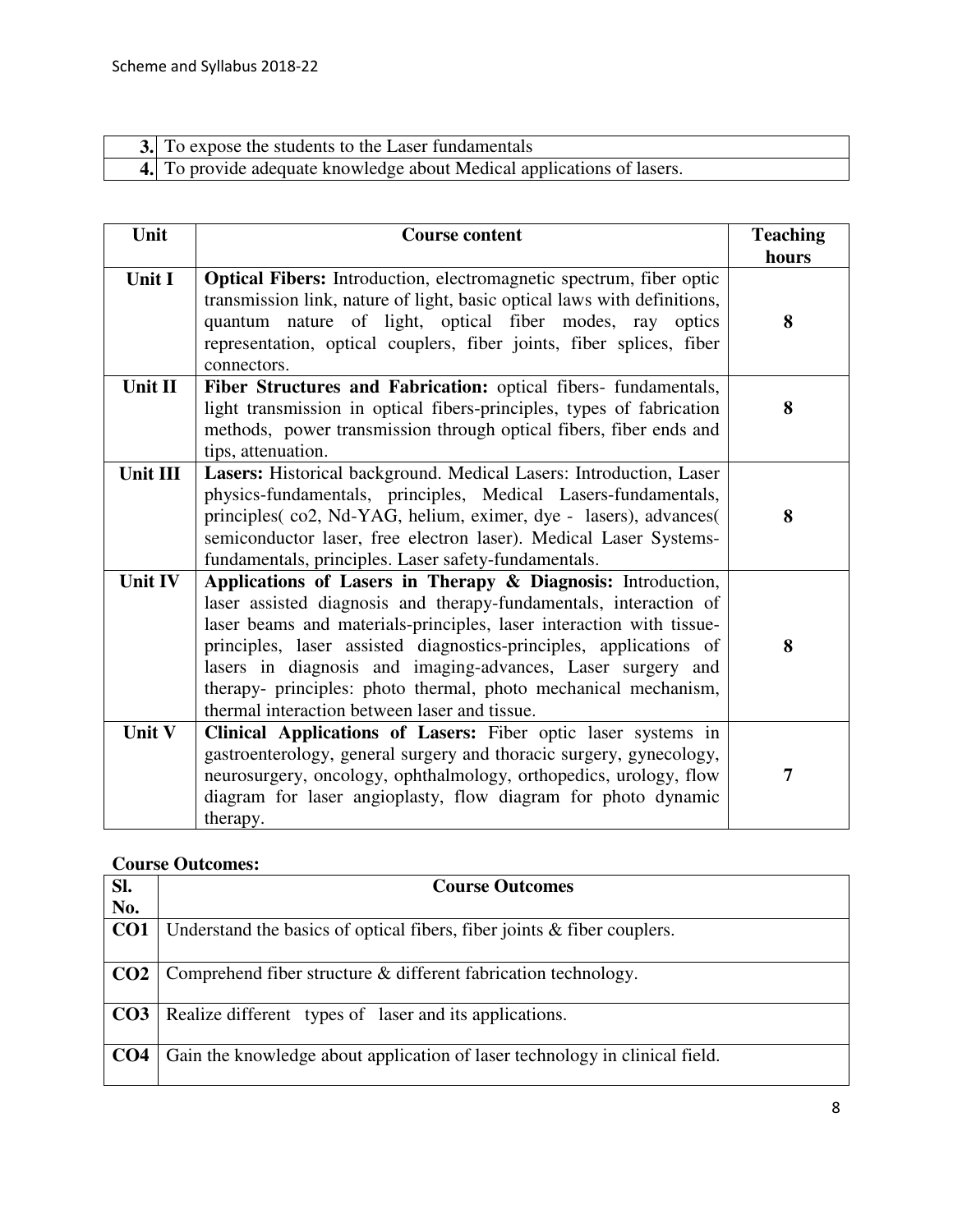#### **Question paper Pattern:**

From each unit, two questions of 20 marks each have to be prepared, the student has to answer one full question of his/her choice.

#### **Text Books:**

| SI             | Text Book title                       | Author             | Volume and Year       |  |
|----------------|---------------------------------------|--------------------|-----------------------|--|
| N <sub>o</sub> |                                       |                    | of Edition            |  |
|                |                                       |                    |                       |  |
|                | Lasers and Optical fibers in Medicine | Abraham Katzir     | <b>Academic Press</b> |  |
|                | <b>Optical Fiber Communication</b>    | <b>Gred Keiser</b> | McGraw-Hill           |  |
|                |                                       |                    | Education (India)     |  |
|                |                                       |                    | <b>Pvt Limited</b>    |  |

#### **Reference Books:**

| <b>SI</b> | Text Book title                                | Author               | Volume and Year         |
|-----------|------------------------------------------------|----------------------|-------------------------|
| No        |                                                |                      | of Edition              |
|           |                                                |                      |                         |
| 1.        | <b>Optical Fiber Communication</b>             | P Chakrabarti        | McGraw-Hill             |
|           |                                                |                      | Education (India)       |
|           |                                                |                      | <b>Pvt Limited</b>      |
| 2.        | <b>Optical Fiber Communication</b>             | Sr.<br>Kakani<br>and | <b>CBS</b> Publications |
|           |                                                | Shubhadra Kakani     | and Distributors        |
| 3.        | <b>Optical Fiber Communication: Principles</b> | T L Singhal          | Cambridge               |
|           | and Applications                               |                      | University.             |
|           |                                                |                      |                         |
| 4.        |                                                | Helena Jelínková     | Woodhead                |
|           | <b>Lasers for Medical Applications</b>         |                      | Publishing              |
|           |                                                |                      |                         |

Sri Siddhartha Institute of Technology, Tumkur

(A constituent College of Siddhartha Academy of Higher Education, Tumakuru)

Syllabus for the Academic Year – 2020 – 2021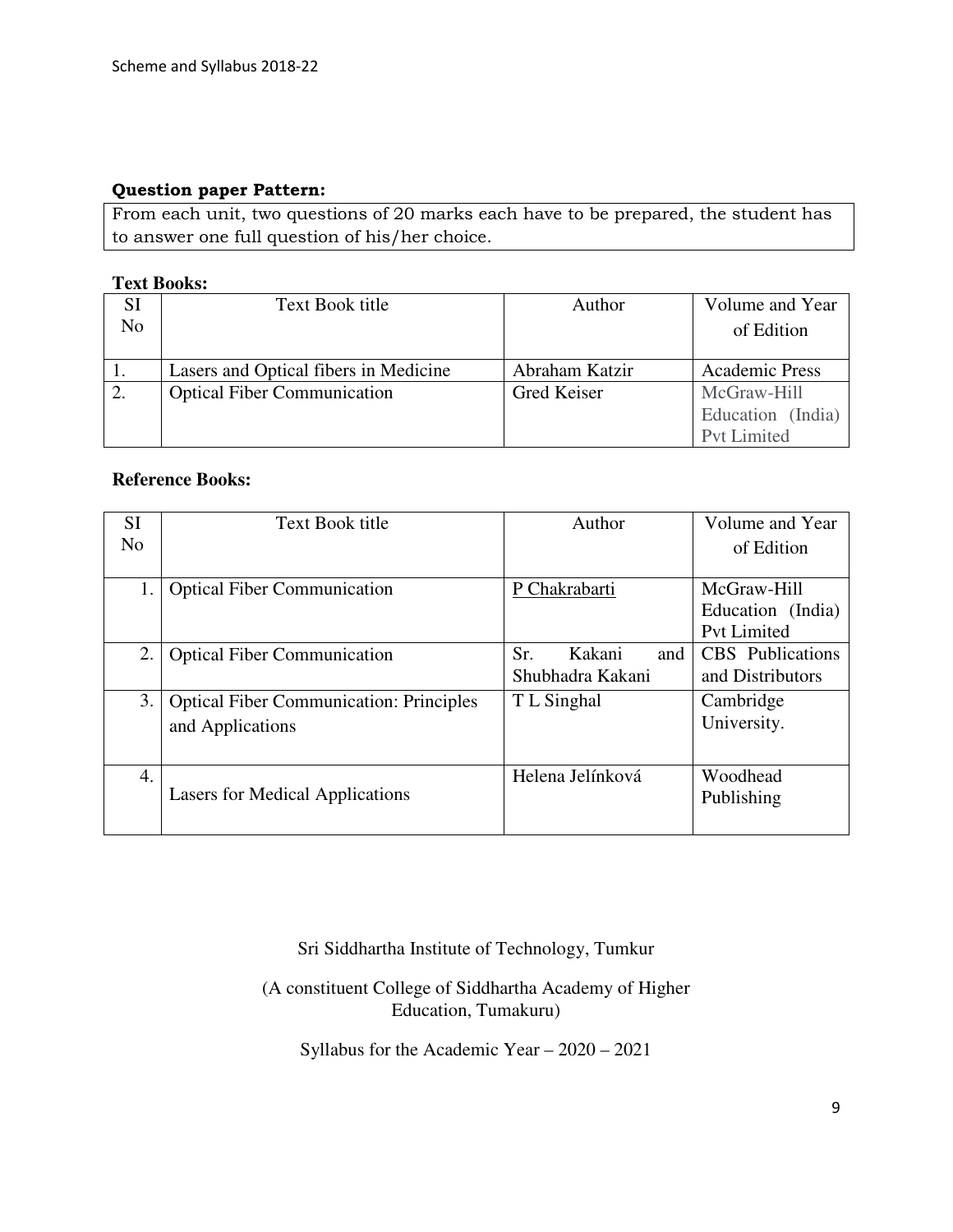## **Department: Medical Electronics Semester: V** Semester: V

## **Subject Name: Embedded System Design and ARM Processors**

# **Subject Code: 18ML5PE51 L-T-P-C: 3-0-0-3**

| Sl. | <b>Course Objectives</b>                                                                |
|-----|-----------------------------------------------------------------------------------------|
| No. |                                                                                         |
|     | 1. To emphasize on the major components that constitute an embedded system and provide  |
|     | experience to integrate hardware and software for microcontroller applications systems. |
|     | 2. Implement small programs to solve well-defined problems on an embedded platform.     |
|     | 3. Develop familiarity with tools used to develop an embedded environment.              |
|     | 4. To learn various communication protocols applicable in embedded system applications. |

| Unit         | <b>Course content</b>                                                                                                              | <b>Teaching</b> |  |
|--------------|------------------------------------------------------------------------------------------------------------------------------------|-----------------|--|
|              |                                                                                                                                    | hours           |  |
| $\mathbf I$  | <b>Introduction:</b> Overview of embedded systems, embedded system                                                                 | 8               |  |
|              | design challenges, common design metrics and optimizing them.                                                                      |                 |  |
|              | Survey of different embedded system design technologies, trade-                                                                    |                 |  |
|              | offs. Custom Single-Purpose Processors, Design of custom single                                                                    |                 |  |
|              | purpose processors.                                                                                                                |                 |  |
|              | Single-Purpose Processors: Hardware, Combinational Logic,<br>Sequential Logic, RT level Combinational and Sequential<br>Components |                 |  |
| $\mathbf{I}$ | General Processors-Software: Basic Architecture, Operation,                                                                        |                 |  |
|              | Programmer's View, Development Environment, ASIPS.Standard                                                                         |                 |  |
|              | Single-Purpose Peripheral: Timers, Counters, UART, PWM, LCD                                                                        | 8               |  |
|              | Controllers, Keypad controllers, Stepper Motor Controller, A to D                                                                  |                 |  |
|              | Converters, Examples                                                                                                               |                 |  |
|              |                                                                                                                                    |                 |  |
| III          | Memory and communication: Introduction, Common memory                                                                              |                 |  |
|              | Types, Composing memory, Memory Hierarchy and Cache,                                                                               |                 |  |
|              | Advanced RAM.                                                                                                                      | 6               |  |
|              | Interfacing: Communication Basics, Microprocessor Interfacing,                                                                     |                 |  |
|              | Arbitration, Advanced Communication Principles,<br>Protocols –                                                                     |                 |  |
|              | Serial, Parallel and Wireless.                                                                                                     |                 |  |
| IV           | ARM Embedded Systems: The RISC Design Philosophy, The                                                                              |                 |  |
|              | ARM Design Philosophy, Embedded System Hardware, Embedded                                                                          |                 |  |
|              | System Software.                                                                                                                   | 8               |  |
|              | ARM processor fundamentals: Registers, Current Program Status                                                                      |                 |  |
|              | Register, Pipeline, Exceptions, Interrupts, and Vector Table, Core                                                                 |                 |  |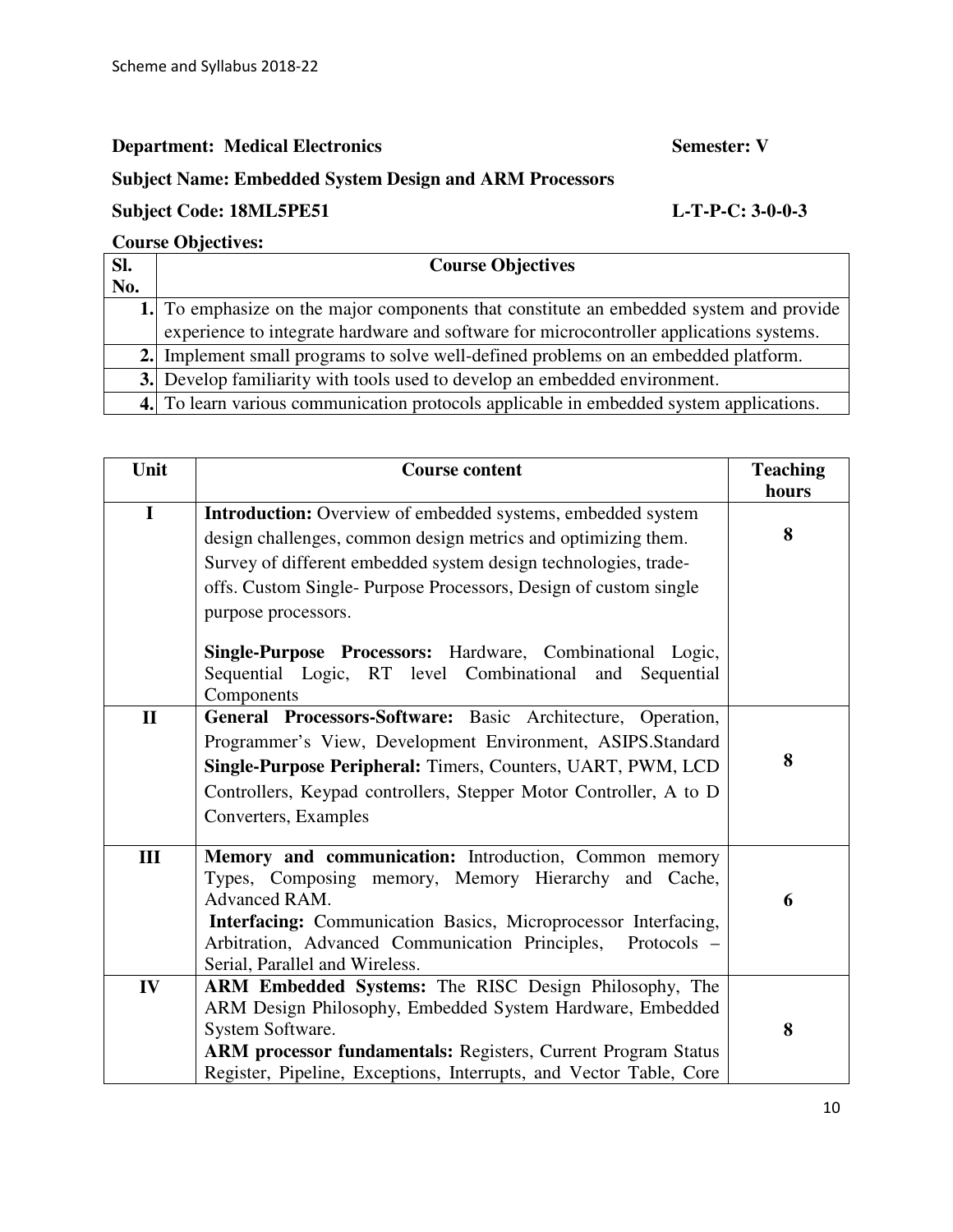|              | Extensions, Architecture Revisions, ARM Processor Families.                                                                                                                                                                                                                                       |   |
|--------------|---------------------------------------------------------------------------------------------------------------------------------------------------------------------------------------------------------------------------------------------------------------------------------------------------|---|
| $\mathbf{V}$ | <b>Introduction to the Arm Instructions Set:</b><br>Data Processing Instructions, Branch Instructions, Load-Store<br>Instructions, Software Interrupt Instructions, Program Status<br>Register Instruction, Loading Constants, ARMv5E Extensions,<br>Conditional Execution, and Example Programs. | 9 |

| SI.             | <b>Course Outcomes</b>                                                                      |  |  |
|-----------------|---------------------------------------------------------------------------------------------|--|--|
| No.             |                                                                                             |  |  |
| CO <sub>1</sub> | Foster to design a system, component or process to meet desired needs within realistic      |  |  |
|                 | constraints such as economic, environmental, social, political, ethical, health and safety, |  |  |
|                 | Manufacturability and sustainability.                                                       |  |  |
| CO <sub>2</sub> | I dentify and analyze the formal design methodologies to optimize various aspects in the    |  |  |
|                 | design of embedded systems for industrial applications.                                     |  |  |
| CO <sub>3</sub> | Apply Knowledge of various embedded processor architectures in real time applications       |  |  |
|                 | to perform the real time processing.                                                        |  |  |
| CO <sub>4</sub> | Emphasizes on ARM family of microcontrollers that are widely used in design of real         |  |  |
|                 | time sophisticated embedded systems like tablets, hand held devices, automation and         |  |  |
|                 | industrial control systems.                                                                 |  |  |
|                 |                                                                                             |  |  |

## **Question paper Pattern:**

From each unit, two questions of 20 marks each have to be prepared, the student has to answer one full question of his/her choice.

#### **Text Books:**

| SI             | Text Book title                                | Author                                 | Volume and Year        |  |
|----------------|------------------------------------------------|----------------------------------------|------------------------|--|
| N <sub>o</sub> |                                                |                                        | of Edition             |  |
|                |                                                |                                        |                        |  |
|                | Embedded System Design: A unified Frank Vahid/ | Tony                                   | India<br>Wiley         |  |
|                | hardware and software: introduction            | Givrgis                                | <b>Edition</b> , 2002. |  |
| 2.             | Developer's<br><b>ARM</b><br><b>Systems</b>    | Guide   Andrew<br>N.<br>$Sloss, \vert$ | Morgan                 |  |
|                | Optimizing<br>and<br>Designing<br>System       | Dominic Symes, Chris   Kaufmann        |                        |  |
|                | Software                                       | Wright,                                | Publishers,            |  |
|                |                                                |                                        | ElseveirInc, 2004      |  |

|    | Text Book title                  | Author    | Volume and Year of |        |      |
|----|----------------------------------|-----------|--------------------|--------|------|
| No |                                  |           | Edition            |        |      |
|    |                                  |           |                    |        |      |
|    | Introduction to Embedded Systems | Shibu K V | Tata               | McGraw | Hill |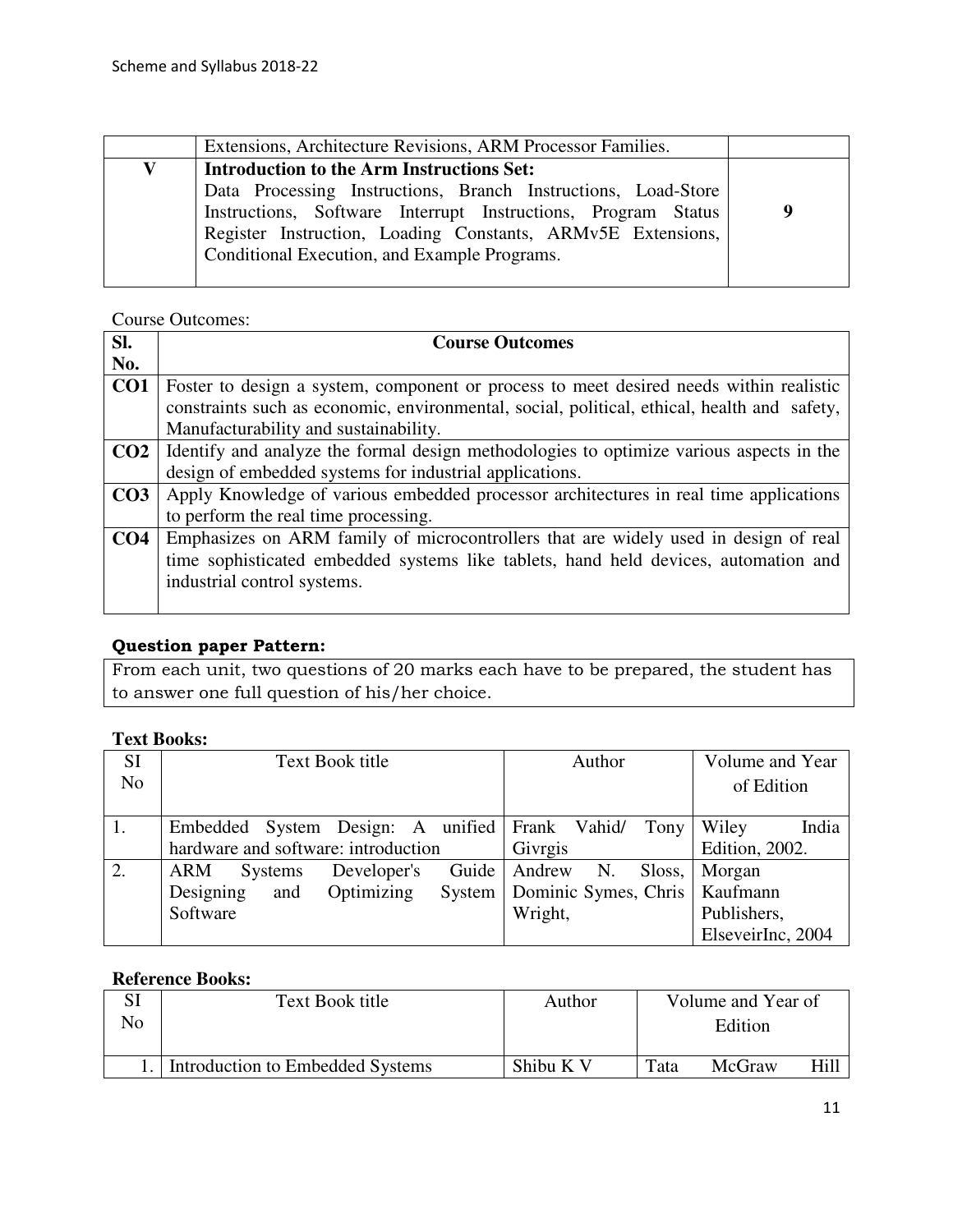|                |                                                          |                          | Private<br>Education<br>Limited, 2017.                           |
|----------------|----------------------------------------------------------|--------------------------|------------------------------------------------------------------|
| 2.             | Embedded systems                                         | Raj Kamal                | Hill<br>McGraw<br>Tata<br>publishing companies $2nd$<br>edition. |
| 3.             | Embedded Systems: Hardware, Design and<br>Implementation | Krzysztof<br>Iniewski    | <b>Wiley Publications</b>                                        |
| $\overline{4}$ | <b>Embedded System Design</b>                            | Santanu<br>Chattopadhyay | <b>PHI</b> Publications                                          |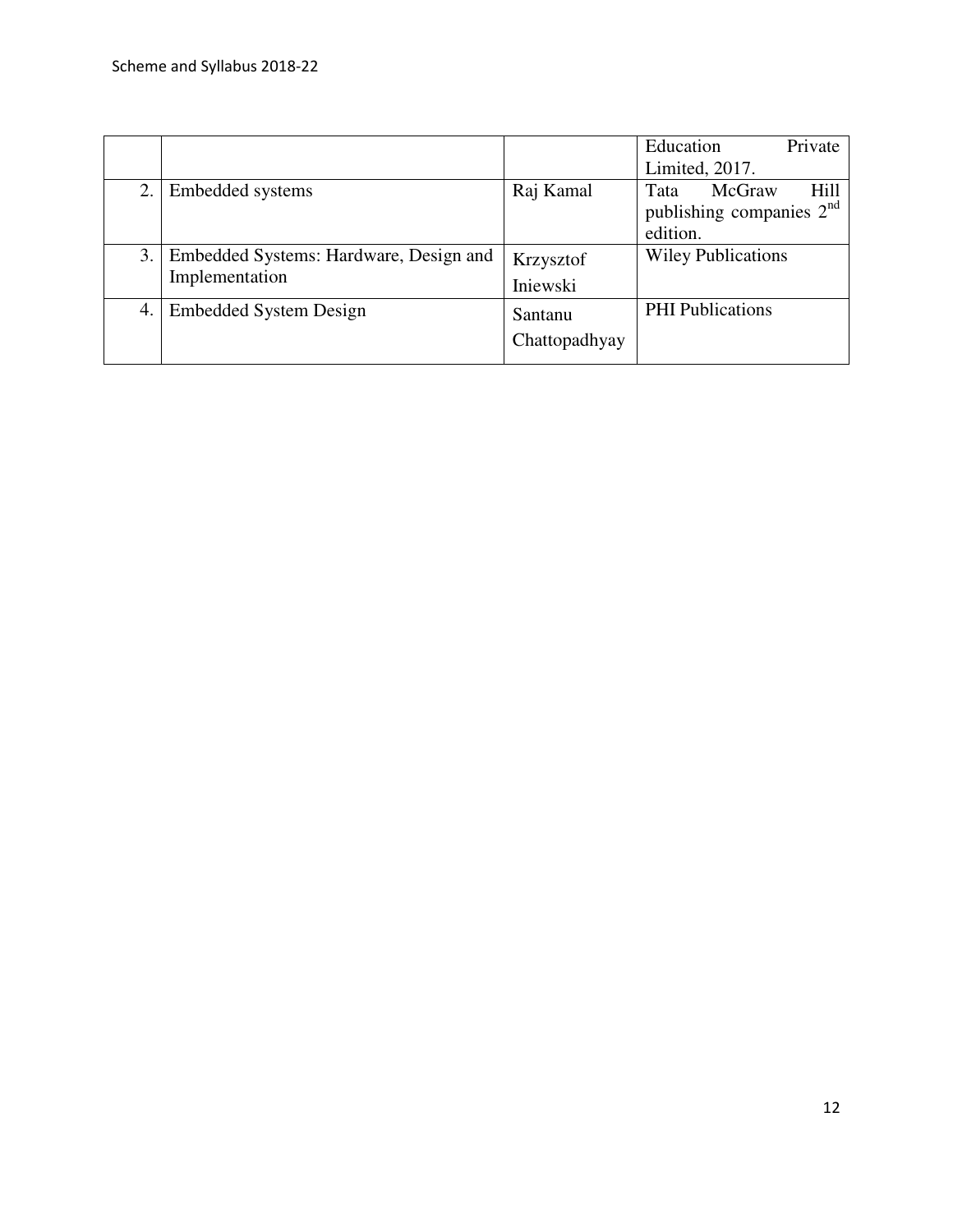#### (A constituent College of Siddhartha Academy of Higher Education, Tumakuru)

### Syllabus for the Academic Year – 2020 – 2021

## **Department: Medical Electronics Semester: V**

## **Subject Name: 18ML5PE52**

## **Subject Code: Computers in Medicine L-T-P-C: 3-0-0-3**

| SI. | <b>Course Objectives</b>                                                            |  |
|-----|-------------------------------------------------------------------------------------|--|
| No. |                                                                                     |  |
|     | 1. Understand the importance of hospital information systems.                       |  |
|     | 2. Realize the use of database in clinical laboratory and computer aided diagnosis. |  |
|     | 3. Analyze the case studies using in clinical data analysis.                        |  |
|     | 4. Know the used of internet and Ethernet in medical data.                          |  |

| Unit         | <b>Course content</b>                                                                                                                     | <b>Teaching</b> |
|--------------|-------------------------------------------------------------------------------------------------------------------------------------------|-----------------|
|              |                                                                                                                                           | hours           |
| $\bf{I}$     | <b>Introduction:</b> Historical review of computers & their use in                                                                        |                 |
|              | Medical field, Hospital information, system -need<br>for                                                                                  |                 |
|              | computerization in hospitals-cost effectiveness<br>$-Help$<br>of                                                                          | 8               |
|              | computerization to physicians.                                                                                                            |                 |
|              | Computerized patient data base management: History taking by<br>computer-computerized medical records-security.                           |                 |
| $\mathbf{I}$ | <b>Computers in clinical laboratory:</b> Data base approach – Automated                                                                   |                 |
|              | clinical laboratories and analysis-Analysis of computerized ECG,                                                                          |                 |
|              | EMG, and EEG results. Computer assisted medical imaging –                                                                                 | 8               |
|              | Nuclear medicine – Digital subtraction radiography-computerized                                                                           |                 |
|              | ultrasonography-x-ray CT –Nuclear magnetic resonance.                                                                                     |                 |
| Ш            | Computer assisted medical decision making: General model,                                                                                 |                 |
|              | algorithms-Fuzzy set theory - Production role systems-Cognitive                                                                           |                 |
|              | models-QMR, KES and TIA. Computers in intensive care units- Fluid                                                                         | 8               |
|              | Balance -Pulmonary function<br>metabolic<br>and<br>evaluation,                                                                            |                 |
|              | cardiovascular Physiologic evaluation.                                                                                                    |                 |
| IV           | Computer assisted therapy- Introduction: Digitalis therapy-<br>Illustrative cases-computers for care of renal disorders-other<br>examples | 7               |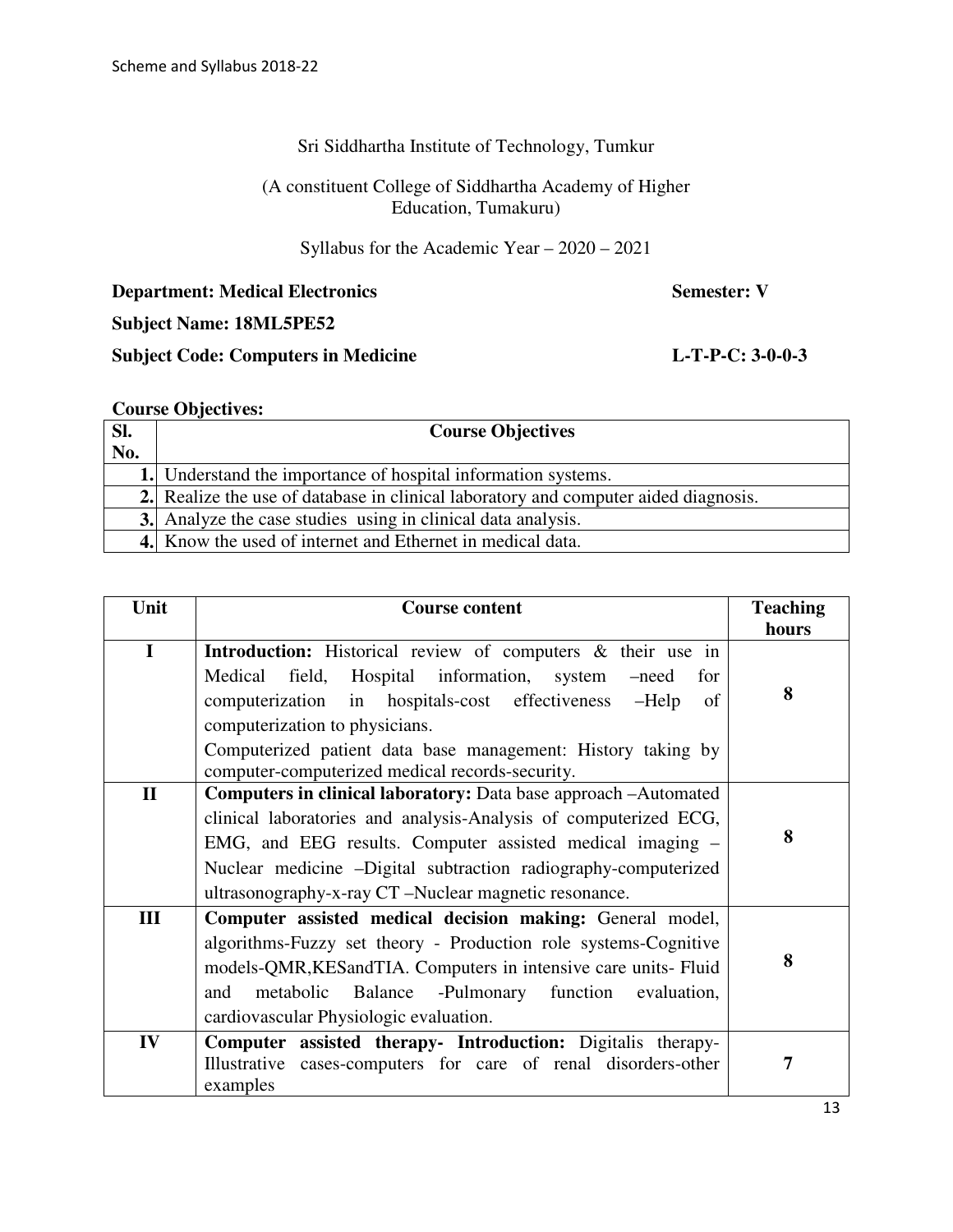| V | <b>Computer aids for the handicapped-Introduction:</b> Mobility, |   |
|---|------------------------------------------------------------------|---|
|   | computer aids for the deaf, blind and visually handicapped-      |   |
|   | computer speech generation and recognition. Introduction to      | 8 |
|   | computer assisted instruction Medicine --Telemetrics, ISDN and   |   |
|   | INDONET in medicine.                                             |   |

| Sl.             | <b>Course Outcomes</b>                                                    |
|-----------------|---------------------------------------------------------------------------|
| No.             |                                                                           |
| CO <sub>1</sub> | Apply the concepts of hospital information systems in managing data base. |
| CO <sub>2</sub> | Examine the concepts of data base using computers.                        |
| CO <sub>3</sub> | Evaluate computer data in ICU's for diagnosis and therapy.                |
| CO <sub>4</sub> | Utilize data base in computers in telemetry, ISDN.                        |

## **Question paper Pattern:**

From each unit, two questions of 20 marks each have to be prepared, the student has to answer one full question of his/her choice.

## **Text Books:**

| No | Text Book title      | Author   | Volume and Year<br>of Edition                     |
|----|----------------------|----------|---------------------------------------------------|
|    | Computer in Medicine | R.D Lele | McGraw<br><b>TATA</b><br><b>Hill Publications</b> |

| SI             | Text Book title                         | Author                | Volume and Year       |
|----------------|-----------------------------------------|-----------------------|-----------------------|
| N <sub>o</sub> |                                         |                       | of Edition            |
|                |                                         |                       |                       |
| 1.             |                                         | Bernhard Preim Charl  | Morgan                |
|                | Visual Computing for Medicine           | Botha                 | Kaufmann              |
|                |                                         |                       | Publications          |
| 2.             | Computers in Medicine: Applications and | Jonathan<br>Javitt MD | Saunders              |
|                |                                         | <b>MPH</b>            | Publications;<br>1st. |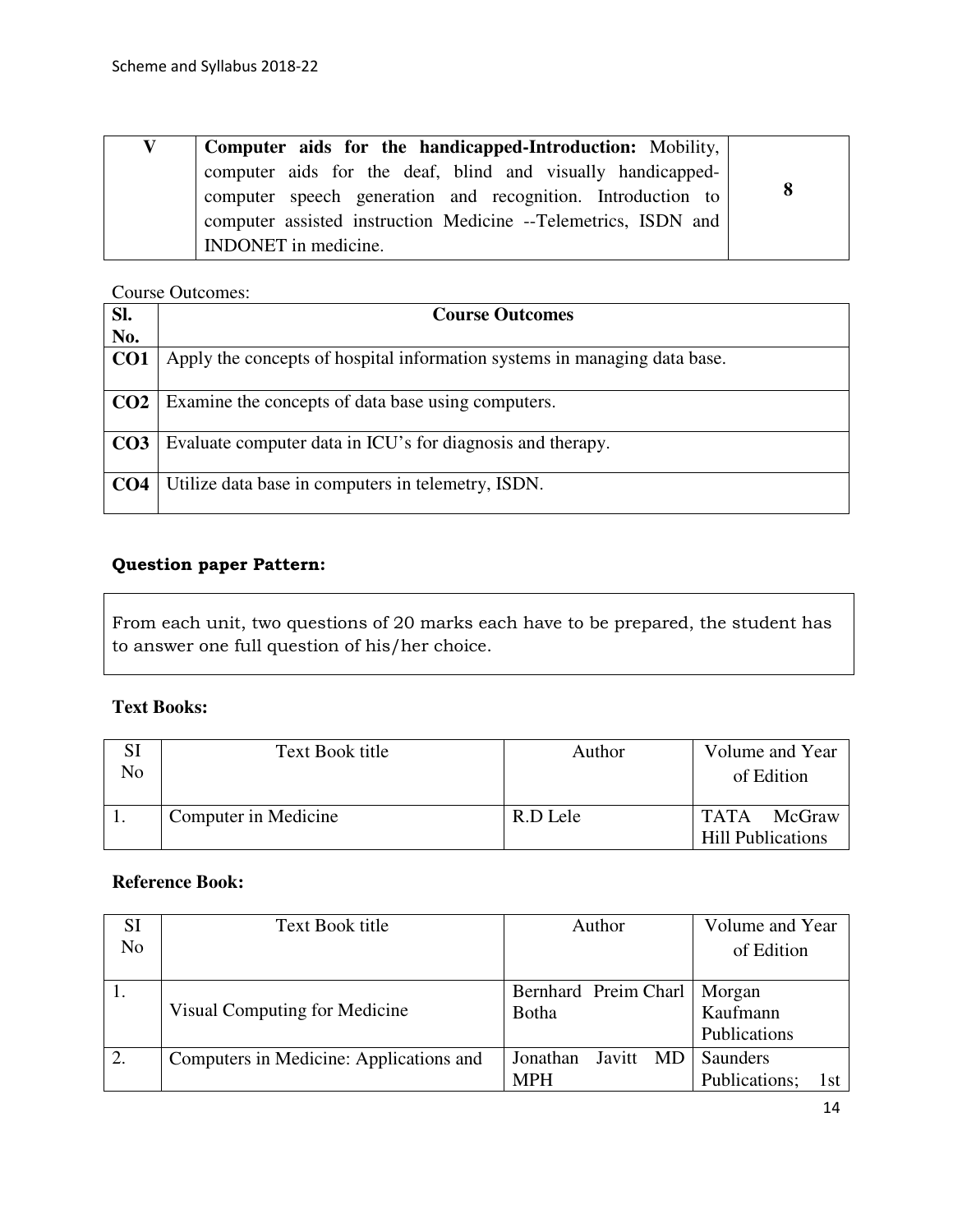| Possibilities 1st Edition               |                    | Edition         |
|-----------------------------------------|--------------------|-----------------|
| Use and Impact of Computers in Clinical | James G. Anderson, | <b>Springer</b> |
| Medicine                                | Stephen J. Jay     | Publications    |

Sri Siddhartha Institute of Technology, Tumkur (A constituent College of Siddhartha Academy of Higher Education, Tumkur)

Syllabus for the Academic Year – 2020 – 2021

## **Department: Medical Electronics Semester: V**

**Subject Name: Physiological Control Systems** 

## **Subject Code: 18ML5PE53 L-T-P-C: 3-0-0-3**

**Sl. No. Course Objectives 1**  This course provides undergraduate engineering students with an introduction to the physiological concepts and mathematical tools that they will need to understand, analyse and interpret the data from different physiological control systems of human body by various compartmental models. **2**  The physiological control theory, system analysis, model identification techniques helps to understand process involved in regulation of different physiological systems.

| Unit | <b>Course content</b>                                                                                                                                                                                                                                                                                                                                | <b>Teaching</b><br>hours |
|------|------------------------------------------------------------------------------------------------------------------------------------------------------------------------------------------------------------------------------------------------------------------------------------------------------------------------------------------------------|--------------------------|
|      | Dynamic Systems and their control: Introduction, some<br>system definitions, man machine example, modelling and block<br>diagram, the pupil control system, the generic structure of<br>control systems, the dynamic response characteristics of the<br>pupil-control system, open-and closed-loop systems, automatic<br>aperture control in camera. | 08                       |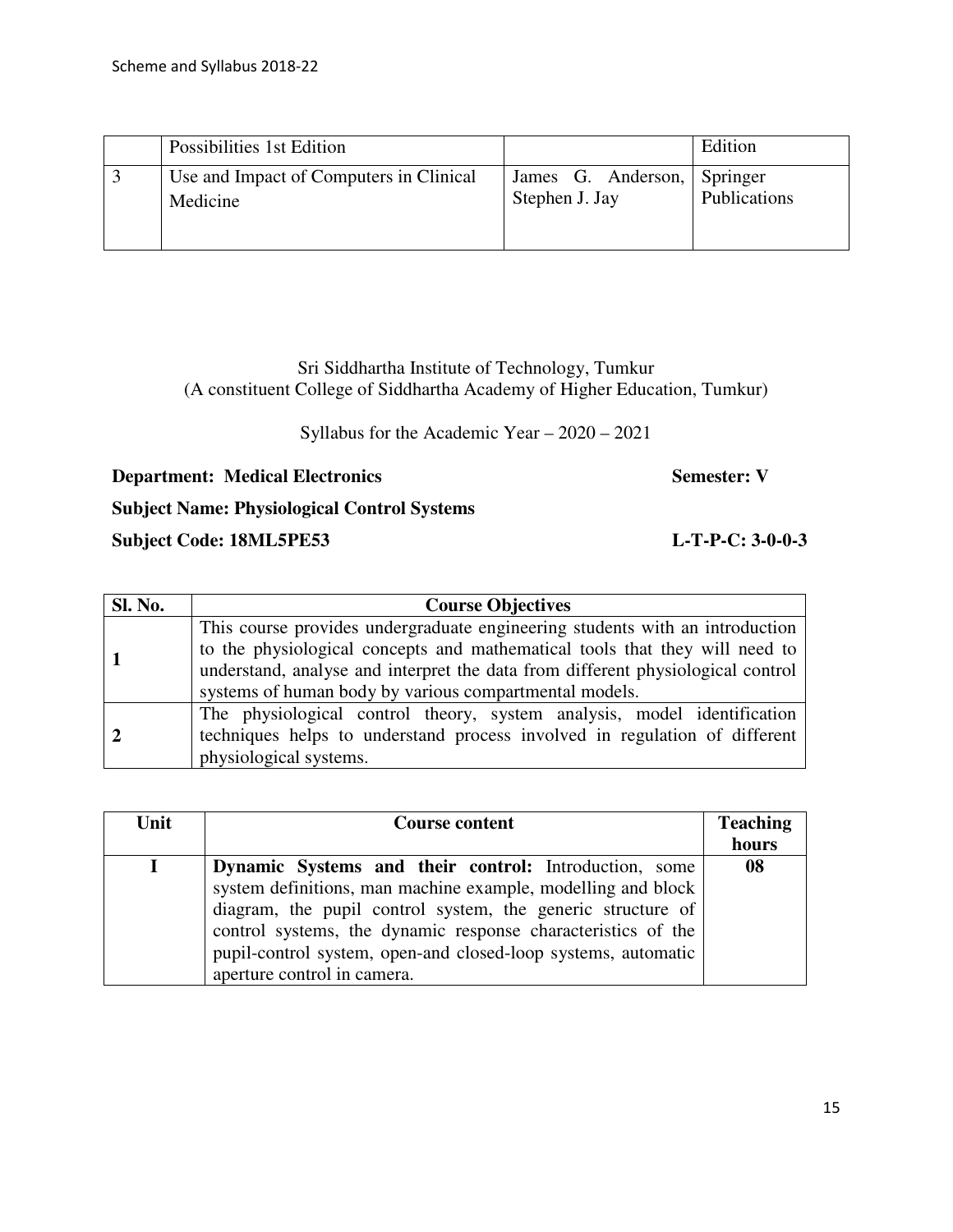| $\mathbf{I}$ | The Human thermal system: Heat production, Brief<br>description of the biochemistry of digestion, Loss of heat to the<br>environment, heat transfer within the body.<br>Mathematical modelling of the system: Thermoregulation:<br>Introduction thermoregulation of cold-bloodedness and warm<br>bloodedness, an anatomy of thermoregulation, lumping and<br>partial differential equations and heat transfer examples.                                  | 08 |
|--------------|----------------------------------------------------------------------------------------------------------------------------------------------------------------------------------------------------------------------------------------------------------------------------------------------------------------------------------------------------------------------------------------------------------------------------------------------------------|----|
| III          | An Introduction to physiological control system: Differences<br>between the technological and physiological control systems,<br>Regulation of electrolyte concentrations, Regulation of acid-<br>basebalance, Regulation of red blood cell production,<br>Regulation of arterial pressure, Regulation of blood volume,<br>Regulation of respiration, Reflex functions of nervous system,<br>Regulation of body temperature, Regulation of blood glucose. | 08 |
| IV           | Modelling the body as compartments:<br>Process flow sheet models, Examples of photokinetic models,<br>modelling of large multicompartment systems, dissolution of<br>drugs in solid form, distribution and accessibility of body water<br>and tissue compartments.                                                                                                                                                                                       | 08 |
| $\mathbf{V}$ | <b>Biological receptors:</b><br>Introduction, receptor characteristics, transfer function models<br>of receptors, preceptors and perceived intensity. Respiratory<br>control system and cardiovascular system.                                                                                                                                                                                                                                           | 07 |

| <b>Sl. No.</b>  | <b>Course Outcomes</b>                                                          |  |
|-----------------|---------------------------------------------------------------------------------|--|
| CO <sub>1</sub> | To understand the basics of Biological control Systems, difference between      |  |
|                 | active and passive control system, steady-state and dynamic responses of pupil  |  |
|                 | control system.                                                                 |  |
| CO <sub>2</sub> | Understand the different modes of heat transfer from the human body, anatomy    |  |
|                 | and physiology of human thermal system and its different models.                |  |
| CO <sub>3</sub> | Understand the processes involved in regulation of different physiological      |  |
|                 | systems.                                                                        |  |
| CO <sub>4</sub> | Understand human body by various compartmental models. To study                 |  |
|                 | characteristics of biological receptors, Respiratory and cardiovascular control |  |
|                 | system models.                                                                  |  |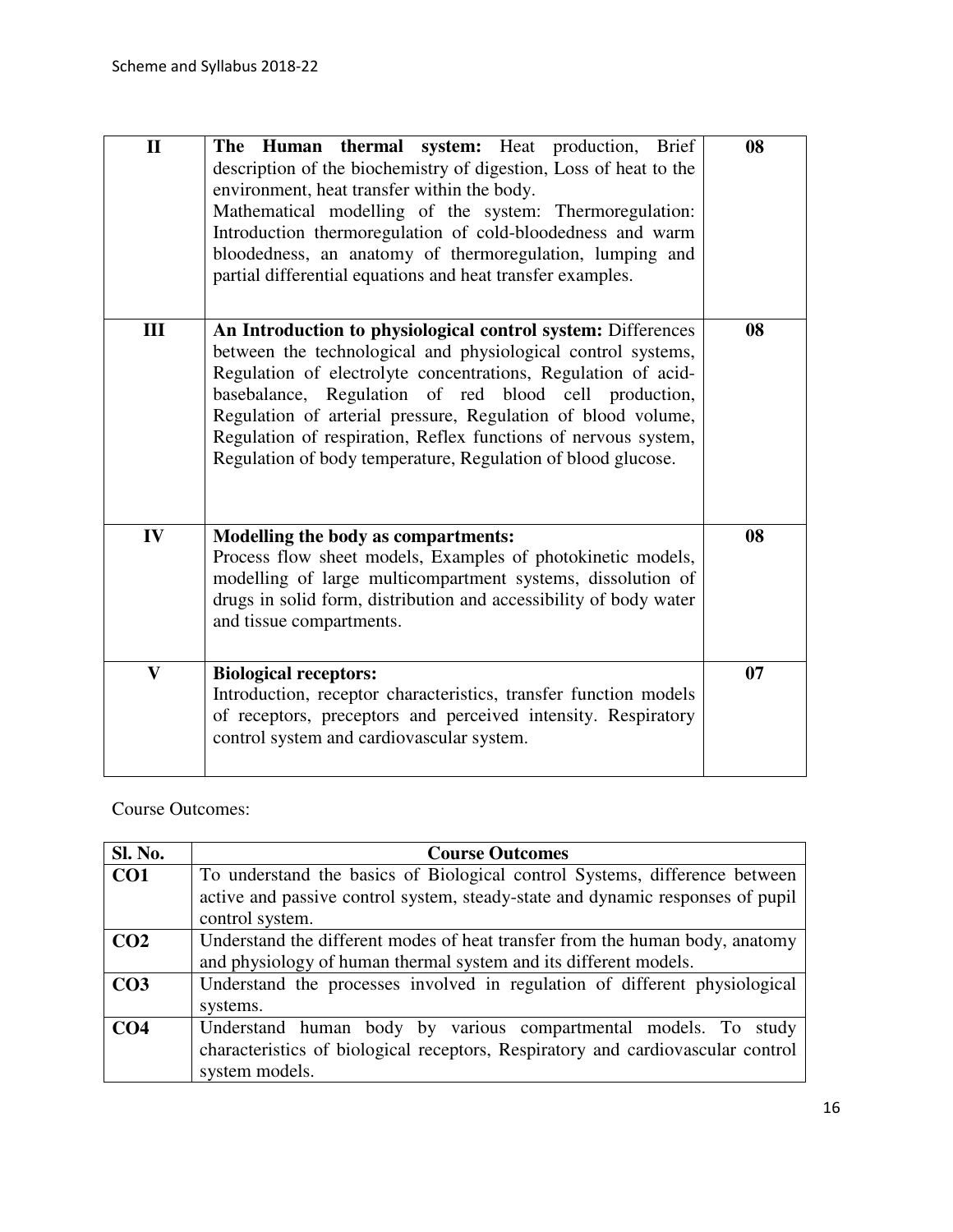## **Question paper Pattern:**

From each unit, two questions of 20 marks each have to be prepared, the student has to answer one full question of his/her choice.

#### **Text Books:**

| <b>SI</b>      | Text Book title                                               | Author           | Volume and Year         |
|----------------|---------------------------------------------------------------|------------------|-------------------------|
| N <sub>o</sub> |                                                               |                  | of Edition              |
|                | Biological control system                                     | John H Milsum    | McGraw Hill             |
|                | <b>Biomedical Engg Principles</b>                             | David O Cooney   | Michael Deckker         |
| 3              | The Application of control theory to<br>physiological systems | Howard T Milhorn | <b>Tata McGraw Hill</b> |
|                |                                                               |                  |                         |

#### **Reference Books:**

|    | Text Book title                                                             | Author             | Volume and Year                         |
|----|-----------------------------------------------------------------------------|--------------------|-----------------------------------------|
| No |                                                                             |                    | of Edition                              |
|    | Physiological Control Systems: Analysis,<br>Simulation, and Estimation      | Michael C. K. Khoo | <b>IEEE</b> Press                       |
|    | Endogenous and Exogenous Regulation<br>and Control of Physiological Systems | Robert B. Northrop | The Biomedical<br>Engineering<br>Sereis |

Sri Siddhartha Institute of Technology, Tumkur (A constituent College of Siddhartha Academy of Higher Education, Tumakuru) Syllabus for the Academic Year – 2020 – 2021

#### **Department: Medical Electronics Semester: V**

## **Subject Name: Biomedical Instrumentation**

**Subject Code: 18EC5OE63 L-T-P-C: 3-0-0–3** 

| SI. | <b>Course Objectives</b>                                |
|-----|---------------------------------------------------------|
| No. |                                                         |
|     | The students will be able to:                           |
|     | Interpret technical aspects of medicine.                |
|     | Comprehend different bio signals and their measurement. |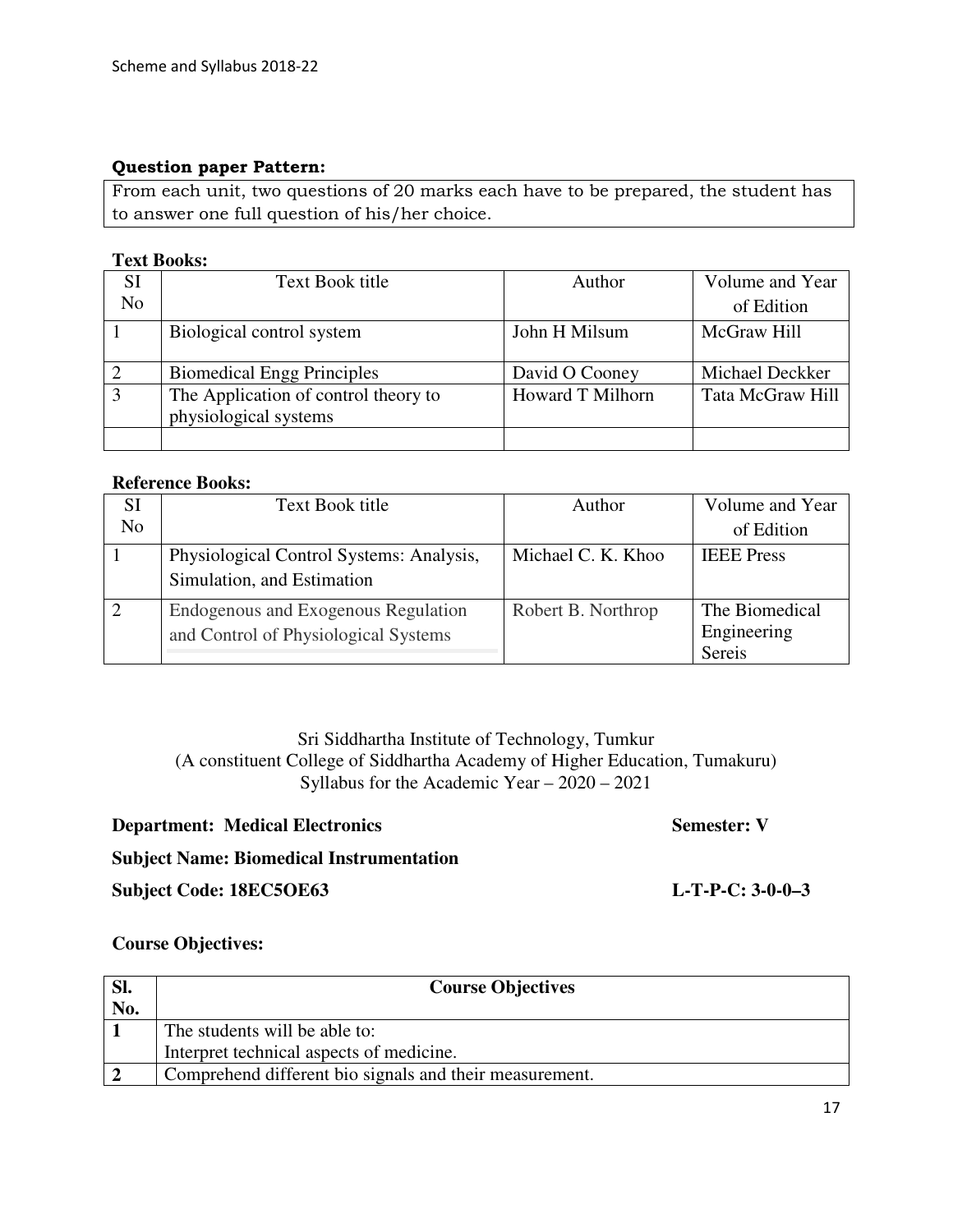| Study the principles of various diagnostic and therapeutic equipment's. |
|-------------------------------------------------------------------------|
| Distinguish the sub systems used in a typical man-machine system.       |

| Unit         | <b>Course content</b>                                                                                                                                                                                                                                                                                                                                                     | <b>Teaching</b><br>hours |
|--------------|---------------------------------------------------------------------------------------------------------------------------------------------------------------------------------------------------------------------------------------------------------------------------------------------------------------------------------------------------------------------------|--------------------------|
| $\mathbf I$  | Introduction to Biomedical Instrumentation: Biometrics,<br>Introduction to the man instrument system, components of the<br>man instrument system, Physiological systems of the body,<br>problems encountered in measuring living systems.<br>Sources electric potentials: Resting and action potentials,<br>propagation of action potentials, the bioelectric potentials. | 8                        |
| $\mathbf{I}$ | Other Bioelectric signals & systems:<br>Electrocardiogram<br>Electrooculogram<br>(EOG),<br>(ECG),<br>Electroencephalogram<br>(EMG),<br>(EEG),<br>Electromyogram<br>Electroretinogram (ERG).                                                                                                                                                                               | 8                        |
| III          | The Cardiovascular system:<br>and<br>The<br>heart<br>cardiovascular<br>system,<br>the<br>heart,<br>electrocardiograph, blood pressure and its measurements,<br>characteristics of blood flow, measurements of blood flow and<br>cardiac<br>output, Plethysmography,<br>heart<br>sounds<br>and<br>its<br>measurements.                                                     | 8                        |
| IV           | <b>Cardiac Pace Maker &amp; Defibrillators:</b><br>Need for Cardiac Pacemaker, external pacemaker, Implantable<br>pace maker, types of implantable, Defibrillators.                                                                                                                                                                                                       | 8                        |
| $\mathbf{V}$ | <b>Biotelemetry and patient Safety:</b><br>Biomedical telemetry, single channel telemetry, multi-patient<br>telemetry, Implantable telemetry & telemedicine.<br>Patient Safety: Electric shock hazards, leakage currents, safety<br>codes & analyzer.                                                                                                                     | $\tau$                   |

| SI. | <b>Course Outcomes</b>                                                                           |
|-----|--------------------------------------------------------------------------------------------------|
| No. |                                                                                                  |
|     | <b>CO1</b> Understand the sources of biomedical signals; design a medical instrumentation system |
|     | taking into account the general constraints.                                                     |
|     | $CO2$ Record and analyse Bioelectric signals & systems, cardiovascular system and its            |
|     | parameters measurement characteristics.                                                          |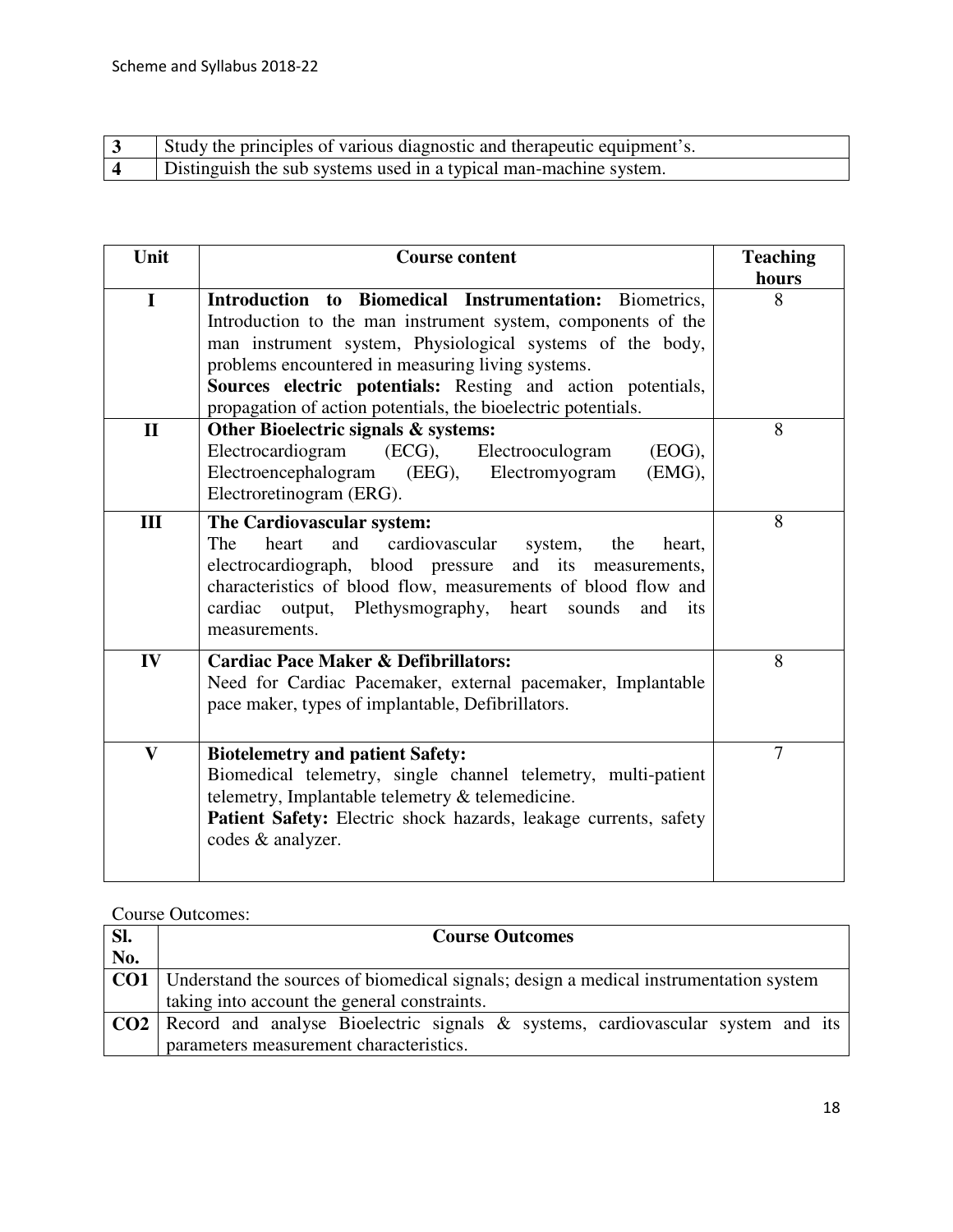| <b>CO3</b> Understand Cardiac Pace Makers and Defibrillators                         |
|--------------------------------------------------------------------------------------|
| <b>CO4</b> Understand Biotelemetry and measures taken with respect to patient Safety |

## **Question paper Pattern:**

From each unit, two questions of 20 marks each have to be prepared, the student has to answer one full question of his/her choice.

### **Text Books:**

|                | Text Book title                  | Author           | Volume and Year               |
|----------------|----------------------------------|------------------|-------------------------------|
| N <sub>o</sub> |                                  |                  | of Edition                    |
|                |                                  |                  |                               |
|                | Biomedical Instrumentation $\&$  | Cromwell Et, AI  | PHI/Pearson                   |
|                | <b>Measurements</b>              |                  | Education, $2^{nd}$ e         |
|                | Principles of Applied Biomedical | Geddes and Baker | John Wiley, $3^{\text{rd}}$ e |
|                | Instrumentation                  |                  |                               |

| <b>SI</b>      | <b>Text Book title</b>                              | Author            | Volume and Year                                                |
|----------------|-----------------------------------------------------|-------------------|----------------------------------------------------------------|
| N <sub>o</sub> |                                                     |                   | of Edition                                                     |
|                | Technology<br>Biomedical Instrumentation            | R. Khandpur       | $2^{nd}$<br>McGraw-Hill,                                       |
|                | and Applications                                    |                   | e                                                              |
| $\mathcal{D}$  | <b>Biomedical Instrumentation</b>                   | M Armugam         | Anuradha<br>2 <sup>nd</sup><br>Publications.<br>edition. 1994. |
| 3              | of<br>Fundamentals<br>biomedical<br>instrumentation | Dr. O N Pandey    | <b>Katson Books</b>                                            |
| $\overline{4}$ | <b>Biomedical Instrumentation Systems</b>           | Shakthi Chatterji | Electronic<br>Technical<br>Assosiation                         |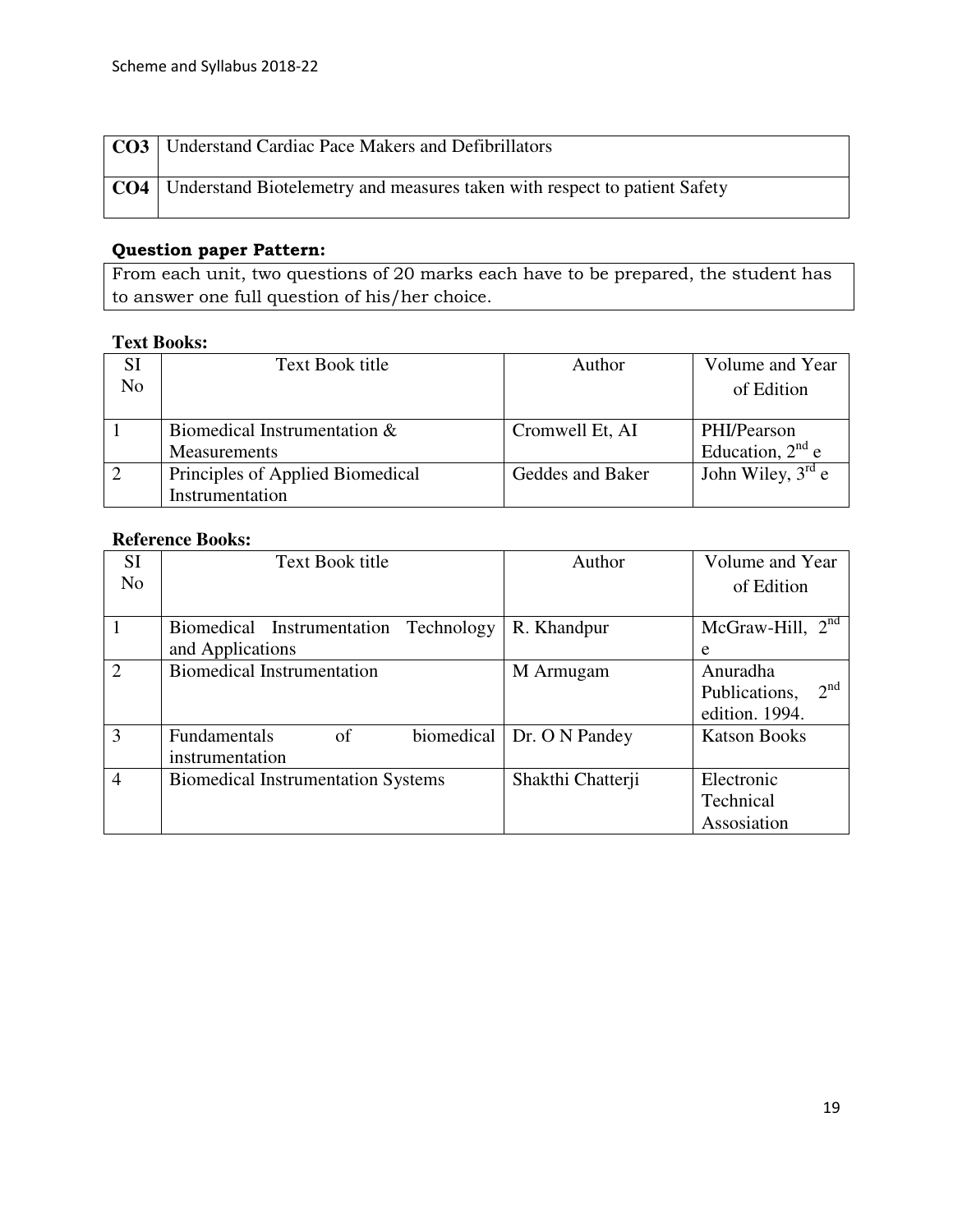## Sri Siddhartha Institute of Technology, Tumkur (A constituent College of Siddhartha Academy of Higher Education, Tumkur)

Syllabus for the Academic Year – 2020 – 2021

## **Department: Medical Electronics Semester: V** Semester: V

**Subject Name: Biomedical Instrumentation Lab-I** 

**Subject Code: 18ML507 L-T-P-C: 0-0-2-1** 

| <b>Sl. No.</b> | <b>Course Objectives</b>                                                |
|----------------|-------------------------------------------------------------------------|
|                | Interpret technical aspects of medicine.                                |
|                | Comprehend different bio signals and their measurement.                 |
|                | Study the principles of various diagnostic and therapeutic equipment's. |

| Sl no.         | <b>Course Contents</b>                                                                       |  |  |
|----------------|----------------------------------------------------------------------------------------------|--|--|
| 1              | Measurement of Blood Pressure using Sphygmomanometer & Digital meter.                        |  |  |
| $\overline{2}$ | Measurement of pH of a given solution using pH meter.                                        |  |  |
| $\overline{3}$ | Plotting the characteristics & determination of parameters of Temperature transducer<br>RTD. |  |  |
| $\overline{4}$ | Design of simple circuit for Electronic Thermometer and study of its characteristic.         |  |  |
| 5              | Plotting the characteristics of Strain Gauge.                                                |  |  |
| 6              | Determination of solution concentration using Colorimeter.                                   |  |  |
| $\overline{7}$ | Determination of solution concentration using Spectrophotometer.                             |  |  |
| 8              | Calculate the Skin contact impedance of Multi point electrodes                               |  |  |
| 9              | Design & determine the characteristics of,                                                   |  |  |
|                | <b>Inverting Amplifier</b><br>(A)(i)                                                         |  |  |
|                | Non-Inverting Amplifier<br>(ii)                                                              |  |  |
|                | <b>Summing Amplifier</b><br>(iii)                                                            |  |  |
|                | Difference Amplifier<br>(B)(i)                                                               |  |  |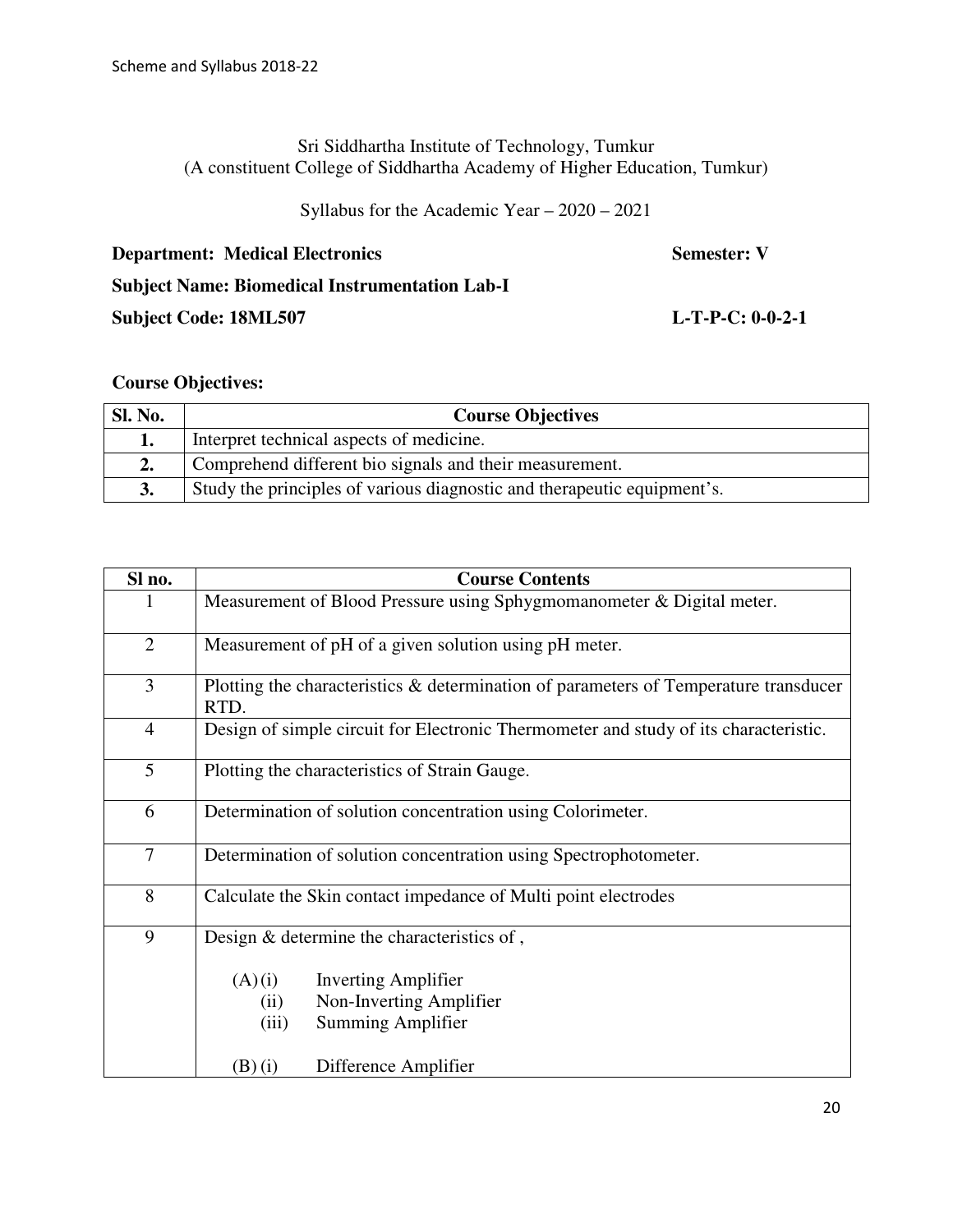| ,     | <b>Isolation Amplifier</b>       |
|-------|----------------------------------|
| (iii) | <b>Instrumentation Amplifier</b> |

| Sl.             | <b>Course Outcomes</b>                                                                   |
|-----------------|------------------------------------------------------------------------------------------|
| No.             |                                                                                          |
| CO <sub>1</sub> | Reminisce the basics of measurements and the generic sensors used. (PO 1, 2, 4).         |
| CO <sub>2</sub> | Accent the determination of characteristics of sensors used to measure various variables |
|                 | (PO 3, 12).                                                                              |
| CO <sub>3</sub> | Illustrate the usage of various sensors for signal acquisition. (PO 9, 12).              |
| CO <sub>4</sub> | Implement linear ICs for signal amplification. (PO 1,2)                                  |

## **Text Books:**

|                | Text Book title                  | Author           | Volume and Year        |
|----------------|----------------------------------|------------------|------------------------|
| N <sub>0</sub> |                                  |                  | of Edition             |
|                |                                  |                  |                        |
|                | Biomedical Instrumentation $\&$  | Cromwell Et, AI  | PHI/Pearson            |
|                | <b>Measurements</b>              |                  | Education, $2^{nd}$ e  |
|                | Principles of Applied Biomedical | Geddes and Baker | John Wiley, $3^{rd}$ e |
|                | Instrumentation                  |                  |                        |

| <b>SI</b>      | <b>Text Book title</b>                              | Author            | Volume and Year                                                |
|----------------|-----------------------------------------------------|-------------------|----------------------------------------------------------------|
| N <sub>o</sub> |                                                     |                   | of Edition                                                     |
|                | Technology<br>Biomedical Instrumentation            | R. Khandpur       | McGraw-Hill, $2^{n\overline{d}}$                               |
|                | and Applications                                    |                   | e                                                              |
| $\overline{2}$ | <b>Biomedical Instrumentation</b>                   | M Armugam         | Anuradha<br>2 <sup>nd</sup><br>Publications,<br>edition. 1994. |
| 3              | Fundamentals<br>biomedical<br>of<br>instrumentation | Dr. O N Pandey    | <b>Katson Books</b>                                            |
| $\overline{4}$ | <b>Biomedical Instrumentation Systems</b>           | Shakthi Chatterji | Electronic<br>Technical<br>Assosiation                         |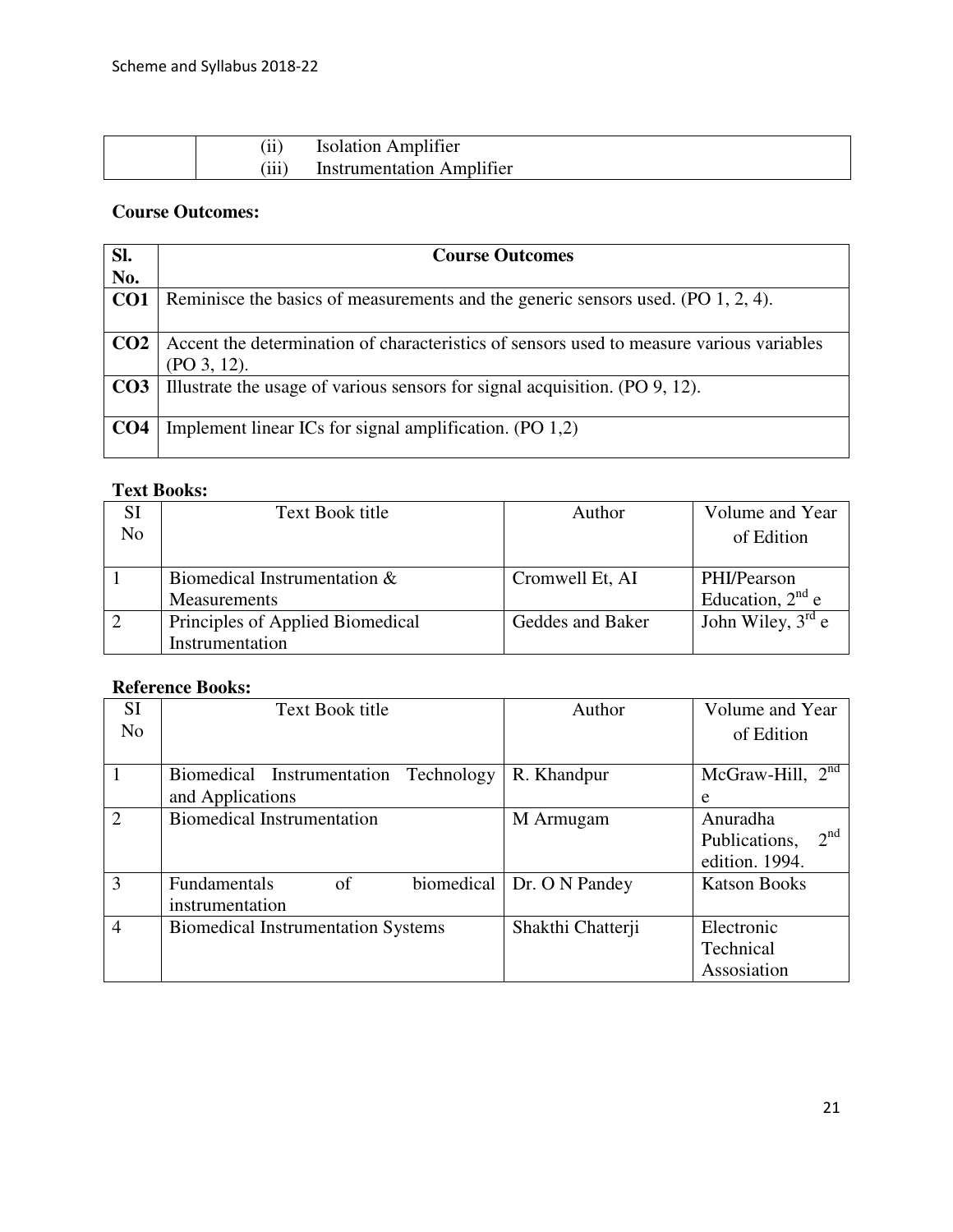### (A constituent College of Siddhartha Academy of Higher Education, Tumakuru)

#### Department of Medical Electronics

## Syllabus for the Academic Year – 2020 – 2021

**Department: Medical Electronics Semester: V** 

**Subject Name: Digital Signal Processing Lab** 

**Subject Code: 18ML508 L-T-P-C: 0-0-2-1** 

| Sl. No. | <b>Course Objectives</b>                                                               |
|---------|----------------------------------------------------------------------------------------|
|         | To study about discrete Fourier transform and to learn about FFT algorithms.           |
|         | To study the design techniques and realization methods for FIR and IIR digital filters |
|         | To study the applications of DSP                                                       |

| Sl.No          | <b>Course content</b>                                                                       | <b>Teaching</b><br>hrs |
|----------------|---------------------------------------------------------------------------------------------|------------------------|
| 1              | Verification of sampling theorem.                                                           |                        |
| $\overline{2}$ | Impulse response of a given system                                                          |                        |
| 3              | Linear convolution of two given sequences.                                                  |                        |
| $\overline{4}$ | Circular convolution of two given sequences                                                 |                        |
| 5              | Autocorrelation of a given sequence and verification of its<br>properties.                  | 3 Hrs/Week             |
| 6              | Cross correlation of given sequences and verification of its<br>properties.                 |                        |
| $\overline{7}$ | Solving a given difference equation.                                                        |                        |
| 8              | Computation of N point DFT of a given sequence and to plot<br>magnitude and phase spectrum. |                        |
| 9              | Linear convolution of two sequences using DFT and IDFT.                                     |                        |
| 10             | Circular convolution of two given sequences using DFT and IDFT                              |                        |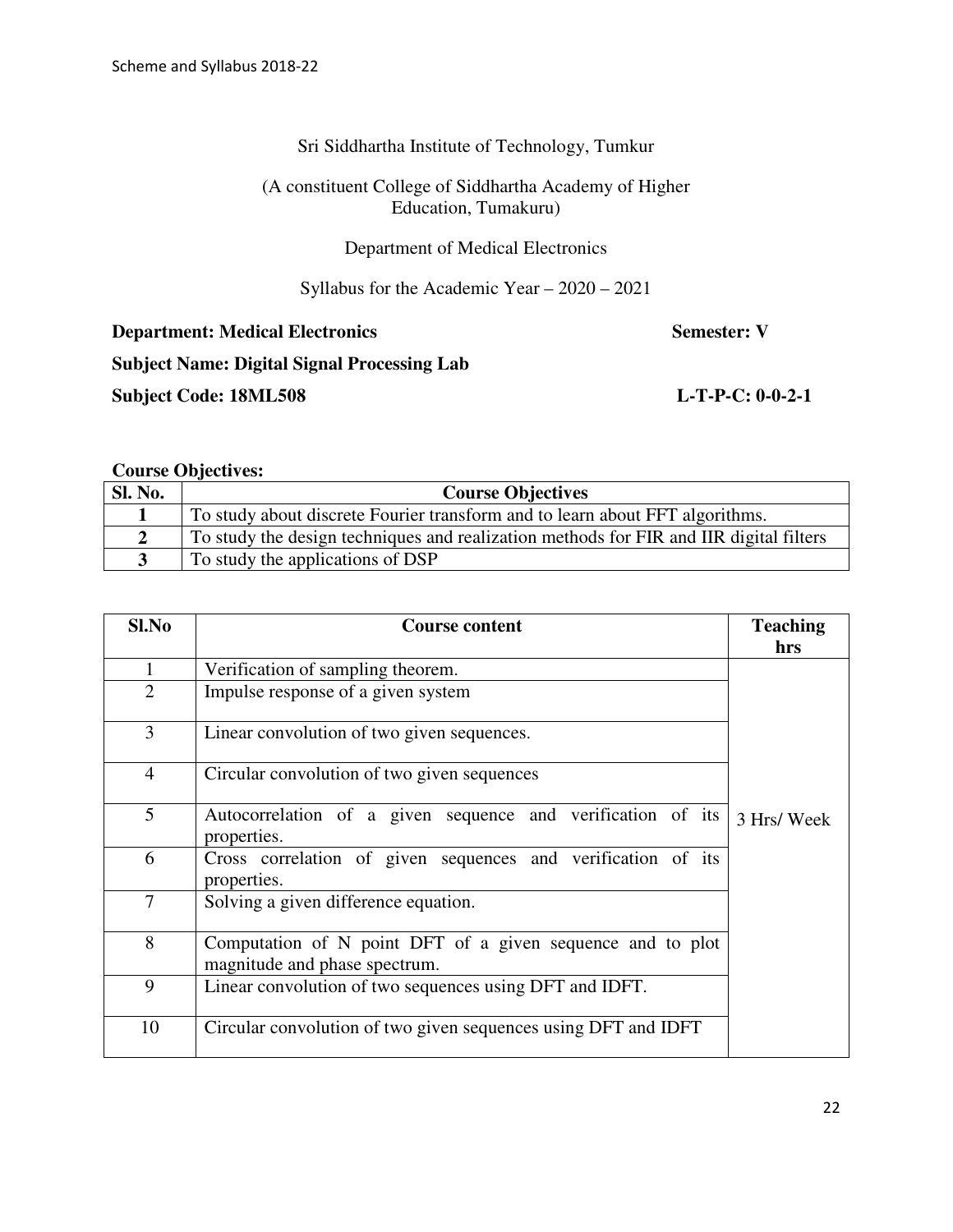| Design and implementation of FIR filter to meet given<br>11<br>specifications. |
|--------------------------------------------------------------------------------|
| Design and implementation of IIR filter to meet given specifications<br>12     |

| <b>Sl. No.</b>  | <b>Course Outcomes</b>                                                                                                                                                                                                                    |
|-----------------|-------------------------------------------------------------------------------------------------------------------------------------------------------------------------------------------------------------------------------------------|
| CO <sub>1</sub> | Compute the convolution and correlation of given signals.                                                                                                                                                                                 |
| CO <sub>2</sub> | Compute the strength of different frequency components of the discrete-time signal.                                                                                                                                                       |
| CO <sub>3</sub> | Design an infinite impulse response filter to remove noise from a noisy signal given<br>the pass band and stop band specifications using Butterworth and Chebyshev<br>approximation and implement the same on a digital signal processor. |
| CO <sub>4</sub> | Implement basic DSP operations (eg. Linear convolution, Circular convolution,<br>Discrete Fourier Transform) on a digital signal processor.                                                                                               |

# **Text Books:**

|                | Text Book title                             | Author                             | Volume and Year |  |
|----------------|---------------------------------------------|------------------------------------|-----------------|--|
| N <sub>0</sub> |                                             |                                    | of Edition      |  |
|                |                                             |                                    |                 |  |
|                | 1.   Digital Signal Processing: Principles, | J.G. Proakis and D. G.   1997, PHI |                 |  |
|                | <b>Algorithms and Applications</b>          | Manolakis.                         |                 |  |
|                | 2.   Digital Signal Processing: A computer- | S. K. Mitra                        | Edition,<br>2nd |  |
|                | <b>Based Approach</b>                       |                                    | 2001, TMH.      |  |

| <b>SI</b>      | <b>Text Book title</b>                     | Author                | Volume and Year     |
|----------------|--------------------------------------------|-----------------------|---------------------|
| N <sub>o</sub> |                                            |                       | of Edition          |
|                |                                            |                       |                     |
|                | Fundamentals of Digital Signal Processing, | John Wiley $\&$ sons. | 1st Edition, 1986,  |
|                |                                            | Lonnie C. Ludeman     |                     |
| $\overline{2}$ | Digital Signal Processing                  | Zahir<br>Hussain,     | Springer            |
|                |                                            | M., Sadik,<br>Amin    | publications. 2011  |
|                |                                            | Z., O'Shea, Peter     |                     |
| 3              | Digital Signal Processing: Principles,     | Prokias.<br>John<br>G | Pearson             |
|                | Algorithm and Applications                 | Dimitris Manolakis    | <b>Publications</b> |
|                |                                            |                       |                     |
|                |                                            |                       |                     |
| $\overline{4}$ | Digital Signal Processing                  | Nagoor Kani           | Tata McGraw Hill    |
|                |                                            |                       | <b>Publications</b> |
|                |                                            |                       |                     |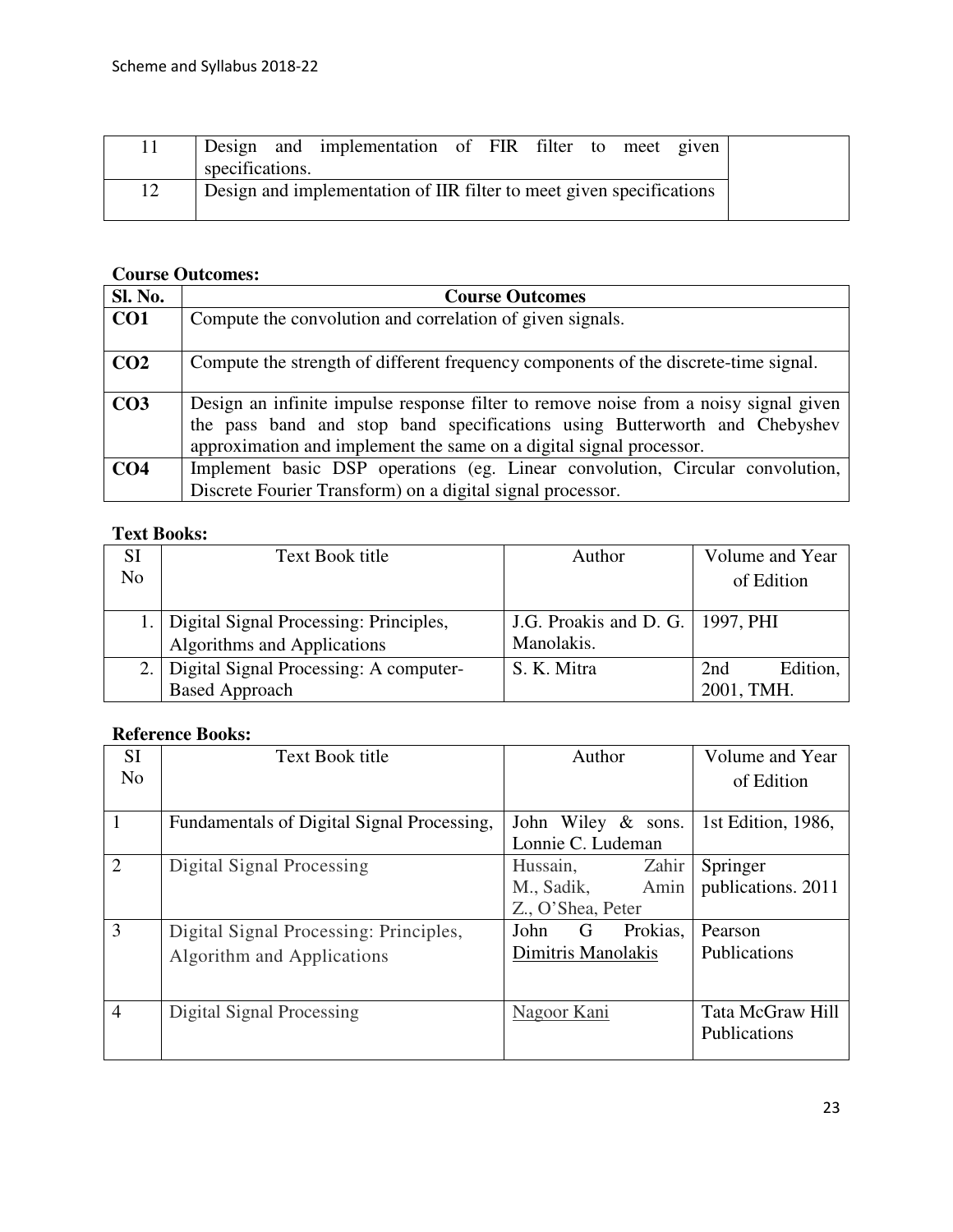

## **SRI SIDDHARTHA INSTITUTE OF TECHNOLOGY- TUMAKURU (A constituent College of Siddhartha Academy of Higher Education, Tumakuru) DEPARTMENT OF MEDICAL ELECTRONICS**



| VI Semester B.E. (Common to all UG programs: EE/EC/TC/ML/CS/IS/ |                                                                                                                     |                   |                                                                                                 |                 | <b>Teaching Hours/week</b><br><b>Examination</b> |                |                          |                          |                             |              |            |            |              |
|-----------------------------------------------------------------|---------------------------------------------------------------------------------------------------------------------|-------------------|-------------------------------------------------------------------------------------------------|-----------------|--------------------------------------------------|----------------|--------------------------|--------------------------|-----------------------------|--------------|------------|------------|--------------|
| <b>ME/IM/CV)</b>                                                |                                                                                                                     |                   |                                                                                                 |                 |                                                  |                |                          |                          |                             |              |            |            |              |
|                                                                 |                                                                                                                     |                   | (Subjects and Syllabus as per AICTE-Model Curriculum for UG Course in Engg. & Tech.- Jan. 2018) |                 |                                                  |                |                          |                          |                             |              |            |            |              |
| SI                                                              |                                                                                                                     | Course and Course | Course Title                                                                                    | <b>Teaching</b> | <b>Board</b> of                                  | L              | $\boldsymbol{T}$         | $\boldsymbol{P}$         | $\mathcal{C}_{\mathcal{C}}$ | Duration     | <b>CIE</b> | <b>SEE</b> | Total        |
| No.                                                             |                                                                                                                     | Code              |                                                                                                 | dept.           | Exam.                                            |                |                          |                          |                             | in Hrs.      |            |            | <b>Marks</b> |
|                                                                 |                                                                                                                     |                   |                                                                                                 |                 |                                                  |                |                          |                          |                             |              |            |            |              |
| 01                                                              | PC                                                                                                                  | 18ML601           | <b>Patient Monitoring Systems</b>                                                               | ML              | ML                                               | 3              |                          | $\overline{\phantom{a}}$ | $\overline{4}$              | 3            | 50         | 50         | 100          |
| 02                                                              | PC                                                                                                                  | 18 MLI602         | OOPS with C++ for medical                                                                       | ML              | ML                                               | 3              |                          | 2                        | 4                           | 3            | 50         | 50         | 100          |
|                                                                 |                                                                                                                     |                   | applications                                                                                    |                 |                                                  |                |                          |                          |                             |              |            |            |              |
| 03                                                              | PC                                                                                                                  | 18 ML603          | Medical Image Analysis                                                                          | ML              | ML                                               | 3              |                          | $\overline{\phantom{0}}$ | 4                           | 3            | 50         | 50         | 100          |
| 04                                                              | <b>PE</b>                                                                                                           | 18 ML6PE4x        | Professional Elective-II                                                                        | ML              | ML                                               | 3              |                          | $\overline{\phantom{a}}$ | 3                           | 3            | 50         | 50         | 100          |
| 05                                                              | <b>OE</b>                                                                                                           | 18ML6OE5x         | Open Elective-II                                                                                | ML              | ML                                               | 3 <sup>1</sup> | $\overline{\phantom{0}}$ | $\overline{\phantom{0}}$ | 3                           | 3            | 50         | 50         | 100          |
| 06                                                              | PC                                                                                                                  | 18ML6MP01         | Mini Project                                                                                    | ML              | МL                                               |                |                          | 4                        | $\overline{2}$              | 3            | 50         | 50         | 100          |
| 07                                                              | PC                                                                                                                  | 18 ML607          | Medical Image Processing Lab                                                                    | ML              | ML                                               |                |                          | $\overline{c}$           |                             | 3            | 50         | 50         | 100          |
| 08                                                              | PC                                                                                                                  | 18 ML608          | <b>Biomedical Instrumentation</b>                                                               | ML              | ML                                               |                |                          | 2                        |                             | 3            | 50         | 50         | 100          |
|                                                                 |                                                                                                                     |                   | Lab-II                                                                                          |                 |                                                  |                |                          |                          |                             |              |            |            |              |
| 09                                                              | <b>HS</b>                                                                                                           | 18HS601           | Skill Development-IV                                                                            | <b>HS</b>       | <b>HS</b>                                        |                |                          | $\overline{c}$           |                             | $\mathbf{3}$ | 50         | 50         | 100          |
|                                                                 | 23<br>2<br>12<br>27<br>450<br>14<br>450<br>900<br>Total                                                             |                   |                                                                                                 |                 |                                                  |                |                          |                          |                             |              |            |            |              |
|                                                                 | BS-Basic Science=26 Credits, ES-Engineering Science=19 Credits, HS-Humanities and Social sciences=09+1=10 Credits   |                   |                                                                                                 |                 |                                                  |                |                          |                          |                             |              |            |            |              |
|                                                                 | PC-Professional core=55+18=73 Credits, PE-Professional Elective =3+3=6 Credits, OE-Open Elective = $3+3=6$ Credits. |                   |                                                                                                 |                 |                                                  |                |                          |                          |                             |              |            |            |              |
|                                                                 | L-Lecture, T-Tutorial, P-Practical, CIE-Continuous Internal Evaluation, SEE-Semester End Examination                |                   |                                                                                                 |                 |                                                  |                |                          |                          |                             |              |            |            |              |

Professional Elective II: 18ML6PE41: VLSI Circuits and Applications in Medicine

18ML6PE42: Sensors and Transducers

18ML6PE43: Speech Signal Processing

Open Elective II: 18EC6OE53: Digital Image Processing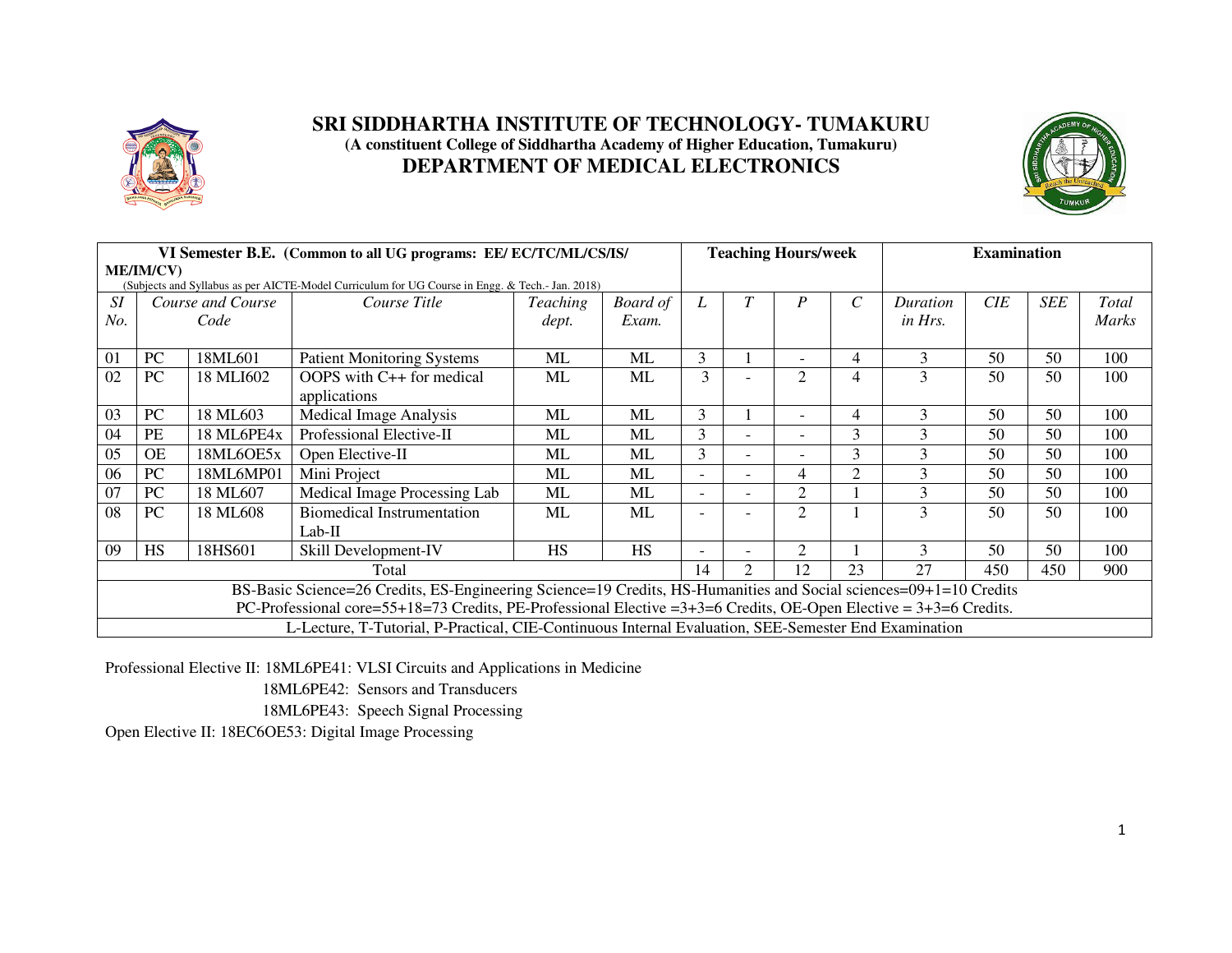### (A constituent College of Siddhartha Academy of Higher Education, Tumakuru)

#### Department of Medical Electronics

## Syllabus for the Academic Year – 2020 – 2021

**Department: Medical Electronics Semester: VI** 

## **Subject Name: Patient Monitoring system**

## **Subject Code: 18ML601 L-T-P-C: 3-1-0-4**

| <b>Sl. No.</b> | <b>Course Objectives</b>                                                            |  |  |  |  |  |
|----------------|-------------------------------------------------------------------------------------|--|--|--|--|--|
|                | To have a quantitative assessment of the important physiological variables of       |  |  |  |  |  |
|                | the patients during critical periods of their biological functions.                 |  |  |  |  |  |
| 2.             | To understand diagnostic and research requirements.                                 |  |  |  |  |  |
| <b>3.</b>      | To be acquainted with the necessity of various critical bedside monitoring systems. |  |  |  |  |  |
|                | To identify the trends and prospects in the area of PMS.                            |  |  |  |  |  |

| Unit         | <b>Course content</b>                                                                                  | <b>Teaching</b> |
|--------------|--------------------------------------------------------------------------------------------------------|-----------------|
|              |                                                                                                        | hrs             |
| $\mathbf I$  | <b>Patient Monitoring system:</b> System concepts, measurements of                                     | 10              |
|              | heart rate, blood pressure measurements, measurement<br>of                                             |                 |
|              | temperature, measurement of respiratory rate, apnoea detectors.                                        |                 |
|              | Arrhythmia and ambulatory monitoring systems: cardiac arrthymia,<br>ambulatory-monitoring instruments. |                 |
| $\mathbf{I}$ | Foetal monitoring instruments: Cardiotachograph, methods of                                            | 10              |
|              | monitoring Foetal heart rate, foetal heart rate measurement,                                           |                 |
|              | monitoring labour activity, continous monitoring foetal scalp pH,                                      |                 |
|              | use of computers for data processing.                                                                  |                 |
|              | Blood flow meters: Electromagnetic blood flow meter, ultrasonic                                        |                 |
|              | blood flow meter, NMR blood flow meter, laser Doppler flowmetry.                                       |                 |
|              |                                                                                                        |                 |
| III          | Cardiac output measurements: Indicator dilution method,                                                | 10              |
|              | impedance method, measurement of continuous cardiac output.                                            |                 |
|              | Pulmonary function analyzers: Pulmonary function measurement,                                          |                 |
|              | spirometry, pulmonary function analyzers, respiratory gas analyzers.                                   |                 |
| IV           | Blood gas Analyzers: Blood pH measurement, measurement of                                              | 12              |
|              |                                                                                                        |                 |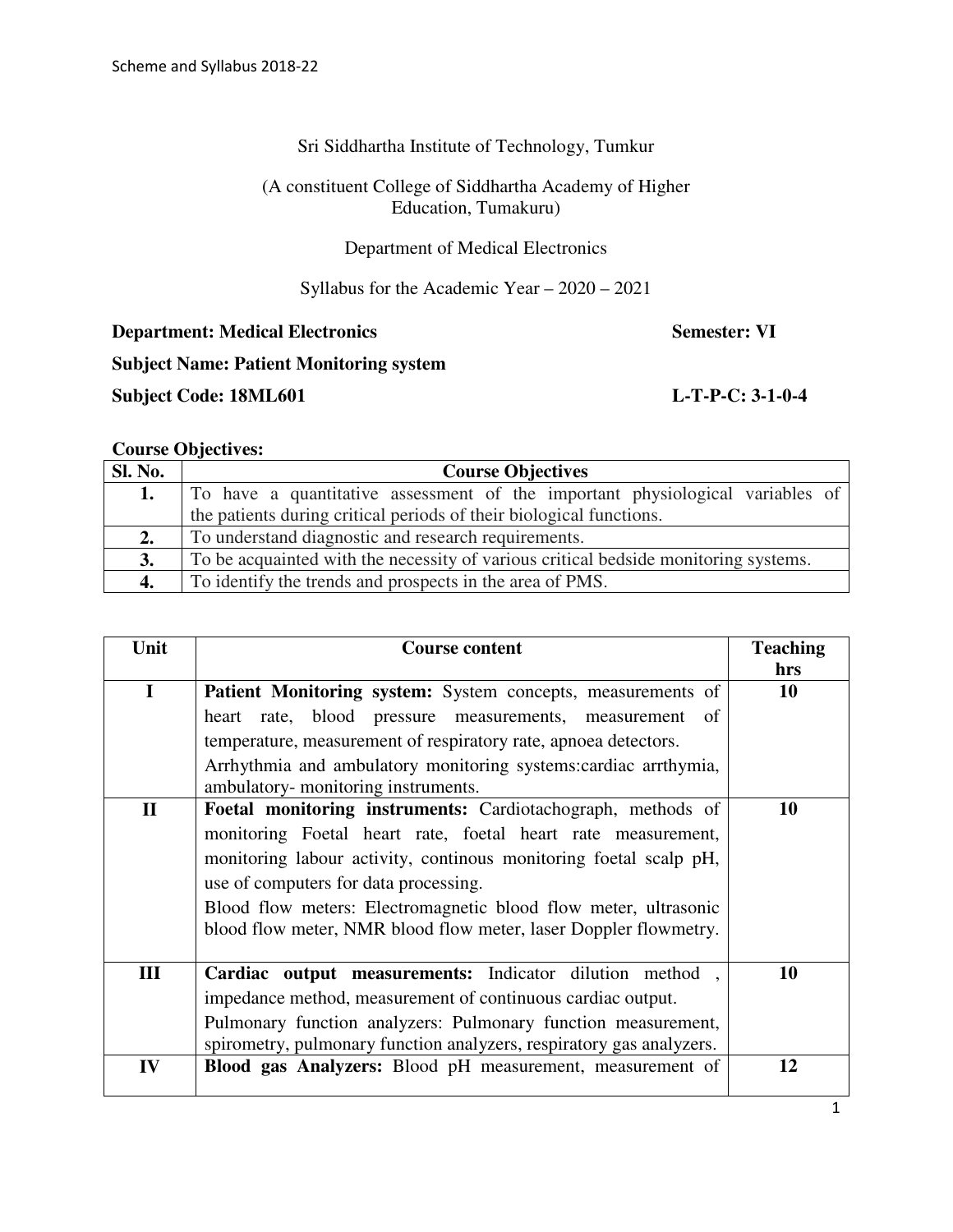|   | blood pCO2, blood pO2 measurement, a complete blood gas<br>analysers.                                                                         |    |
|---|-----------------------------------------------------------------------------------------------------------------------------------------------|----|
| V | Audiometers: Basic Audiometers, pure tone audiometer, speech  <br>audiometer, Bekasy audiometer system, Evoked response<br>audiometry system. | 10 |

| <b>Sl. No.</b>  | <b>Course Outcomes</b>                                                                                                                                                                                                                                                           |  |  |  |
|-----------------|----------------------------------------------------------------------------------------------------------------------------------------------------------------------------------------------------------------------------------------------------------------------------------|--|--|--|
| CO1             | The learners will be in a condition to measure the basic physiological parameters of<br>body and to display in a meaningful way to the external world, also to<br>human<br>analyze and compare the safe range of these<br>parameters like heart rate,<br>temperature, pulse, etc |  |  |  |
| CO <sub>2</sub> | It is able to design suitable instrument using sensors and transducers to measure<br>accurate fetal heart rate, labor activity, pH etc and to give out automatic readouts<br>memory facilities.                                                                                  |  |  |  |
| CO <sub>3</sub> | Comfortable to use and apply the techniques of electromagnetic principles for blood<br>flow meters.                                                                                                                                                                              |  |  |  |
| CO <sub>4</sub> | To design basic audiometers like pure tone audiometer, speech audiometer and<br>tΩ<br>draw the audiogram of a person's hearing level and to calibrate the quality of hearing.                                                                                                    |  |  |  |

## **Question paper Pattern:**

From each unit, two questions of 20 marks each have to be prepared, the student has to answer one full question of his/her choice.

# **Text Books:**

|                | Text Book title   |                                         | Author | Volume and Year |                     |
|----------------|-------------------|-----------------------------------------|--------|-----------------|---------------------|
| N <sub>o</sub> |                   |                                         |        |                 | of Edition          |
|                |                   |                                         |        |                 |                     |
|                |                   | Hand Book of Biomedical Instrumentation |        | R.S.Khandpur    | Hill,<br>McGraw     |
|                |                   |                                         |        |                 | 2014, $3rd$ edition |
|                | <b>Biomedical</b> | Instrumentation                         | &      | Cromwell Et, AI | PHI/Pearson<br>2e,  |
|                | Measurements,     |                                         |        |                 | Education           |

| No | Text Book title               | Author          | Volume and Year<br>of Edition |
|----|-------------------------------|-----------------|-------------------------------|
|    |                               |                 |                               |
|    | 1. Patient-Monitoring Systems | Reed M. Gardner | Springer                      |
|    |                               | And             | <b>Publications</b>           |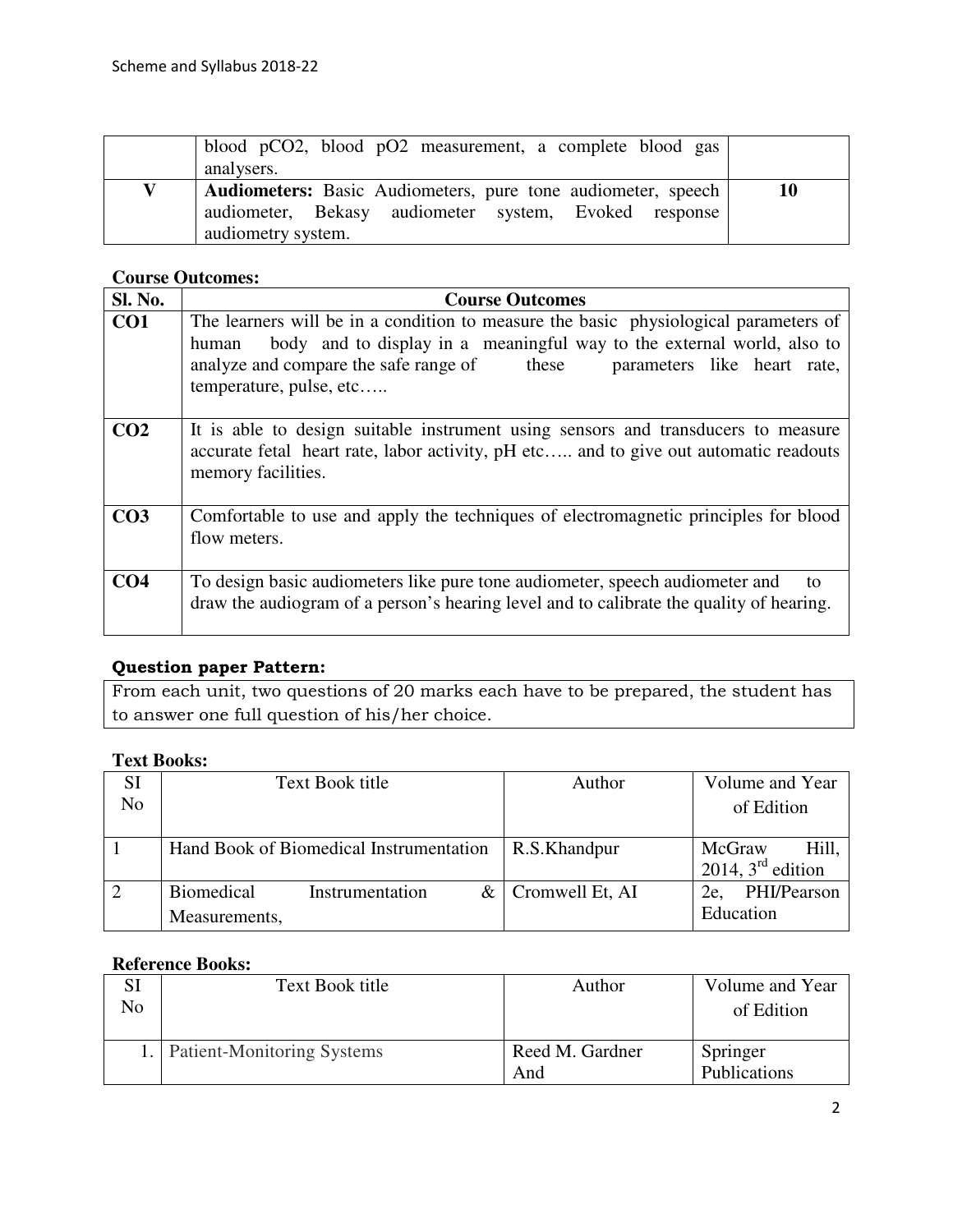|     |                                            | M. Michael Shabot |                  |
|-----|--------------------------------------------|-------------------|------------------|
|     | 2. Computer-based patient monitoring       | Arthur D Little   | University<br>O1 |
|     | systems.                                   |                   | Michigan Library |
| 3.1 | Patient Monitoring Systems.                | Richa Guptha      | Lambert          |
|     |                                            |                   | Publications.    |
| 4.1 | <b>IP Based Patient Monitoring Systems</b> | Syed Mohammed     | Lambert          |
|     |                                            | Yasir Jafri       | Publications.    |

Sri Siddhartha Institute of Technology, Tumkur (A constituent College of Siddhartha Academy of Higher Education, Tumkur)

Syllabus for the Academic Year – 2020 – 2021

#### **Department: Medical Electronics Semester: VI**

### **Subject Name: OOPS with C++ for Medical Applications**

## **Subject Code: 18MLI602 L-T-P-C: 3-0-2-4**

| SI. | <b>Course Objectives</b>                                                                       |  |
|-----|------------------------------------------------------------------------------------------------|--|
| No. |                                                                                                |  |
|     | 1. To understand the difference between top-down and bottom-up approach.                       |  |
|     | 2. To learn writing inline functions for efficiency and performance and the syntax and         |  |
|     | semantics of the C++ programming language.                                                     |  |
|     |                                                                                                |  |
|     | 3. To learn the design of $C++$ classes for code reuse and to implement copy constructors and  |  |
|     | class member functions.                                                                        |  |
|     | 4. To learn the use of overload functions and operators in $C_{++}$ and to use inheritance and |  |
|     | virtual functions implementation and use of exception handling in C++ programs                 |  |
|     |                                                                                                |  |

| Unit | <b>Course content</b>                                                 | <b>Teaching</b> |
|------|-----------------------------------------------------------------------|-----------------|
|      |                                                                       | hours           |
|      | <b>Introduction:</b> OOPS paradigm-Programming language, Object-      | 8               |
|      | Oriented Programming, Object-Oriented Languages, Basic concept        |                 |
|      | of oops-Objects, Classes, Encapsulation, Data Abstraction,            |                 |
|      | Inheritance, Polymorphism, Dynamic Binding, Message Passing,          |                 |
|      | Brief History of C++, Applications of OOPS concepts in Medicine.      |                 |
|      | Data types & Variables- Structure of a C++ program, Comments,         |                 |
|      | Variables, Identifiers, Data types. Declaration of variables,         |                 |
|      | Initialization of variables, Scope of variables, Constants, Operators |                 |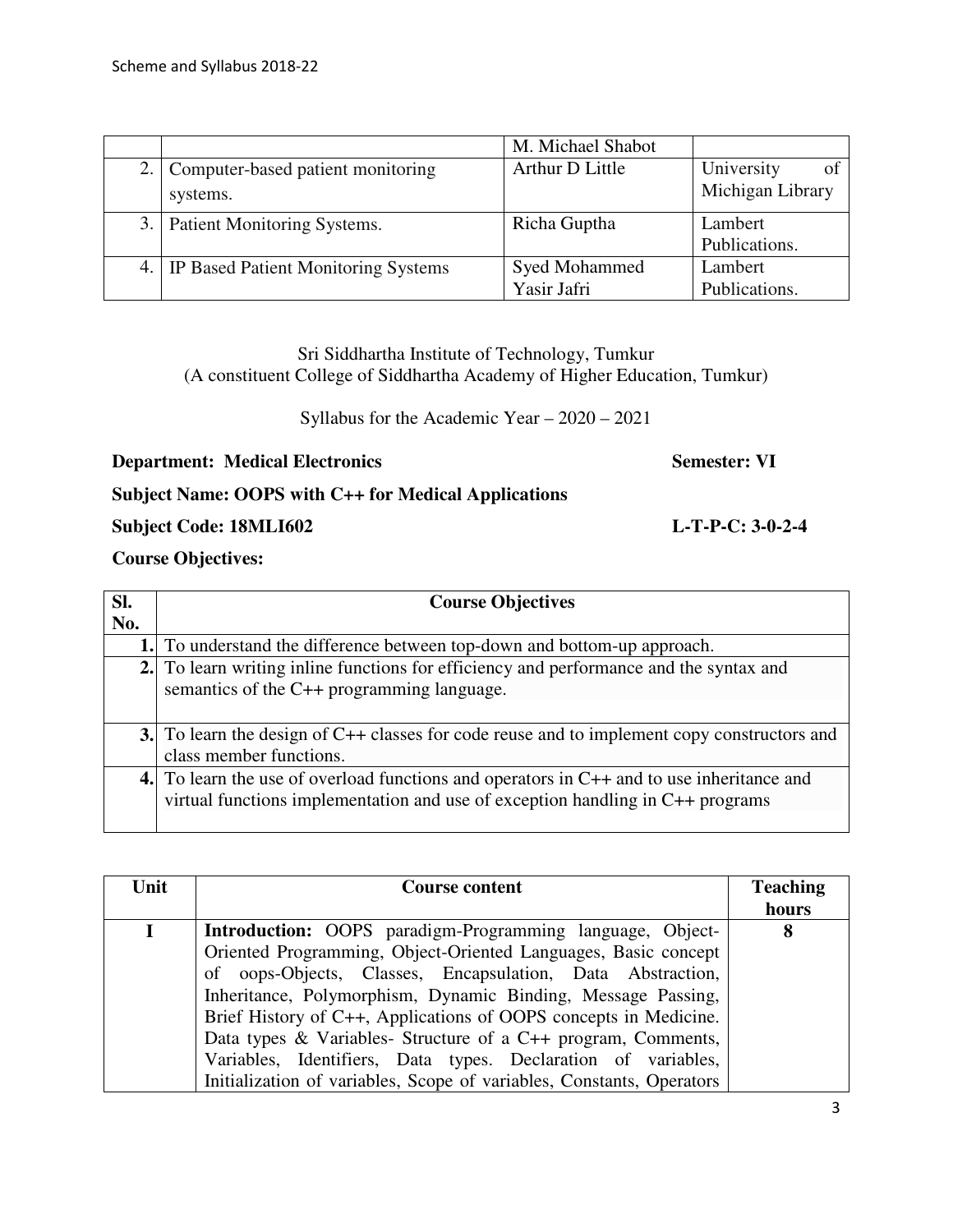|              | and Control Structures - Types of Operators. Priority of Operators.    |                |
|--------------|------------------------------------------------------------------------|----------------|
| $\mathbf{I}$ | Classes and Objects- Introduction to class, Class Definition,          |                |
|              | Classes and Objects, Access specifiers - Private, Public and           |                |
|              | Protected. Member functions of the class, Object as data types         | 8              |
|              |                                                                        |                |
|              | constructor. Object as function arguments. The default copy            |                |
|              | constructor, returning object from function. Structures and classes.   |                |
|              | Classes objects and memory static class data. Const and classes,       |                |
|              | Applications of classes and objects in Medicine                        |                |
| Ш            | <b>Function Overloading-</b> Precautions to be taken while overloading |                |
|              | functions. Static Class Members, Static Member Functions, Friend       |                |
|              | Functions Operator Overloading- Introduction<br>Operator<br>to         | 8              |
|              | Overloading, Operator Overloading fundamentals, implementing the       |                |
|              | operator functions.                                                    |                |
| IV           | Inheritance- Reusability, Inheritance concept-single inheritance.      |                |
|              | Using the derived class, Constructor and destructor in derived class,  |                |
|              | Object initialization and conversion, Types of Inheritance, Nested     | 8              |
|              | classes, Virtual base class, Applications of Inheritance in Medicine.  |                |
| $\mathbf{V}$ | Virtual Function - friend function, Static function, Assignment and    |                |
|              | copy initialization, this pointer, dynamic type information            |                |
|              | Streams and Files - Streams classes, Stream Errors, Disk File I/O      | $\overline{7}$ |
|              | with streams, file pointers, error handling in file I/O with member    |                |
|              | function, overloading the extraction and insertion operators, memory   |                |
|              | as a stream object, command line arguments, and printer output.        |                |
|              | Templates and Exceptions - Function templates, Class templates         |                |
|              | Exceptions The Standard Template Library - Introduction                |                |
|              | algorithms, sequence containers, iterators, specialized iterators,     |                |
|              | associative containers, strong user-defined object, function objects.  |                |
|              | Applications in Medicine.                                              |                |

| SI.             | <b>Course Outcomes</b>                                                                       |
|-----------------|----------------------------------------------------------------------------------------------|
| No.             |                                                                                              |
| CO <sub>1</sub> | Differentiate between structure oriented programming and object oriented programming         |
|                 | and use object oriented programming language like C++ and associated libraries to            |
|                 | develop object oriented programs for handling Medical data.                                  |
| CO <sub>2</sub> | Identify, analyze and apply the concepts of classes, Objects and other advanced OOPs         |
|                 | concepts like inheritance, data abstraction, encapsulation, operator overloading, functions, |
|                 | polymorphism.                                                                                |
| CO <sub>3</sub> | Implement the algorithms using standard libraries and templates and exception handling       |
|                 | for Medical data management.                                                                 |
| CO <sub>4</sub> | Implement, analyze, demonstrate, document and present the concepts as application to         |
|                 | healthcare implemented in groups or individual.                                              |

## **Question paper Pattern:**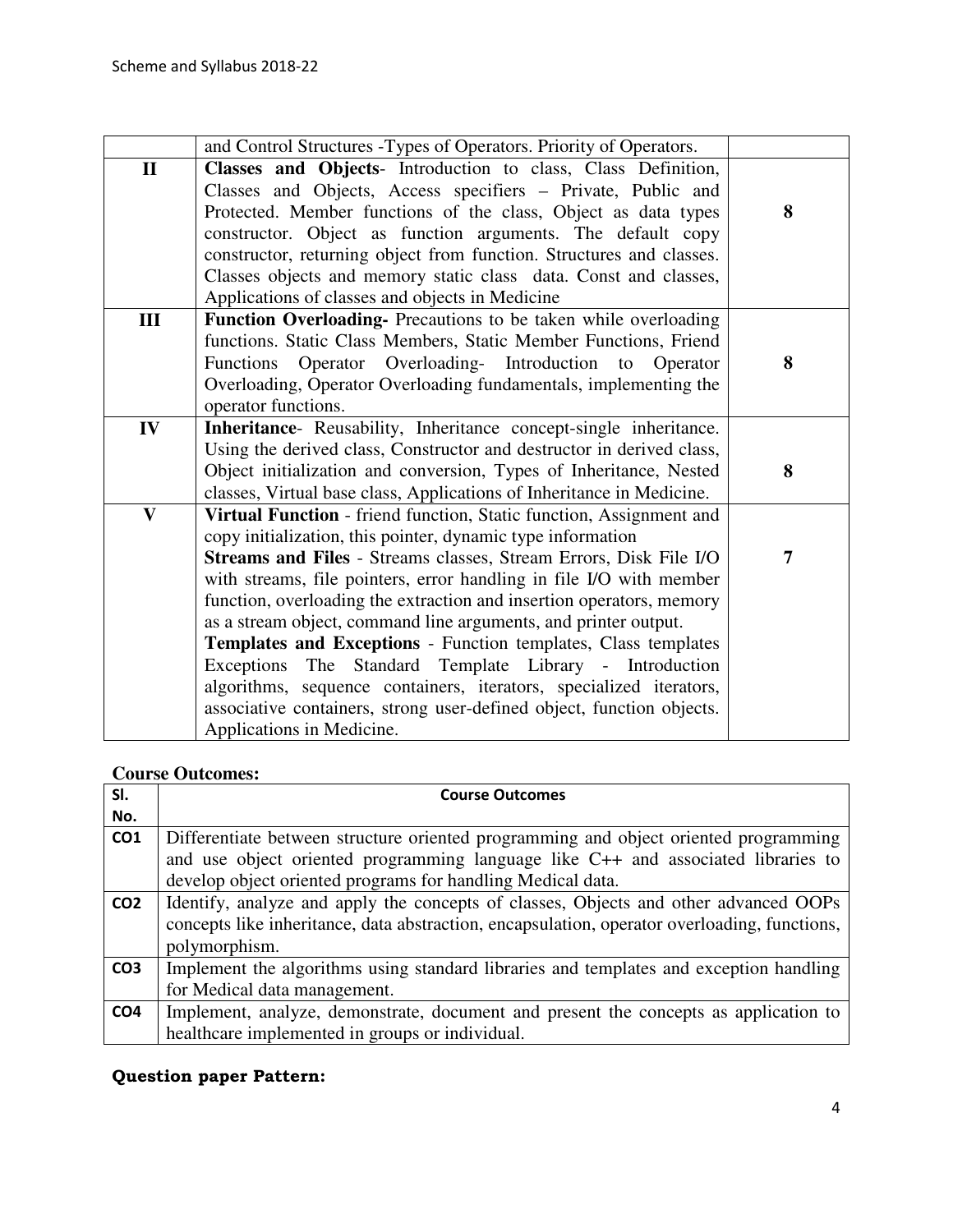From each unit, two questions of 20 marks each have to be prepared, the student has to answer one full question of his/her choice.

## **Text Books:**

| SI <sub>No</sub> | <b>Text Book title</b>               | <b>Author</b>   | <b>Volume and Year of</b><br><b>Edition</b> |
|------------------|--------------------------------------|-----------------|---------------------------------------------|
| 1.               | Object Oriented Programming with C++ | E Balaguruswamy | $3^{\text{rd}}$<br>2006,<br>TMH<br>edition  |
| 2.               | Object Oriented Programming in C++   | Robert Lafore   | Golgotia<br>Publications<br>Pvt.<br>Ltd.    |

| SI No | <b>Text Book title</b>                               | Author             | <b>Volume and Year of</b>        |
|-------|------------------------------------------------------|--------------------|----------------------------------|
|       |                                                      |                    | <b>Edition</b>                   |
|       | 1. $C++$ and Object Oriented Programming<br>paradgim | Debasish Jana      | <b>PHI</b> Publications          |
| 2.1   | The complete reference C                             | Herbert shieldt    | Tata McGraw Hill<br>Publication. |
| 3.    | OOPS with C++                                        | Sourav Sahay       | <b>Oxford Publications</b>       |
| 4.    | Object Oriented Programming in C++                   | Nicolai M Josuttis | <b>Wiley Pubulication</b>        |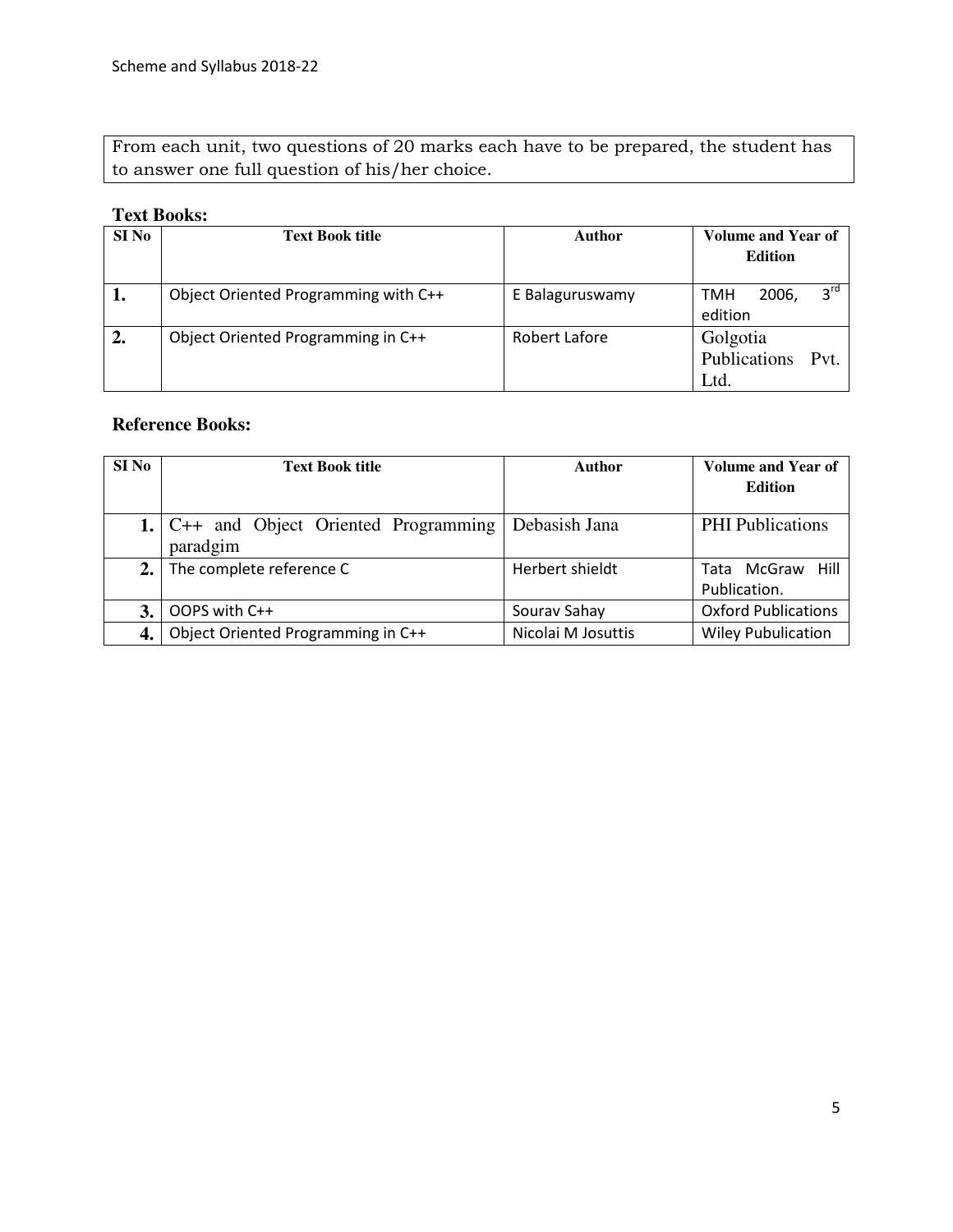### (A constituent College of Siddhartha Academy of Higher Education, Tumakuru)

### Department of Medical Electronics

## Syllabus for the Academic Year – 2020 – 2021

**Department: Medical Electronics Semester: VI** 

**Subject Name: Medical Image Analysis** 

**Subject Code: 18ML603 L-T-P-C: 3-1-0-4** 

| Sl. No.   | <b>Course Objectives</b>                                                            |  |
|-----------|-------------------------------------------------------------------------------------|--|
| 1.        | To provide students with an overview of the computational and mathematical methods  |  |
|           | in medical image processing.                                                        |  |
| 2.        | To study many of the current methods used to enhance and extract useful information |  |
|           | from medical images.                                                                |  |
| <b>3.</b> | Understand different image segmentation techniques used on medical images.          |  |
| 4.        | Know various application of medical image processing.                               |  |

| Unit         | <b>Course content</b>                                                                                                                                                                                                                                                                                                                                                                                  | <b>Teaching</b><br>hrs |
|--------------|--------------------------------------------------------------------------------------------------------------------------------------------------------------------------------------------------------------------------------------------------------------------------------------------------------------------------------------------------------------------------------------------------------|------------------------|
| I            | Introduction to biomedical images: introduction, block diagram of<br>computer aided diagnosis (CAD), objectives of biomedical image<br>analysis, nature of biomedical images, body temperature as an<br>image, transillumination, medical imaging types and modalities: X-<br>ray imaging, Computed Tomography (CT), nuclear medicine<br>imaging, ultrasound imaging, magnetic resonance imaging.      | 10                     |
| $\mathbf{I}$ | Image quality and information content: difficulties in biomedical<br>image acquisition and analysis, characterization of image quality,<br>review of concept of sampling and quantization, spatial and gray<br>level resolution, optical density, dynamic range, contrast, histogram,<br>entropy, blur and spread functions with reference to medical images,<br>Fourier spectra of biomedical images. | 12                     |
| III          | Medical image segmentation: introduction to image segmentation,<br>edge detection, thresholding, region based methods, boundary based<br>methods, active contrast method, watershed segmentation.                                                                                                                                                                                                      | 10                     |
| IV           | Morphological Image Processing: Basic concepts of set theory,<br>Logical operations involving binary images, Dilation and erosion,<br>Opening and closing, The hit-or-miss transformation, Basic                                                                                                                                                                                                       | 10                     |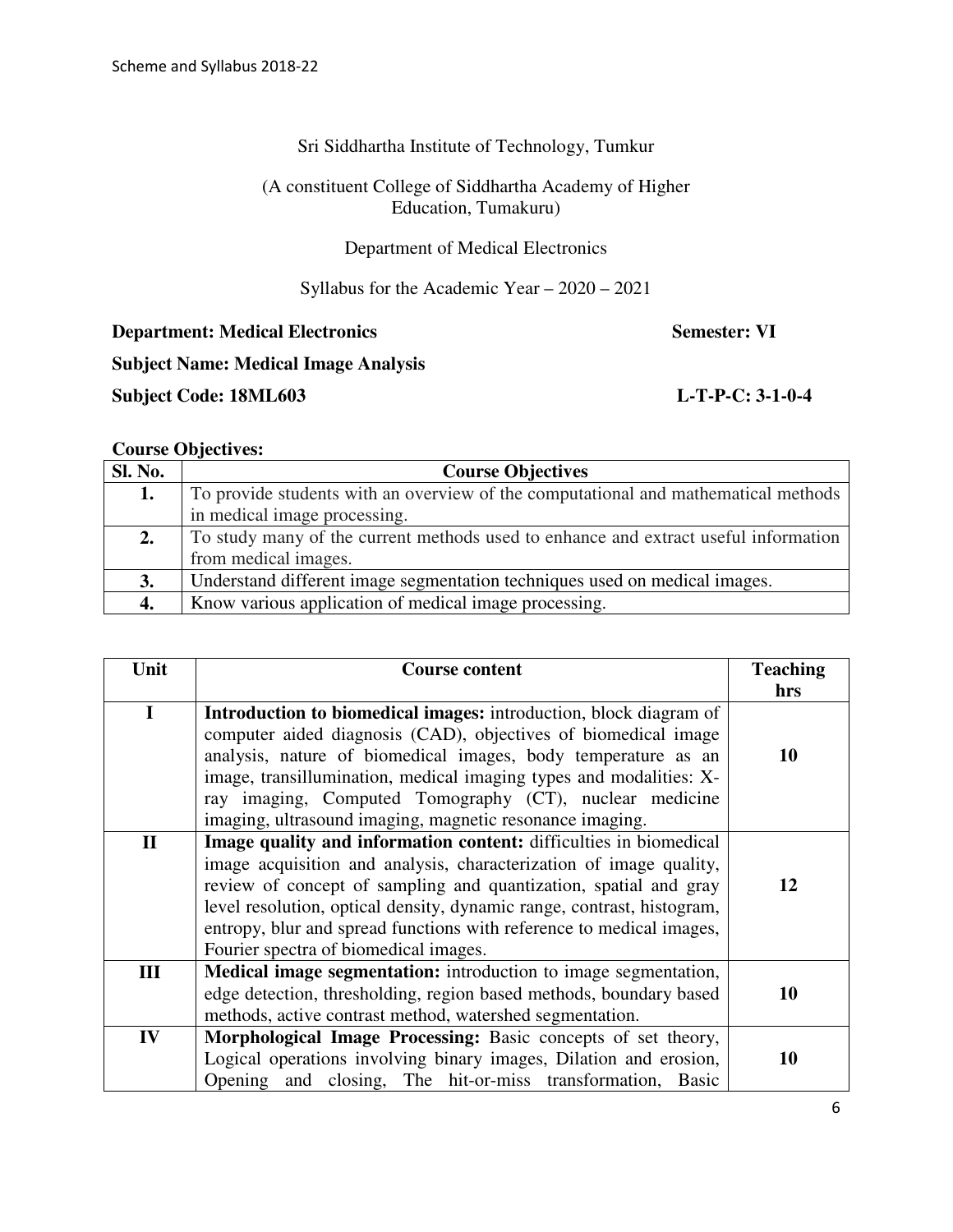| morphological algorithms.                                                                                             |    |
|-----------------------------------------------------------------------------------------------------------------------|----|
| Medical Image Application: computer aided diagnosis in<br>mammography, tumor imaging and treatment, angiography, bone | 10 |
| strength and osteoporosis.                                                                                            |    |

| <b>Sl. No.</b>  | <b>Course Outcomes</b>                                                             |  |
|-----------------|------------------------------------------------------------------------------------|--|
| CO <sub>1</sub> | Acquire a basic understanding of the important concepts related to medical image   |  |
|                 | processing.                                                                        |  |
| CO <sub>2</sub> | Identify and formulate the various difficulties associated with medical images and |  |
|                 | eliminate the same                                                                 |  |
| CO <sub>3</sub> | Recognize and apply various segmentation techniques for medical images and apply   |  |
|                 | the techniques of set theory and logical operations.                               |  |
| CO <sub>4</sub> | Apply image processing algorithms on various medical images to diagonize<br>tumors |  |
|                 | of various organs.                                                                 |  |

## **Question paper Pattern:**

From each unit, two questions of 20 marks each have to be prepared, the student has to answer one full question of his/her choice.

#### **Text Books:**

| <b>SI</b>      | Text Book title                         | Author                 | Volume and Year      |
|----------------|-----------------------------------------|------------------------|----------------------|
| N <sub>o</sub> |                                         |                        | of Edition           |
|                |                                         |                        |                      |
|                | <b>Biomedical Image Analysis</b>        | Rangaraj               | $M$ CRC press        |
|                |                                         | Rangayyan              |                      |
| 2.             | Image Processing for Medical<br>Digital | <b>Geoff Dougherty</b> | Cambridge            |
|                | Applications                            |                        | University<br>Press, |
|                |                                         |                        | 2009                 |

| SI             | Text Book title                                 | Author          | Volume and Year  |
|----------------|-------------------------------------------------|-----------------|------------------|
| N <sub>o</sub> |                                                 |                 | of Edition       |
|                |                                                 |                 |                  |
|                | Digital Image Processing                        | Sid Ahmed       | McGraw Hill      |
|                |                                                 |                 |                  |
| 2.             | Digital Image Processing                        | S Jayaraman and | Tata McGraw Hill |
|                |                                                 | Esakirajan      | Publications     |
|                |                                                 |                 |                  |
| 3.             | Introduction to Digital Image Processing        | William J Pratt | <b>CRC</b> Press |
|                |                                                 |                 |                  |
| 4.             | <b>Fundamentals of Digital Image Processing</b> | Annadurai       | Pearson          |
|                |                                                 |                 |                  |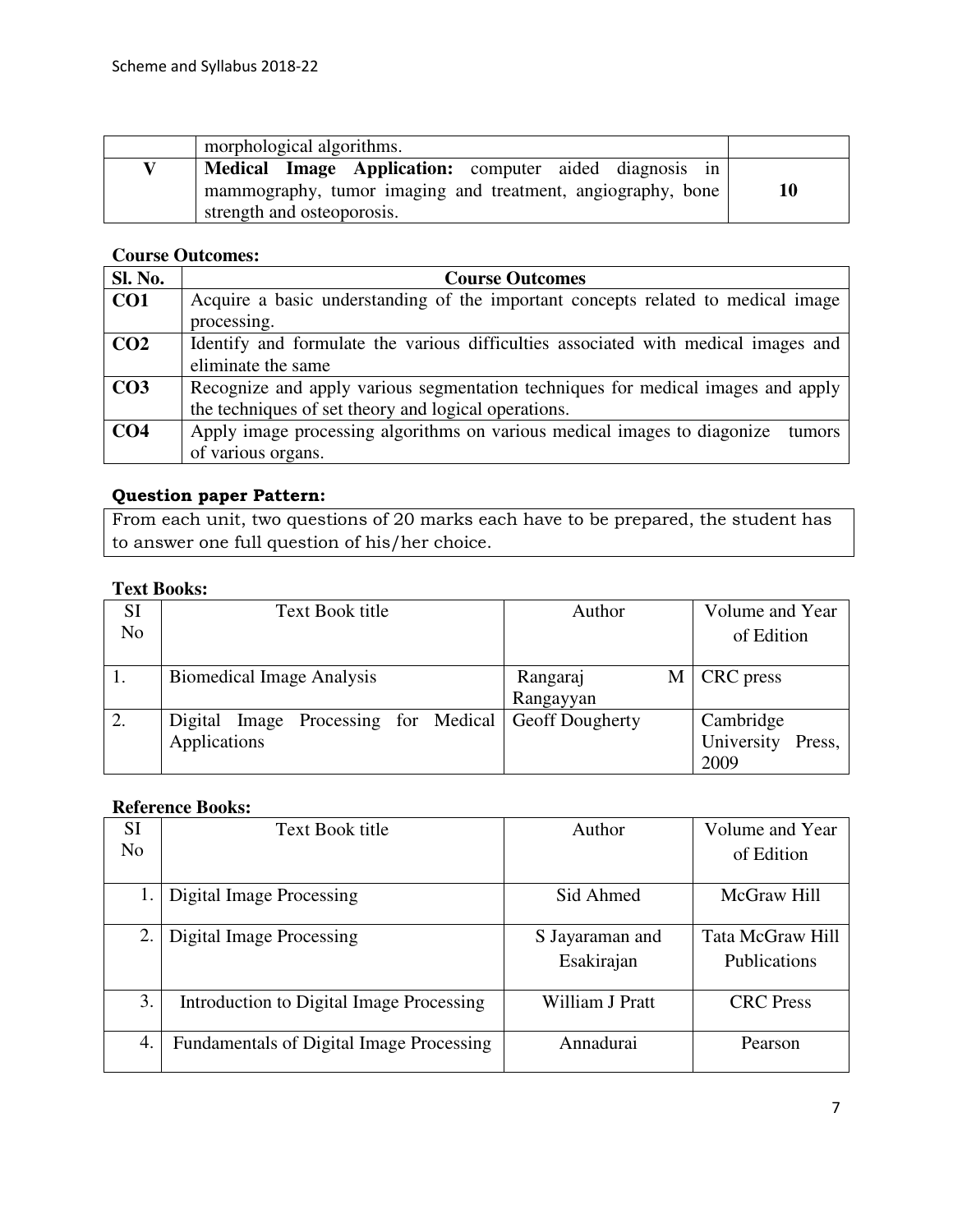|  | . |
|--|---|
|  |   |

## (A constituent College of Siddhartha Academy of Higher Education, Tumakuru)

Department of Medical Electronics

Syllabus for the Academic Year – 2020 – 2021

#### **Department: Medical Electronics Semester: VI**

**Subject Name: VLSI Circuits and Applications in Medicine** 

### **Subject Code: 18ML6PE41 L-T-P-C: 3-0-0-3**

| <b>Sl. No.</b> | <b>Course Objectives</b>                                                      |  |
|----------------|-------------------------------------------------------------------------------|--|
| 1.             | To understand the fabrication process of CMOS technology                      |  |
| 2.             | To teach fundamentals of VLSI circuit design and implementation using circuit |  |
|                | simulators and layout editors                                                 |  |
| 3.             | To study digital circuits using various logic methods and their limitations.  |  |
| 4.             | To gain knowledge of VLSI design applied in various biomedical applications.  |  |

| Unit         | <b>Course content</b>                                           | <b>Teaching</b> |
|--------------|-----------------------------------------------------------------|-----------------|
|              |                                                                 | hrs             |
| I            | An Overview of VLSI: Complexity and design. Basic concepts,     | 9               |
|              | Physical structure CMOS integrated circuits: Integrated circuit |                 |
|              | layers, MOSFETS. Ideal switches and Boolean operation,          |                 |
|              | MOSFETS and switches, Basic logic gates in CMOS, Complex        |                 |
|              | logic gates in CMOS, Transmission gate circuits, CMOS layers,   |                 |
|              | Designing FET array.                                            |                 |
| $\mathbf{I}$ | Electronic analysis of CMOS: Logic gates, DC characteristics of | 8               |
|              | the CMOS Inverter, Inverter Switching characteristics, Power    |                 |
|              | dissipation, DC characteristics of NAND and NOR gates, NAND     |                 |
|              | and NOR transient response, Analysis of complex logic gates.    |                 |
| III          | Fabrication of CMOS integrated circuits: Overview of silicon    | 6               |
|              | processing, material growth and deposition, lithography, CMOS   |                 |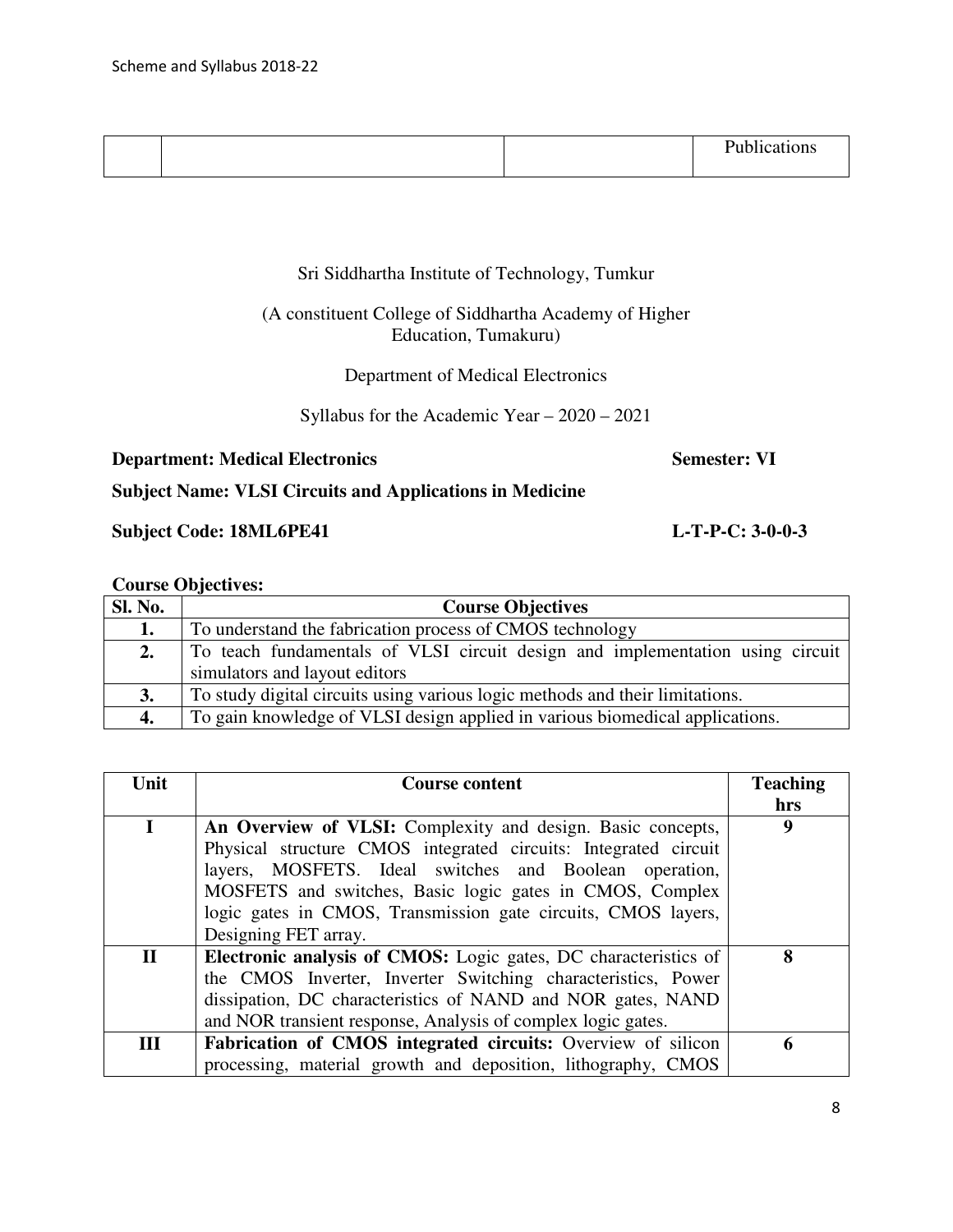|    | process flow.                                                        |   |
|----|----------------------------------------------------------------------|---|
| IV | <b>Self-Powered Sensors and circuits for biomechanical Implants:</b> | h |
|    | Introduction, Fundamentals of Piezoelectric Transduction and power   |   |
|    | Delivery. Design and Calibration of a Complete Floating Gate         |   |
|    | Sensor Array.                                                        |   |
| V  | Micro needles: Introduction, Categories of Micro needles and         |   |
|    | Probes, Fabrication of Metal Micro needles, Fabrication of Silicon   |   |
|    | Micro needles, Fabrication of Polymer Micro needles, Drug            |   |
|    | Delivery through Micro needles, Bio sensing using Micro needles.     |   |

| <b>Sl. No.</b>  | <b>Course Outcomes</b>                                                        |
|-----------------|-------------------------------------------------------------------------------|
| CO <sub>1</sub> | Apply the knowledge of mathematics and engineering fundamentals to understand |
|                 | MOSFET's.                                                                     |
| CO <sub>2</sub> | Analyze VLSI circuits and arrive at suitable conclusions.                     |
| CO <sub>3</sub> | Design VLSI circuits for given specifications.                                |
| CO <sub>4</sub> | Design VLSI circuits for biomedical applications.                             |

## **Question paper Pattern:**

From each unit, two questions of 20 marks each have to be prepared, the student has to answer one full question of his/her choice.

### **Text Books:**

| <b>SI</b>      | Text Book title                                  | Author             | Volume and Year     |
|----------------|--------------------------------------------------|--------------------|---------------------|
| N <sub>0</sub> |                                                  |                    | of Edition          |
|                |                                                  |                    |                     |
|                | 1. "Introduction to VLSI circuits"               | JOHN P. UYEMURA,   | Wiley2001           |
|                | and Systems" For Unit: 1, 2, and 3.              | John Wiley,        | edition.            |
| 2              | <b>VLSI</b> circuits for Biomedical Applications | KrzysztofIniewski. | <b>Artech House</b> |
|                | For Unit 4 and 5                                 |                    | 2008 edition        |

| <b>SI</b>      | Text Book title                    | Author                       | Volume and Year          |
|----------------|------------------------------------|------------------------------|--------------------------|
| N <sub>o</sub> |                                    |                              | of Edition               |
|                |                                    |                              |                          |
|                | Basic VLSI Design                  | Douglas A. Pucknell   PHI    | third                    |
|                |                                    | Kamran<br>and                | edition, 2005            |
|                |                                    | Eshranghian                  |                          |
|                | VLSI Design: Circuits, Systems and | Jie<br>Li (Editor), $A \mid$ | Springer<br>Publications |
|                | Applications                       | Ravi                         |                          |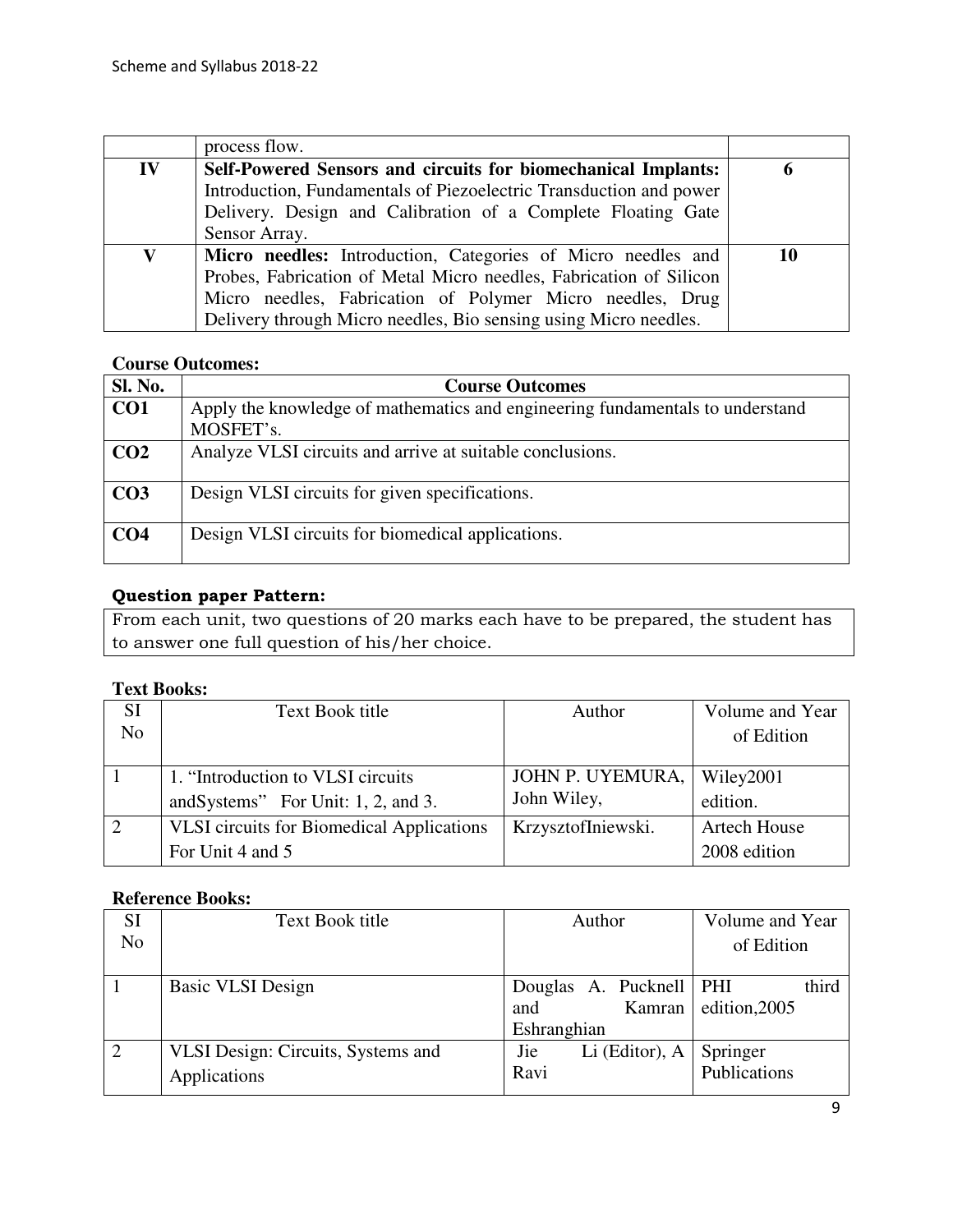|   |                                                                                                                                           | Sankar (Editor), $& P$<br><b>Augusta Sophy Beulet</b>             |                          |
|---|-------------------------------------------------------------------------------------------------------------------------------------------|-------------------------------------------------------------------|--------------------------|
| 3 | Design of CMOS Analog Integrated<br><b>Fractional-Order Circuits</b><br>Applications in Medicine and Biology                              | Tsirimokou,<br>Georgia, Psychalinos,<br>Costas, Elwakil,<br>Ahmed | Springer<br>Publications |
| 4 | Integration in VLSI Circuits:<br>3D<br>Implementation<br>Technologies<br>and<br>Circuits,<br>Applications<br>(Devices,<br>and<br>Systems) | Katsuyuki Sakuma                                                  | <b>CRC</b> Press         |

(A constituent College of Siddhartha Academy of Higher Education, Tumakuru)

Syllabus for the Academic Year – 2020 – 2021

**Department: Medical Electronics Semester: VI** 

**Subject Name: Sensors and Transducers** 

**Subject Code: 18ML6PE42 L-T-P-C: 3-0-0-3** 

| SI. | <b>Course Objectives</b>                                                                                                                              |  |
|-----|-------------------------------------------------------------------------------------------------------------------------------------------------------|--|
| No. |                                                                                                                                                       |  |
|     | 1. Make students familiar with the constructions, working principle, parameters and<br>classifications of different types of sensors and transducers, |  |
|     | 2. Be aware of the measuring instruments and the methods of measurement and the use of                                                                |  |
|     | different transducers.                                                                                                                                |  |
|     | <b>3.</b> Be aware of the characteristics of sensors and uses of it.                                                                                  |  |
|     | 4. Know various applications of sensors in all the fields.                                                                                            |  |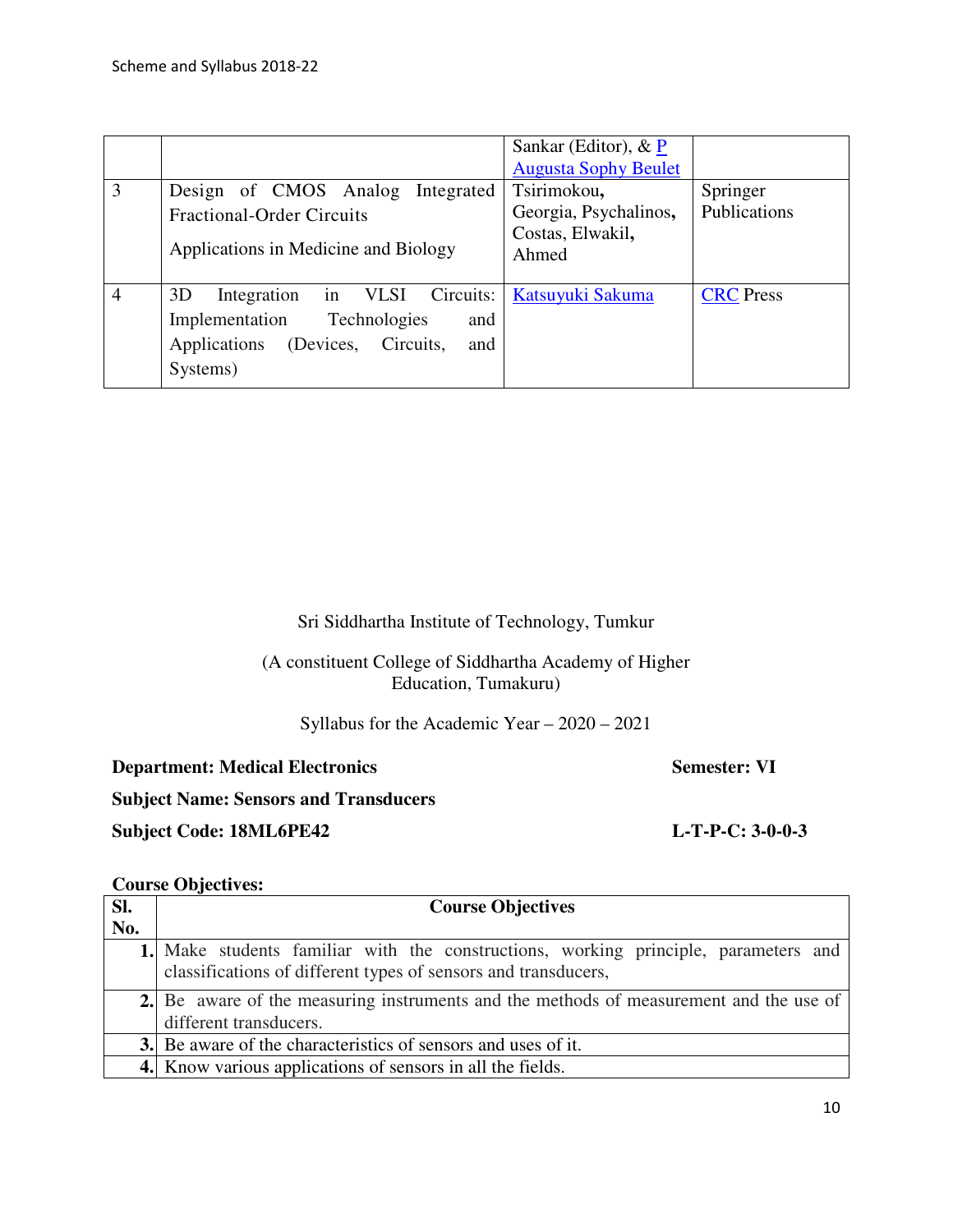| Unit                    | Course content                                                                                                                                                                                                                                                                                                                                                       | Teaching |
|-------------------------|----------------------------------------------------------------------------------------------------------------------------------------------------------------------------------------------------------------------------------------------------------------------------------------------------------------------------------------------------------------------|----------|
|                         |                                                                                                                                                                                                                                                                                                                                                                      | hours    |
| $\mathbf I$             | <b>Introduction</b><br>Principles,<br>and<br>transducers:<br>to<br>sensors<br>classification,<br>parameters, characterization, types of sensors-<br>resistive potentiometer, inductive sensors, capacitive sensors, stress<br>sensors, ultrasonic sensors.                                                                                                           | $\tau$   |
| $\mathbf{I}$            | Thermal sensors: Gas thermometric sensors, Acoustic temperature<br>sensor, magnetic thermometer, resistance change type thermometric<br>sensors, thermal radiation sensor.<br><b>Magnetic sensor:</b> introduction, principle behind, magneto resistive<br>sensors, hall effect and sensors, electromagnetic flow meter.                                             | 8        |
| III                     | Radiation sensors: introduction, basic characteristics, types of<br>photo detectors, X-ray and Nuclear radiation sensors, and fiber optic<br>sensors.                                                                                                                                                                                                                | 7        |
| IV                      | Smart Sensors: introduction, primary sensors, compensation,<br>information coding and processing, data communication and<br>automation.<br>Recent trends in sensor technology and applications: Film<br>sensors, semiconductor IC technology- standard methods, MEMS,<br>Nano-sensors, automotive sensors, home appliance sensors, sensors<br>for medical diagnosis. | 8        |
| $\overline{\mathbf{V}}$ | Bio Sensors for Health Applications: introduction, Biorecognition<br>elements and transduction technology, Biosensors for diabetes<br>applications, Biosensors for cardiovascular diseases applications,<br>Biosensors for cancer applications, conclusion.                                                                                                          | 9        |

| SI.             | <b>Course Outcomes</b>                                                                 |
|-----------------|----------------------------------------------------------------------------------------|
| No.             |                                                                                        |
| CO <sub>1</sub> | Identify the classifications and principles of working of a sensor and a transducer.   |
| CO <sub>2</sub> | Be acquainted with different types of sensors, its structure and functioning.          |
| CO <sub>3</sub> | Realize the working of various smart sensors and their applications in various fields. |
| CO <sub>4</sub> | Know the importance of biosensors and its use in solving various health issues.        |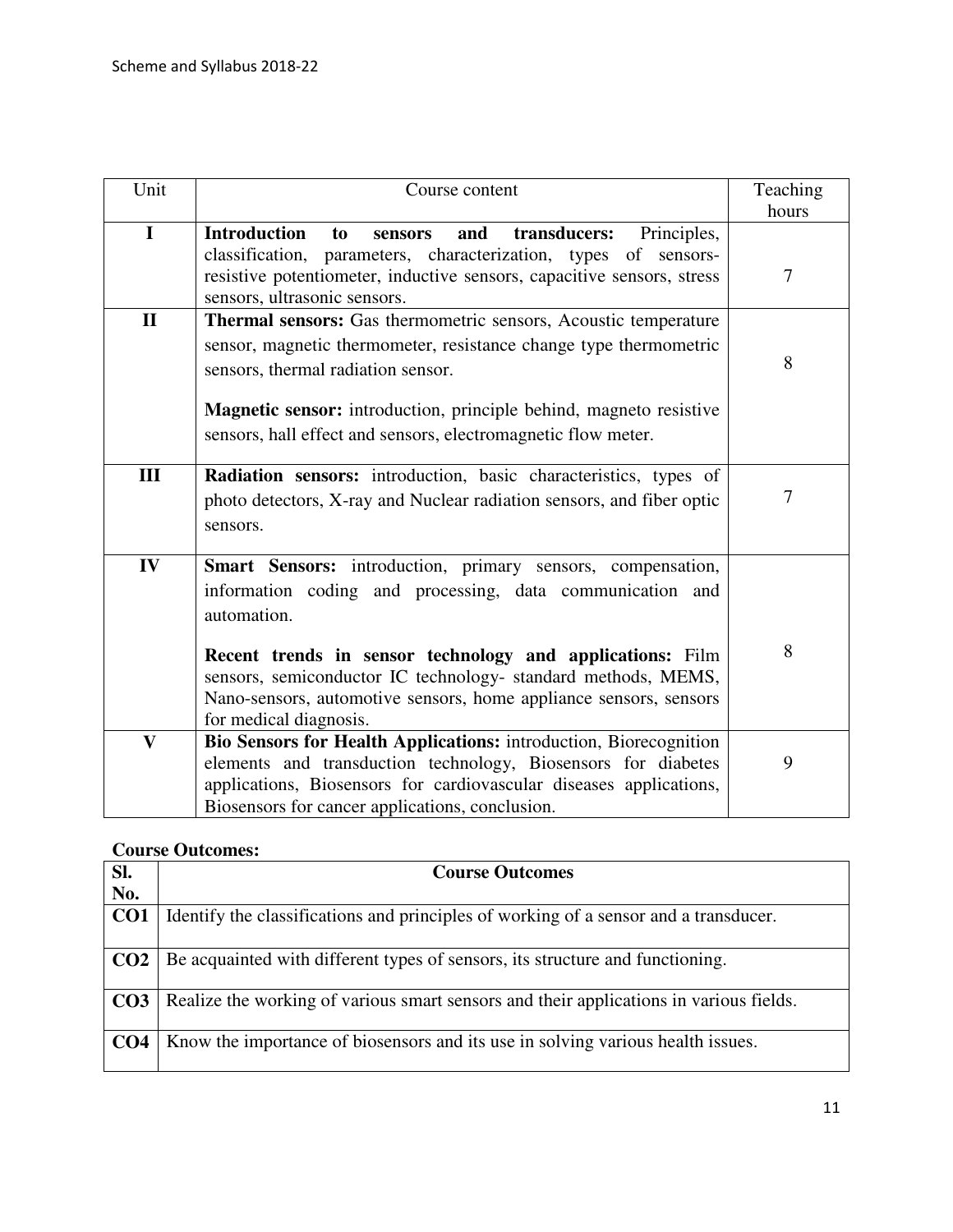### **Question paper Pattern:**

From each unit, two questions of 20 marks each have to be prepared, the student has to answer one full question of his/her choice.

#### **Text Books:**

|                | Text Book title                           | Author             | Volume and Year   |
|----------------|-------------------------------------------|--------------------|-------------------|
| N <sub>o</sub> |                                           |                    | of Edition        |
|                |                                           |                    |                   |
|                | <b>Sensors and Transducers</b>            | D. Patranabis      | PHI publications, |
|                |                                           |                    | 2018              |
|                | <b>Biosensors for health applications</b> | Cibele Marli Cação | PHI publications, |
|                |                                           | Paiva Gouvêa       | 2018              |

#### **Reference Books**:

| <b>SI</b>   | Text Book title                | Author              | Volume and Year     |
|-------------|--------------------------------|---------------------|---------------------|
| No          |                                |                     | of Edition          |
|             |                                |                     |                     |
|             | <b>Sensors and Transducers</b> | Ian R Sinchlair     | Newnes, 2001        |
| 2.          | <b>Sensors and Transducers</b> | Dr. A. D. Shaligram | Chittan             |
|             |                                |                     | Publications.       |
| 3.          | <b>Sensors and Transducers</b> | C. R. Balamurugan   | Sruthi Publishers   |
|             |                                | and D.Periazhaagar  |                     |
| $\mathbf 4$ | <b>Sensors and Transducers</b> | M.J. Usher          | Palgrave            |
|             |                                |                     | Macmillan           |
|             |                                |                     | <b>Publications</b> |
|             |                                |                     |                     |

Sri Siddhartha Institute of Technology, Tumkur

(A constituent College of Siddhartha Academy of Higher Education, Tumakuru)

Department of Medical Electronics

Syllabus for the Academic Year – 2020 – 2021

**Department: Medical Electronics Semester: VI** 

**Subject Name: Speech Signal Processing** 

**Subject Code: 18ML6PE43 L-T-P-C: 3-0-0-3**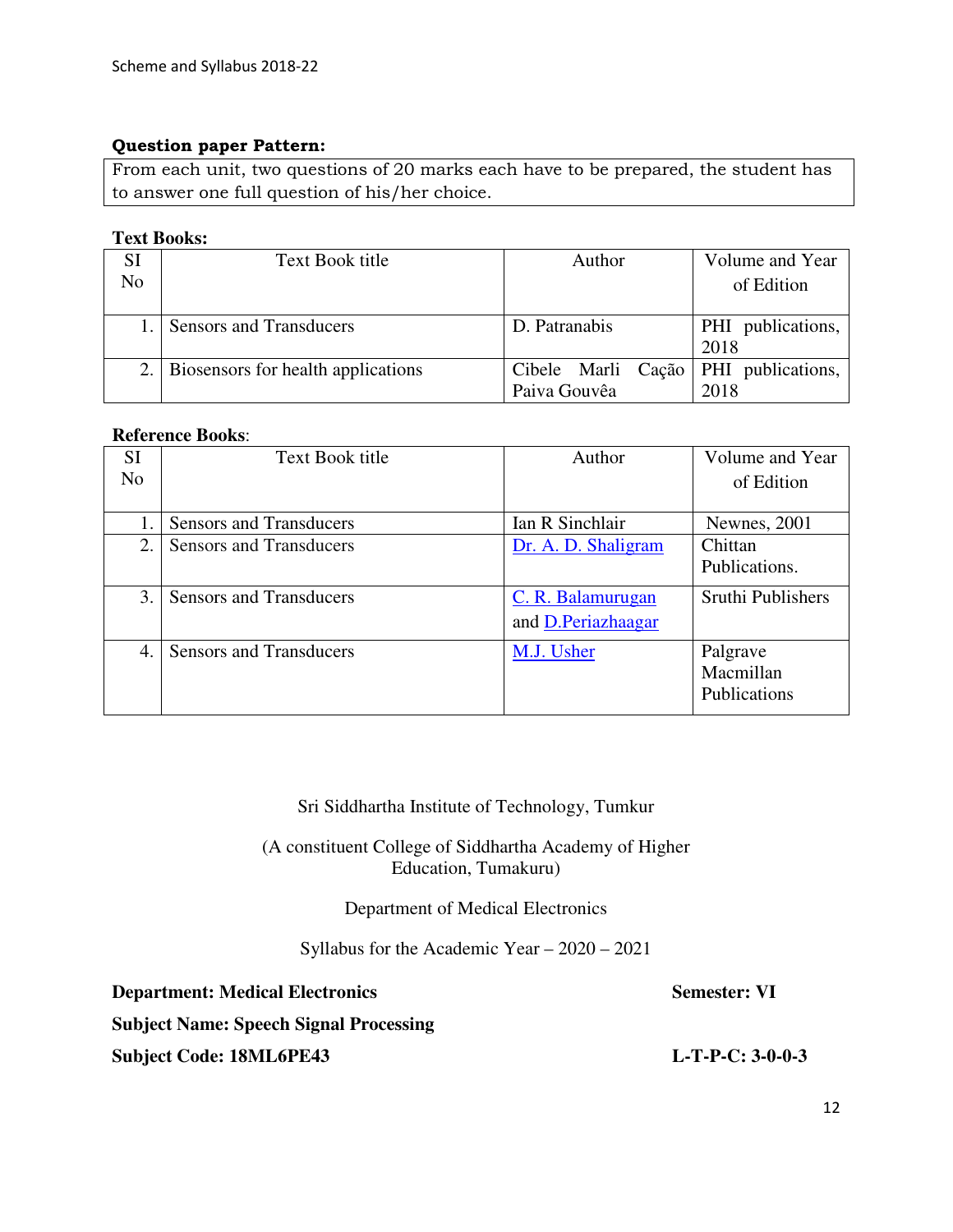## **Course Objectives:**

| <b>Sl. No.</b> | <b>Course Objectives</b>                                                           |  |
|----------------|------------------------------------------------------------------------------------|--|
|                | To study the characteristics of speech signal and realize the                      |  |
|                | Speech signal and its representations using MATLAB.                                |  |
|                | To apply signal processing concepts to speech signal and to understand the         |  |
| 2              | classification of speech signals in time domain. Examine the properties inPractice |  |
|                | using MATLAB.                                                                      |  |
|                | To get an insight into a few applications of speech processing                     |  |

| Unit           | <b>Course content</b>                                                       |       |
|----------------|-----------------------------------------------------------------------------|-------|
|                |                                                                             | hours |
| $\mathbf I$    | Digital Models for Speech Signals: Process of speech production,            | 07    |
|                | Lossless tube models, digital models for speech signals.                    |       |
| $\mathbf H$    | Time Domain Models for Speech Processing: Time dependent                    | 09    |
|                | speech processing, short time energy & average magnitude, short             |       |
|                | time averaging zero crossing rate, speech v/s silence discrimination        |       |
|                | using energy $&$ zero crossing.                                             |       |
|                | <b>Short Time Fourier Analysis:</b> Linear filtering interpretation, Filter |       |
|                | bank summation method, design of digital filter banks,                      |       |
|                | implementation using FFT, Spectrographic display.                           |       |
| $\mathbf{III}$ | Digital Representation of Speech Waveform: Sampling speech                  | 08    |
|                | signals, statistical speech model, instantaneous quantization,              |       |
|                | adaptive quantization, differential quantization, delta modulation.         |       |
| IV             | Linear Predictive Coding of Speech: Basic principles of linear              | 08    |
|                | predictive analysis, solution of LPC equations & predictive error           |       |
|                | signal, frequency domain interpretation, relation between the               |       |
|                | various speech parameters, applications of LPC parameters.                  |       |
| $\mathbf{V}$   | Speech Synthesis: Principles of Speech synthesis, Synthesis based           | 07    |
|                | on waveform coding, Synthesis based on analysis synthesis method,           |       |
|                | Synthesis based on speech production mechanism, Synthesis by                |       |
|                | rule, Text to speech conversion.                                            |       |
|                | Speech Recognition: Principles of Speech recognition, Speech                |       |
|                | period detection, Spectral distance measures, Structure of word             |       |
|                | recognition systems, Dynamic time warping (DTW), Word                       |       |
|                | recognition using phoneme units.                                            |       |

Course Outcomes:

| Sl. No.         | <b>Course Outcomes</b>                                                          |  |
|-----------------|---------------------------------------------------------------------------------|--|
| CO <sub>1</sub> | Understand the production of speech and the phonemes of speechsignal.           |  |
| CO <sub>2</sub> | Design of filter bank and its implementation, analyse spectrographic displayand |  |
|                 | Demonstrate the speech representation and its Fourier analysis.                 |  |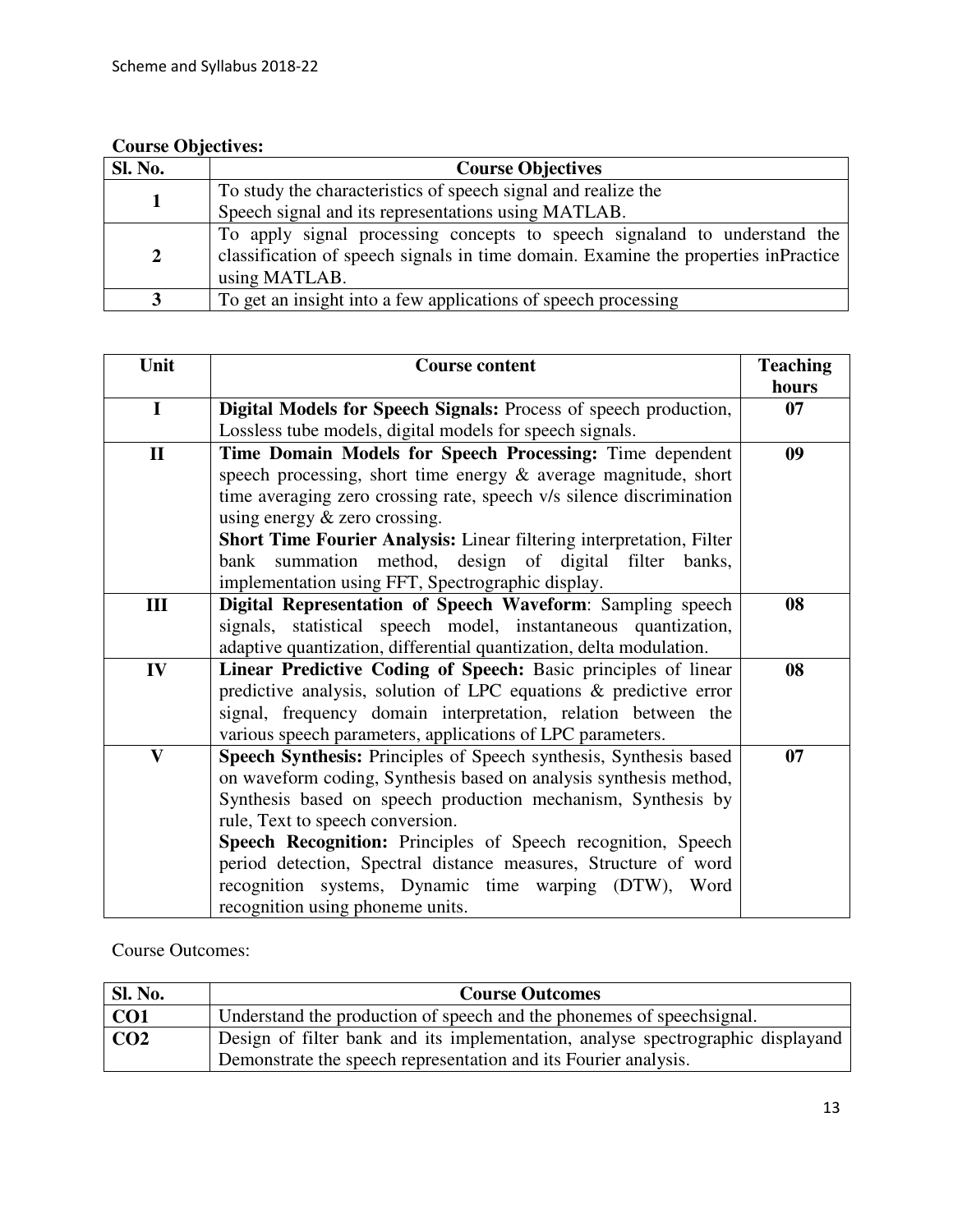| CO3             | Digital representation of speech signal using different quantization techniques.                                                                      |
|-----------------|-------------------------------------------------------------------------------------------------------------------------------------------------------|
| CO <sub>4</sub> | Analyse processing and illustrate the methods of speech enhancement and speech<br>synthesis and explain the working of speech recognition techniques. |
|                 |                                                                                                                                                       |

## **Question paper Pattern:**

From each unit, two questions of 20 marks each have to be prepared, the student has to answer one full question of his/her choice.

## **Text Books**:

| <b>SI</b>      | Text Book title                                         | Author                      | Volume and Year                      |
|----------------|---------------------------------------------------------|-----------------------------|--------------------------------------|
| N <sub>0</sub> |                                                         |                             | of Edition                           |
|                | Digital Processing of speech signals                    | L R Rabiner, R W<br>Schafer | Pearson<br>Education 2004            |
| $\overline{2}$ | Digital Speech Processing-Synthesis $\&$<br>Recognition | SadoakiFurui                | Mercel Dekker<br>2002, $2nd$ edition |

| <b>SI</b><br>N <sub>o</sub> | Text Book title                                                    | Author                                | Volume and Year<br>of Edition            |
|-----------------------------|--------------------------------------------------------------------|---------------------------------------|------------------------------------------|
|                             | Introduction to data compression                                   | Khalid Sayood,                        | 3rd edition,<br>Elsevier<br>Publications |
| $\overline{2}$              | Digital Speech                                                     | A M Kondoz                            | Wiley<br>Publications, 2nd<br>edition    |
| 3                           | Discrete-Time Speech Signal Processing:<br>Principles and Practice | Quatieri Thomas F.                    | Pearson<br><b>Publications</b>           |
| $\overline{4}$              | Speech and Audio Signal Processing                                 | Ben Gold, Nelson<br>Morgan, Dan Ellis | Wiley<br>Publication, $2nd$<br>Edition.  |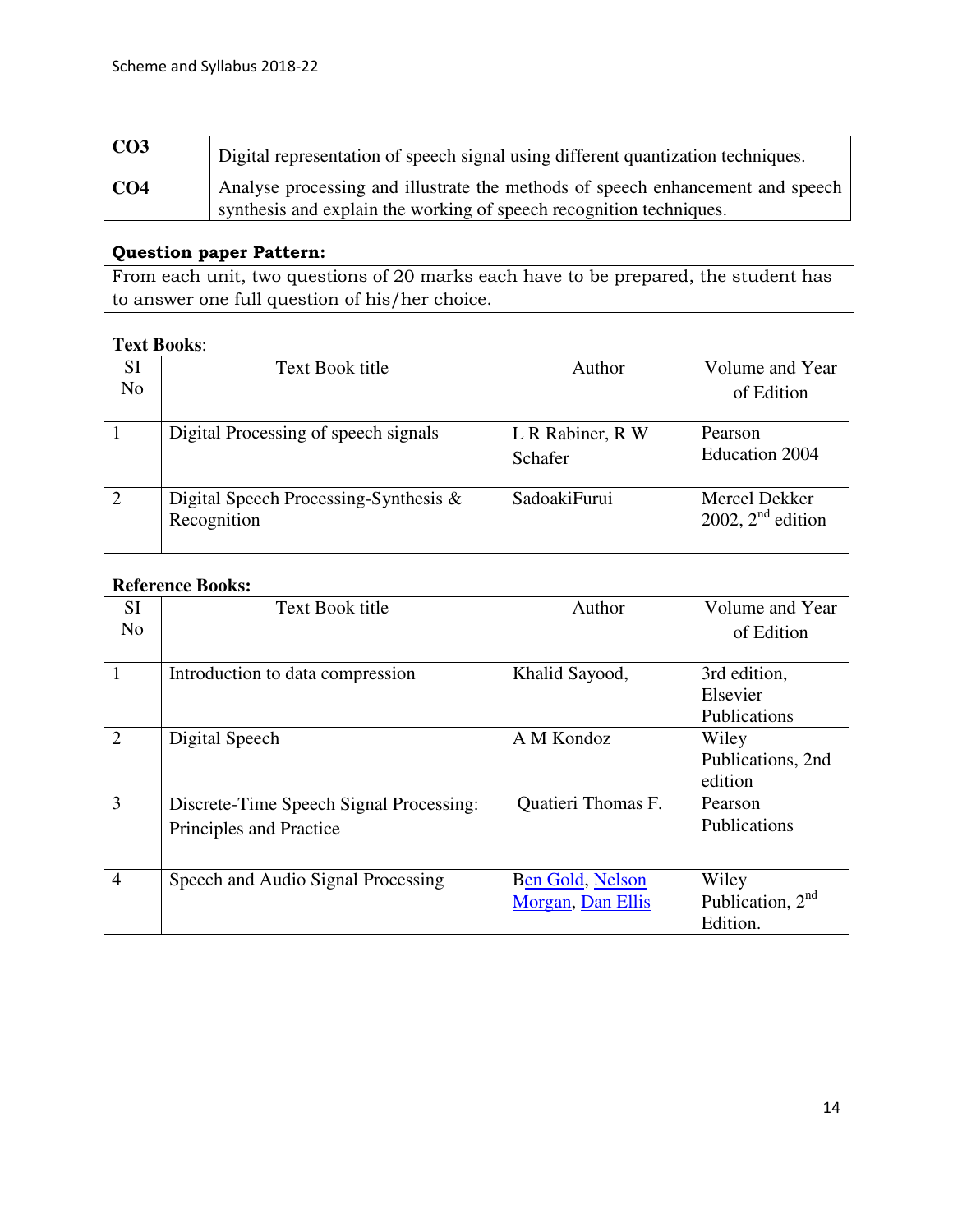#### (A constituent College of Siddhartha Academy of Higher Education, Tumakuru)

## Syllabus for the Academic Year – 2020 – 2021

**Department: Medical Electronics Semester: VI** 

**Subject Name: Digital Image Processing** 

**Subject Code: 18EC6OE53 L-T-P-C: 3-0-0-3** 

| Sl. | <b>Course Objectives</b>                                                                    |  |
|-----|---------------------------------------------------------------------------------------------|--|
| No. |                                                                                             |  |
|     | <b>1.</b> Understand and analyze the representation of a digital image.                     |  |
|     | 2. To realize algorithms to solve image processing problems and meet design specifications. |  |
|     | 3. To comprehend the techniques of image processing to enhance the image resolution.        |  |
|     | 4. To grasp various transformations and restoration techniques to gain knowledge with       |  |
|     | respect to different types of noise.                                                        |  |

| Unit         | <b>Course content</b>                                                   | <b>Teaching</b> |
|--------------|-------------------------------------------------------------------------|-----------------|
|              |                                                                         | hours           |
| $\mathbf I$  | <b>Introduction:</b> Background, digital image representation, examples |                 |
|              | of field that use DIP, fundamental steps in digital image processing,   |                 |
|              | elements of digital image processing system.                            | 8               |
| $\mathbf{I}$ | Digital image fundamentals: Simple image model, Sampling and            |                 |
|              | quantization, some basic relationships between pixels, some basic       | 7               |
|              | transformations                                                         |                 |
| III          | Image enhancement in the spatial domain: Background, Basic              |                 |
|              | gray level transformations, histogram processing, enhancement           | 8               |
|              | using arithmetic/logic operations, basics of spatial filtering,         |                 |
|              | smoothing and sharpening spatial filters, combining spatial             |                 |
|              | enhancement methods                                                     |                 |
| IV           | Image enhancement in the frequency domain: introduction to the          |                 |
|              | frequency domain, smoothing and sharpening frequency domain             |                 |
|              | filters, homomorphic filtering, implementation, generation of spatial   | 8               |
|              | masks from frequency domain specifications, color image                 |                 |
|              | processing                                                              |                 |
| $\mathbf{V}$ | <b>Image Restoration:</b> Degradation model, Noise models, restoration  |                 |
|              | in the presence of noise only (Spatial and frequency domain filters),   |                 |
|              | linear position invariant degradations, wiener filters, algebraic       | 8               |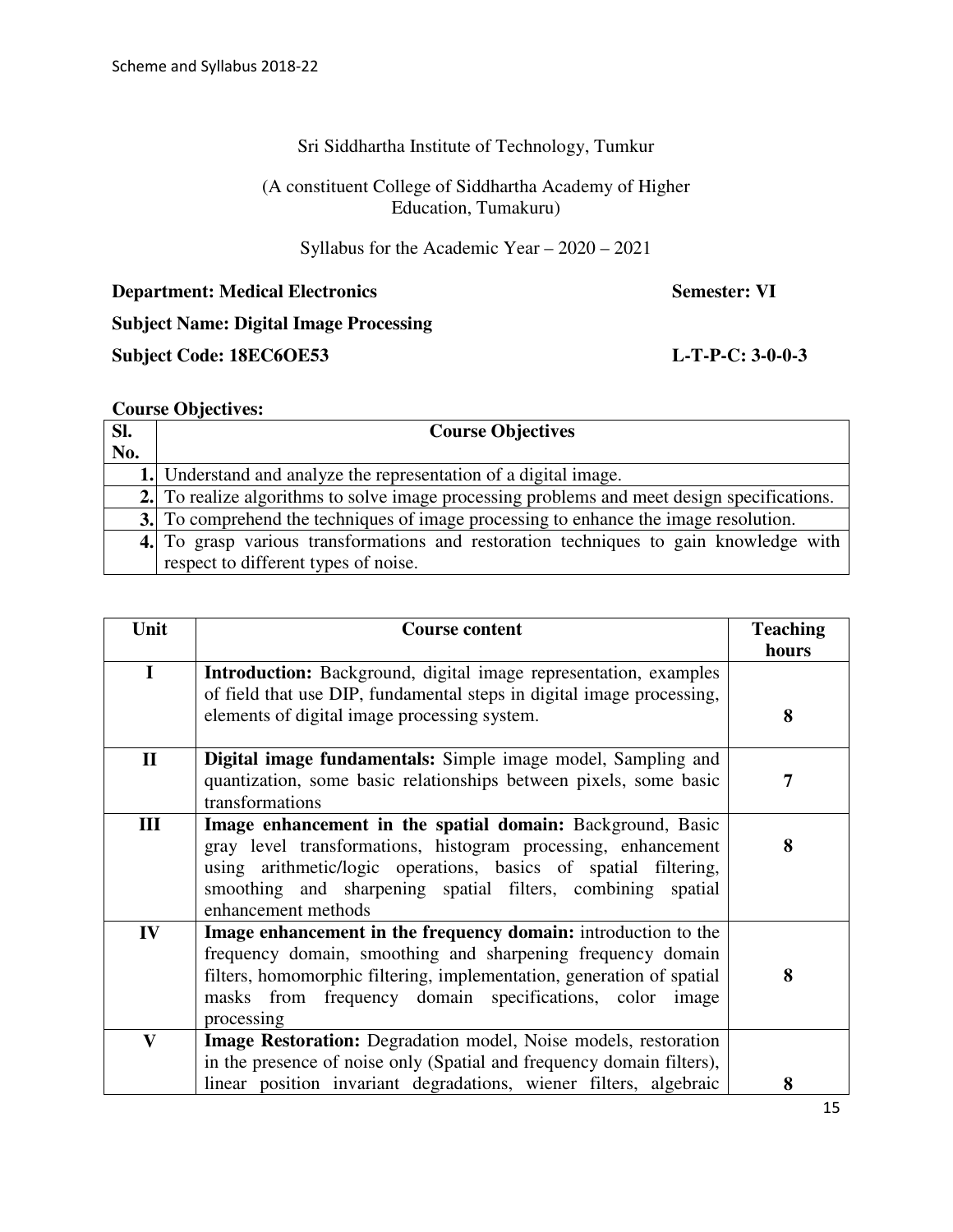| approach to restoration, Inverse filtering, LMS filtering. |  |
|------------------------------------------------------------|--|
|                                                            |  |

| SI.             | <b>Course Outcomes</b>                                                                     |
|-----------------|--------------------------------------------------------------------------------------------|
| No.             |                                                                                            |
| CO <sub>1</sub> | Understand the relevant aspects of digital image representation and their practical        |
|                 | implications, components required in digital image processing.                             |
| CO2             | Foster on different techniques employed for the enhancement of images in both spatial      |
|                 | and frequency.                                                                             |
| CO <sub>3</sub> | Emphasize the need for image transforms different types of image transforms and their      |
|                 | properties and applications.                                                               |
| CO <sub>4</sub> | learn different causes for image degradation and implement various filtering techniques to |
|                 | enhance quality of the image.                                                              |

## **Question paper Pattern:**

From each unit, two questions of 20 marks each have to be prepared, the student has to answer one full question of his/her choice.

#### **Text Books:**

|                | Text Book title                          | Author                    | Volume and Year       |
|----------------|------------------------------------------|---------------------------|-----------------------|
| N <sub>o</sub> |                                          |                           | of Edition            |
|                |                                          |                           |                       |
|                | 1. Digital Image Processing              | R C Gonzalez & R E $2e$ , | Pearson               |
|                |                                          | Woods                     | Education             |
|                | Fundamentals of Digital Image processing | A K Jain                  | <b>PHI</b><br>Pearson |
|                |                                          |                           | Education, 1989       |

| <b>SI</b>      | Text Book title                          | Author                | Volume and Year  |
|----------------|------------------------------------------|-----------------------|------------------|
| N <sub>0</sub> |                                          |                       | of Edition       |
|                |                                          |                       |                  |
|                | Digital Image Processing                 | Sid Ahmed             | McGraw Hill      |
| 2.1            | Digital Image Processing                 | and<br>Jayaraman<br>S | Tata McGraw Hill |
|                |                                          | Esakirajan            | Publications     |
| 3.             | Introduction to Digital Image Processing | William J Pratt       | <b>CRC</b> Press |
| 4.             | Fundamentals of Digital Image Processing | Annadurai             | Pearson          |
|                |                                          |                       | Publications     |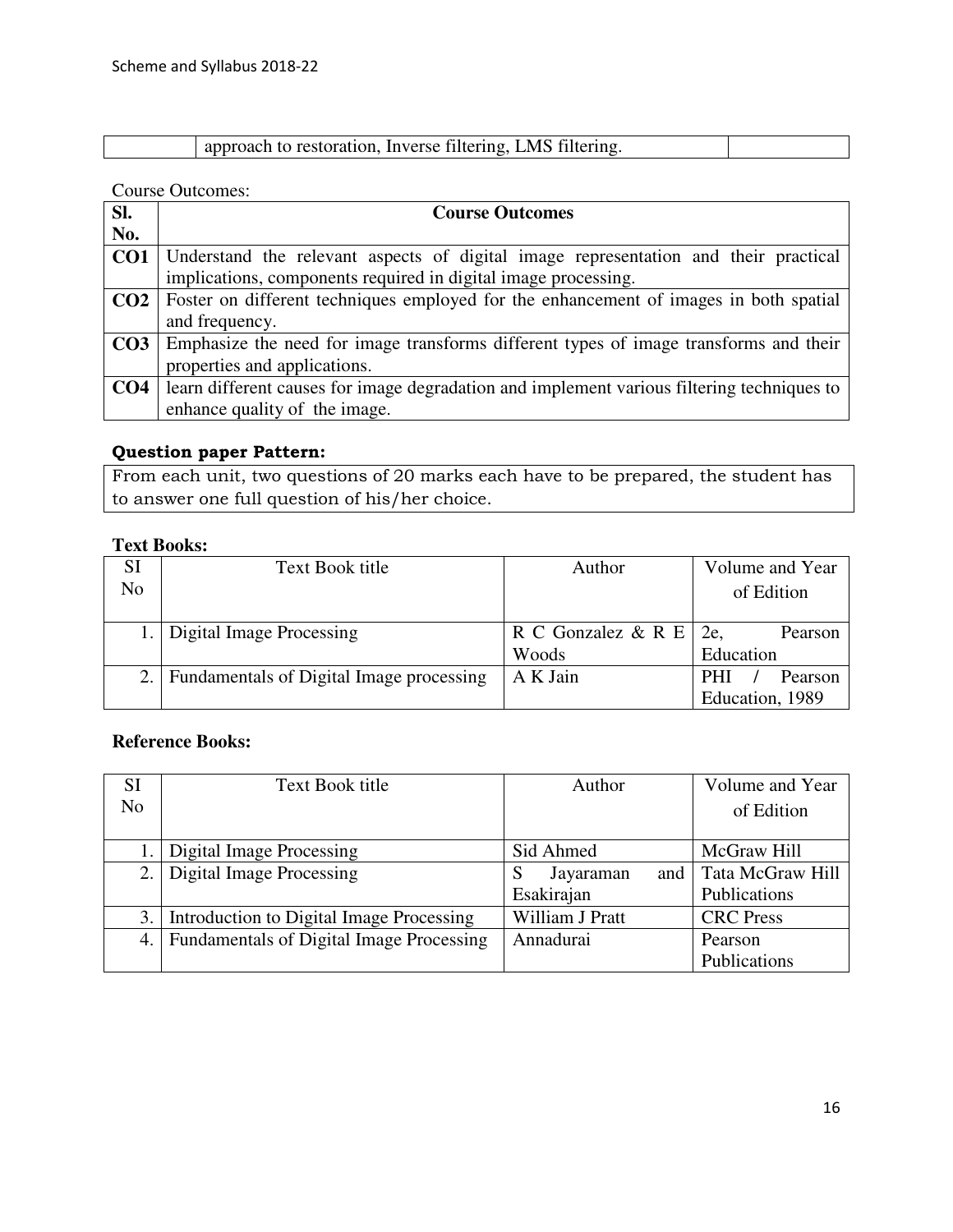#### (A constituent College of Siddhartha Academy of Higher Education, Tumakuru)

## Syllabus for the Academic Year – 2020 – 2021

**Department: Medical Electronics Semester: VI** 

# **Subject Name: Medical Image Processing Lab**

**Subject Code: 18ML607 L-T-P-C:0-0-2-1** 

#### **Course Objectives:**

| SI. | <b>Course Objectives</b>                                                               |  |
|-----|----------------------------------------------------------------------------------------|--|
| No. |                                                                                        |  |
|     | 1. To provide students with an overview of the computational and mathematical methods  |  |
|     | in medical image processing.                                                           |  |
|     | 2. To study many of the current methods used to enhance and extract useful information |  |
|     | from medical images.                                                                   |  |
|     | 3. Understand different image segmentation techniques used on medical images.          |  |
|     | 4. Know various application of medical image processing.                               |  |

| No. of             | <b>Course content</b>                                         | <b>Teaching</b> |  |
|--------------------|---------------------------------------------------------------|-----------------|--|
| <b>Experiments</b> |                                                               | hours           |  |
| 1.                 | Histogram processing and spectra in understanding<br>the      |                 |  |
|                    | information content of medical images.                        |                 |  |
| 2.                 | Error measures using MSE and NMSE                             | 3 Hrs/Week      |  |
| 3.                 | Effect of blurring and noise on the error measure 2-D         |                 |  |
|                    | convolution.                                                  |                 |  |
| 4.                 | Image Segmentation using edge/boundary detection              |                 |  |
| 5.                 | Image Segmentation using Binary/global Thresholding           |                 |  |
| 6.                 | Medical Image smoothing and sharpening.                       |                 |  |
| 7.                 | Image Segmentation using region-oriented<br>segmentation      |                 |  |
|                    | techniques                                                    |                 |  |
| 8.                 | Arithmetic and logical operations                             |                 |  |
| 9.                 | Basic Morphological operations: Erosion and dilation          |                 |  |
| 10.                | Applications- blood vessel detection in retinal images, tumor |                 |  |
|                    | detection in MRI images, lung nodules detection in CT images. |                 |  |

#### **Course Outcomes:**

| SI.       | <b>Course Outcomes</b> |
|-----------|------------------------|
| N<br>110. |                        |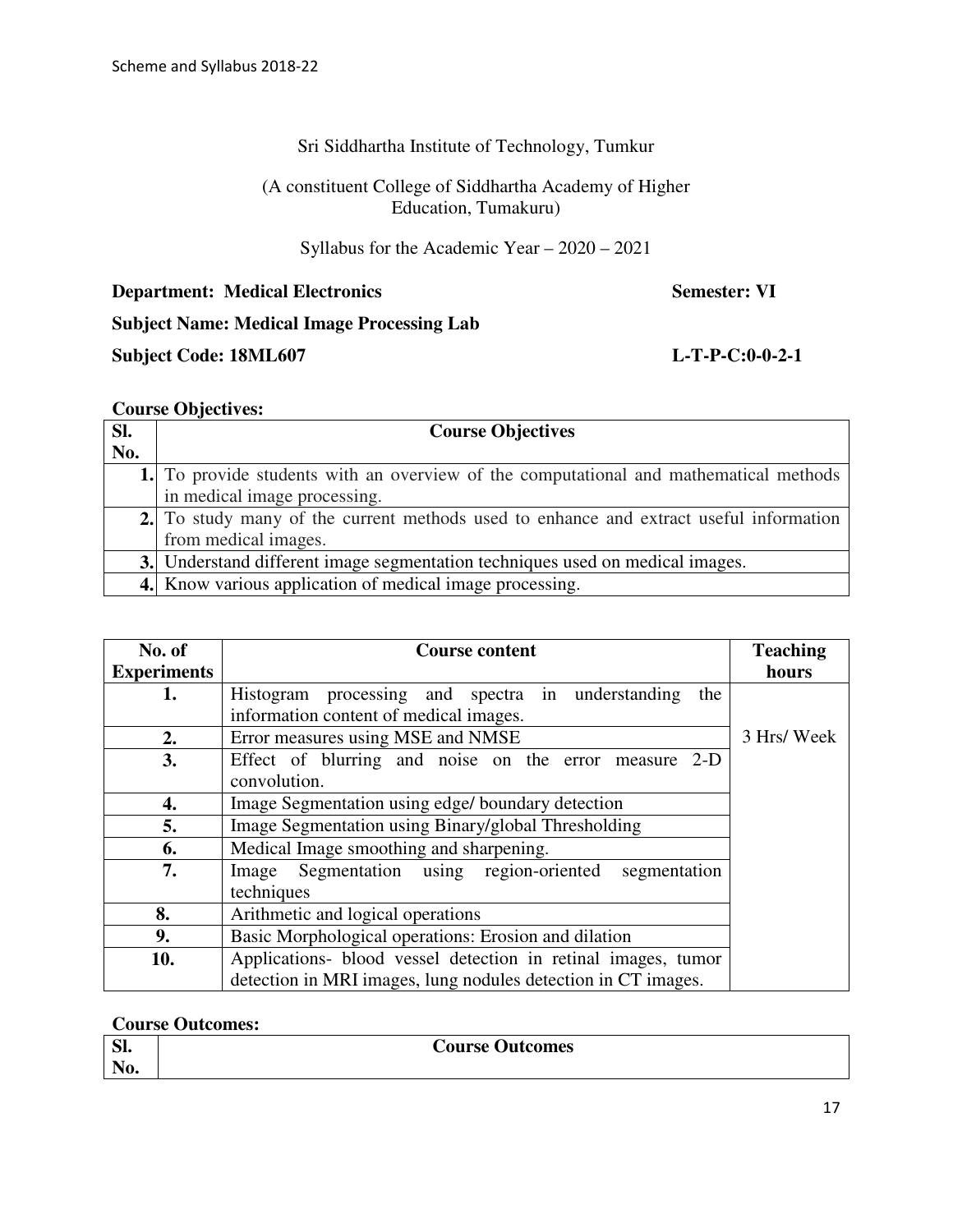| CO1             | <b>Estimate various errors in medical images.</b>                                                   |
|-----------------|-----------------------------------------------------------------------------------------------------|
| CO2             | Apply various morphological image processing operations and logical operations on<br>binary images. |
|                 | <b>CO3</b>   Implement image enhancement and segmentation algorithms on medical images.             |
| CO <sub>4</sub> | Apply image processing algorithms for various organs of the body.                                   |

#### **Text Books:**

| <b>SI</b>      | Text Book title                                         | Author                 | Volume and Year                           |
|----------------|---------------------------------------------------------|------------------------|-------------------------------------------|
| N <sub>o</sub> |                                                         |                        | of Edition                                |
|                | <b>Biomedical Image Analysis</b>                        | Rangaraj<br>Rangayyan  | M CRC press                               |
|                | Image Processing for Medical<br>Digital<br>Applications | <b>Geoff Dougherty</b> | Cambridge<br>University<br>Press,<br>2009 |

#### **Reference Books:**

| <b>SI</b>      | Text Book title                                 | Author          | Volume and Year     |
|----------------|-------------------------------------------------|-----------------|---------------------|
| N <sub>o</sub> |                                                 |                 | of Edition          |
|                |                                                 |                 |                     |
| 1.             | <b>Digital Image Processing</b>                 | Sid Ahmed       | McGraw Hill         |
| 2.             | Digital Image Processing                        | S Jayaraman and | Tata McGraw Hill    |
|                |                                                 | Esakirajan      | <b>Publications</b> |
| 3.             | Introduction to Digital Image Processing        | William J Pratt | <b>CRC</b> Press    |
| 4.             | <b>Fundamentals of Digital Image Processing</b> | Annadurai       | Pearson             |
|                |                                                 |                 | Publications        |

Sri Siddhartha Institute of Technology, Tumkur (A constituent College of Siddhartha Academy of Higher Education, Tumakuru)

Syllabus for the Academic Year – 2020 – 2021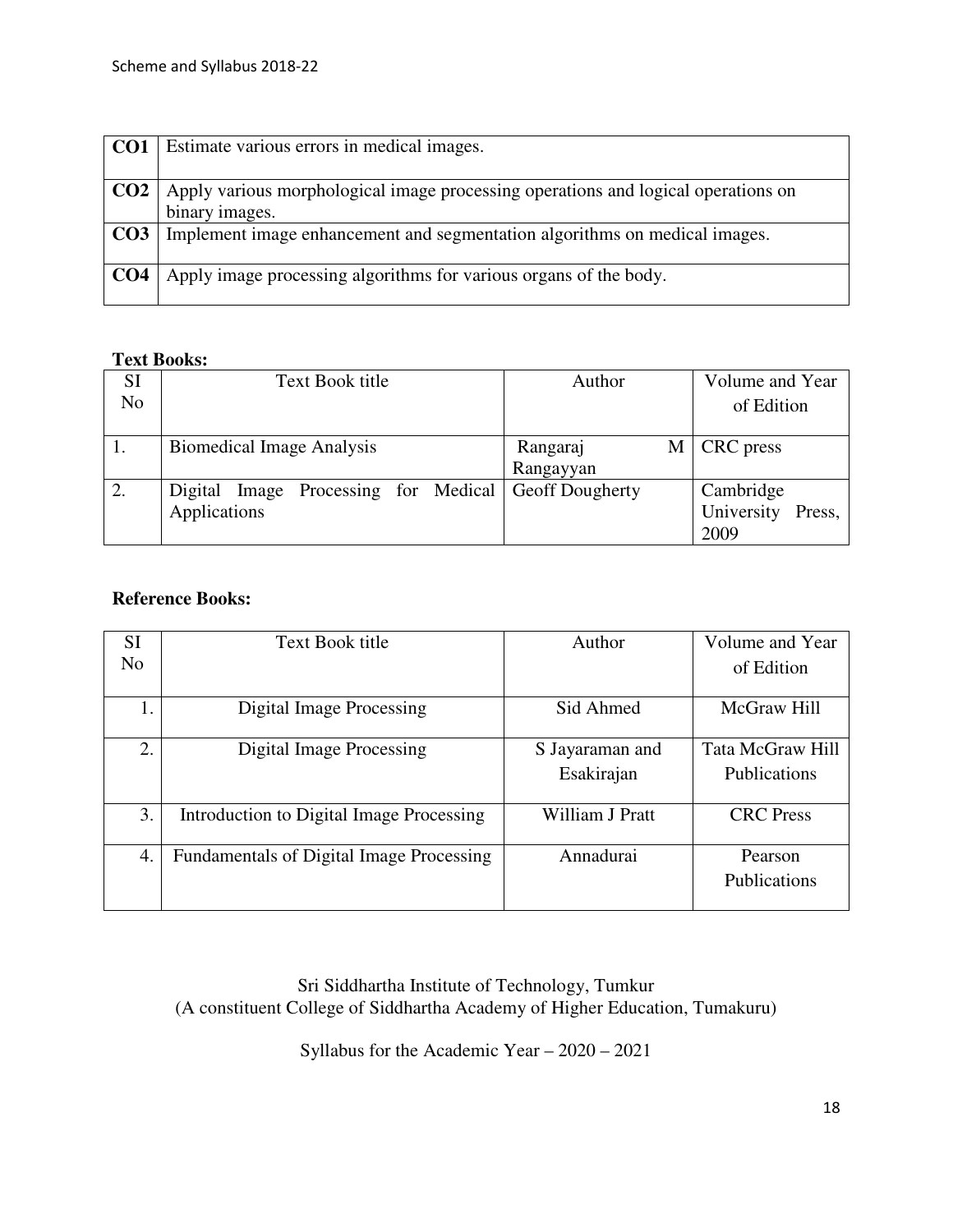## **Department: Medical Electronics Semester: VI**

**Subject Name: Biomedical Instrumentation Lab-II** 

# **Subject Code: 18ML608 L-T-P-C: 0-0-2-1**

| <b>Sl. No.</b> | <b>Course Objectives</b>                                                |  |
|----------------|-------------------------------------------------------------------------|--|
|                | Interpret technical aspects of medicine.                                |  |
| 2.             | Comprehend different bio signals and their measurement.                 |  |
| 3.             | Study the principles of various diagnostic and therapeutic equipment's. |  |

| Sl no.                  | <b>Course Contents</b>                                                          |  |
|-------------------------|---------------------------------------------------------------------------------|--|
| 1                       | To Analyze ECG pattern of a Subject & determine amplitude & timings of P, QRS & |  |
|                         | T waveforms.                                                                    |  |
| $\overline{2}$          | Using ECG waveform determine electrical axis/Einthoven triangle of the Heart.   |  |
|                         |                                                                                 |  |
| $\overline{\mathbf{3}}$ | Using ECG waveform analyze PQ, ST Segments.                                     |  |
|                         |                                                                                 |  |
| $\overline{\mathbf{4}}$ | To Observe the following parameters of a subject using EOG.                     |  |
|                         | To observe movements used while watching a moving object using<br>a.            |  |
|                         | Electro Oculography.                                                            |  |
|                         | b. To observe Electro Oculography of a subject while reading                    |  |
|                         |                                                                                 |  |
| 5                       | To observe & analyze the characteristics of EEG parameters.                     |  |
| 6                       | To Observe and Analyze the characteristics of EMG parameters.                   |  |
|                         |                                                                                 |  |
| $\overline{7}$          | To Observe and Measure Respiratory parameters.                                  |  |
|                         |                                                                                 |  |
| 8                       | To plot audiogram of the subject using air conduction pure tone audiometer.     |  |
|                         |                                                                                 |  |
| 9                       | To Study Blood grouping of a subject.                                           |  |
|                         |                                                                                 |  |
| 10                      | To Study the Applications of suction operator.                                  |  |
|                         |                                                                                 |  |
| 11                      | To Design following second order Filters using Op amp.                          |  |
|                         | a. Low pass filter                                                              |  |
|                         | b. High pass filter                                                             |  |
|                         | c. Band pass filter                                                             |  |
|                         | d. Band elimination filter.                                                     |  |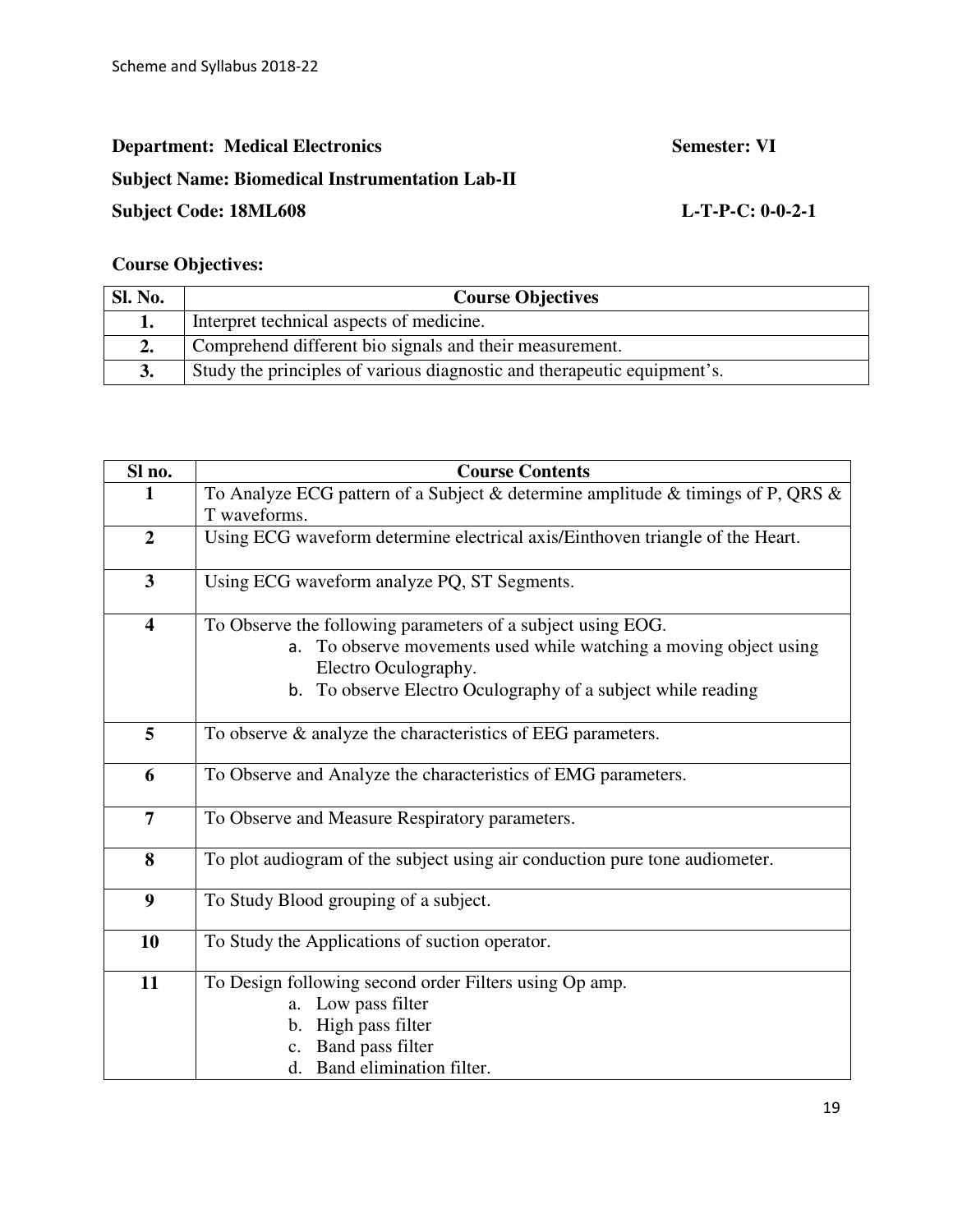| SI.             | <b>Course Outcomes</b>                                                                                                     |  |
|-----------------|----------------------------------------------------------------------------------------------------------------------------|--|
| No.             |                                                                                                                            |  |
| CO <sub>1</sub> | Accent the basics of biomedical instruments as well as the components of various<br>biomedical instruments (PO $1, 2, 4$ ) |  |
| CO <sub>2</sub> | Comprehend the usage of hardware and simulation-based approaches in biomedical<br>instrumentation (PO $3, 12$ )            |  |
| CO <sub>3</sub> | Analyze the results obtained using various Biomedical instruments. (PO 9, 12)                                              |  |
| CO <sub>4</sub> | Implement linear ICs for signal conditioning. (PO 1,2)                                                                     |  |

## Text Books:

| <b>SI</b>                   | <b>Text Book title</b>                    | Author            | Volume and Year                  |
|-----------------------------|-------------------------------------------|-------------------|----------------------------------|
| N <sub>o</sub>              |                                           |                   | of Edition                       |
|                             |                                           |                   |                                  |
|                             | Technology<br>Biomedical Instrumentation  | R. Khandpur       | McGraw-Hill, $2nd$               |
|                             | and Applications                          |                   | e                                |
| $\mathcal{D}_{\mathcal{L}}$ | <b>Biomedical Instrumentation</b>         | M Armugam         | Anuradha                         |
|                             |                                           |                   | 2 <sup>nd</sup><br>Publications, |
|                             |                                           |                   | edition. 1994.                   |
| 3                           | Fundamentals<br>of<br>biomedical          | Dr. O N Pandey    | <b>Katson Books</b>              |
|                             | instrumentation                           |                   |                                  |
| $\overline{4}$              | <b>Biomedical Instrumentation Systems</b> | Shakthi Chatterji | Electronic                       |
|                             |                                           |                   | Technical                        |
|                             |                                           |                   | Assosiation                      |

## **Text Books:**

| Sl             | Text Book title   |    |                 |   | Author                        | Volume and Year    |
|----------------|-------------------|----|-----------------|---|-------------------------------|--------------------|
| N <sub>o</sub> |                   |    |                 |   |                               | of Edition         |
|                |                   |    |                 |   |                               |                    |
|                | <b>Biomedical</b> |    | Instrumentation | & | Cromwell Et, AI               | PHI/Pearson<br>2e, |
|                | Measurements,     |    |                 |   |                               | Education          |
|                | Principles        | of | Applied         |   | Biomedical   Geddes and Baker | 3e, John Wiley,    |
|                | Instrumentation   |    |                 |   |                               | 1989               |